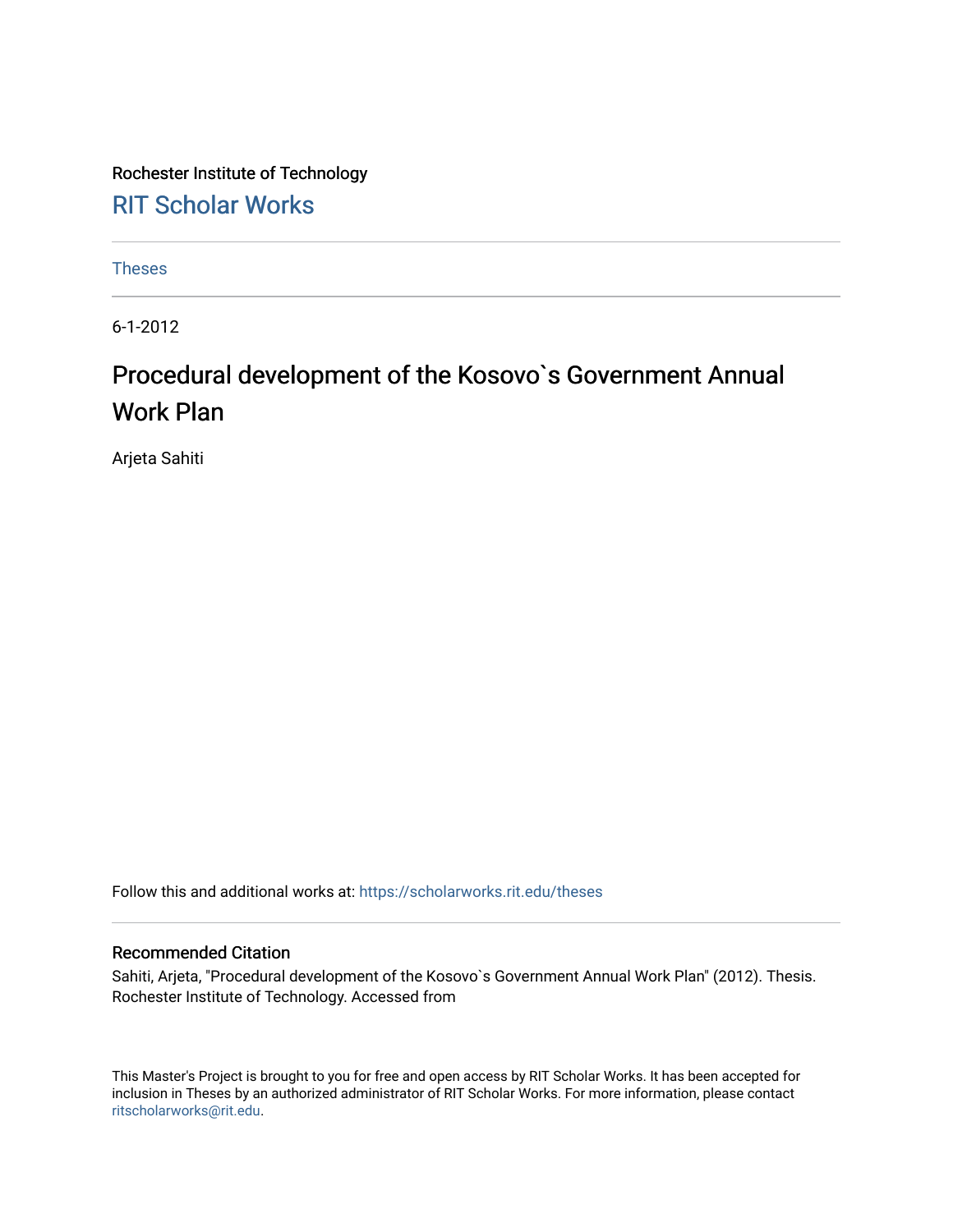



 **Masters of Science Degree in Professional Studies Center for Multidisciplinary Studies Rochester Institute of Technology American University in Kosova** 

# Capstone Project Proposal Title

**"Procedural development of the Kosovo`s Government Annual Work Plan"** 

*Submitted as a Capstone Project Report in partial fulfillment of a Master of science Degree in Professional Studies at the Rochester Institute of Technology* 

**Arjeta Sahiti** 

**May, 2012**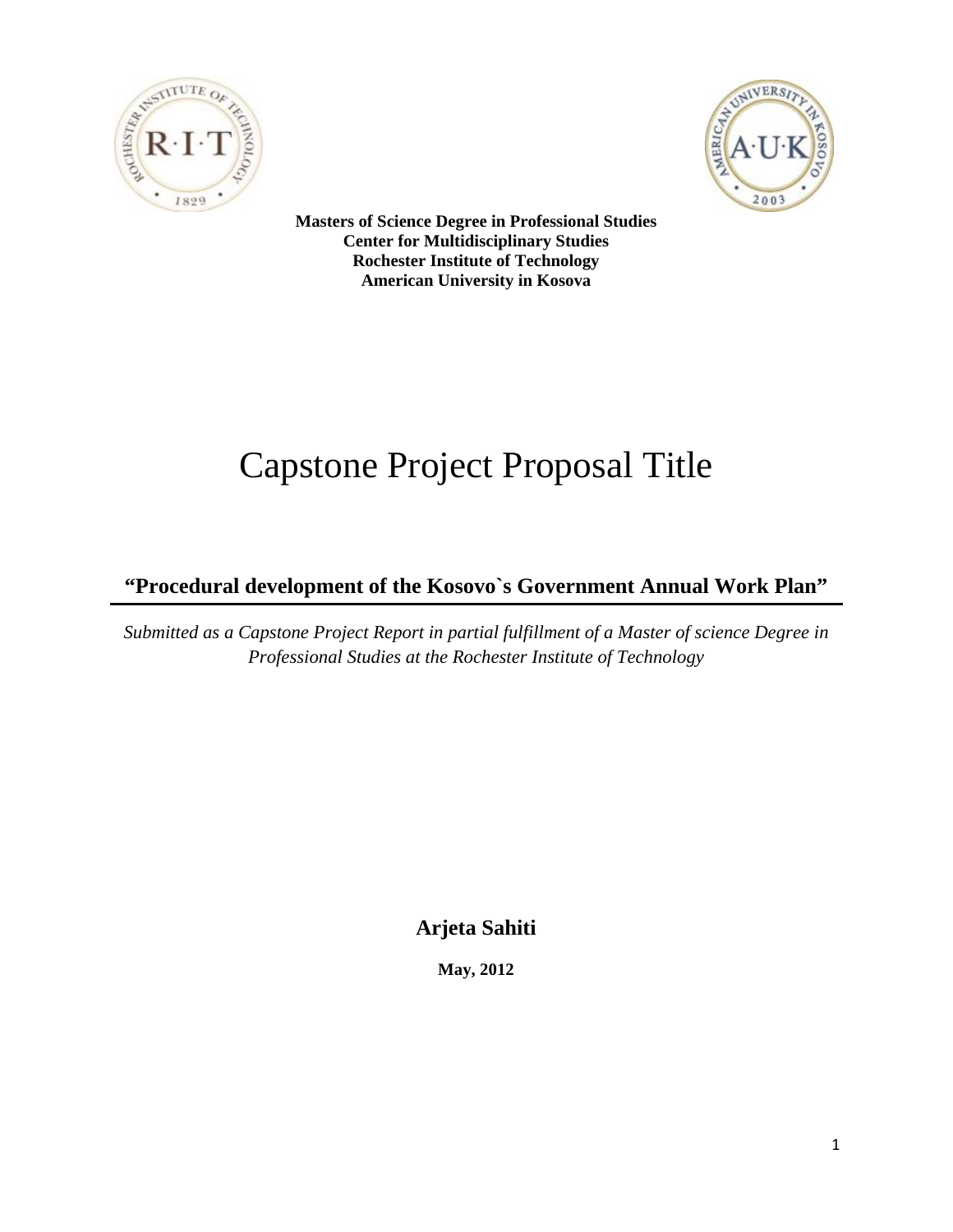# **Table of Contents**

|       | <b>CHAPTER 1 - CURRENT PLANNING AND SHORT COMINGS IN PREPARATIONS OF THE</b> |  |
|-------|------------------------------------------------------------------------------|--|
|       |                                                                              |  |
|       |                                                                              |  |
|       |                                                                              |  |
|       |                                                                              |  |
|       | CHAPTER 2- PROJECT DESCRIPTION, METHODOLOGY AND DATA ANALYSES  15            |  |
|       | <b>CHAPTER 3- ANNUAL WORK PLAN AS THE MAIN OPERATIONAL TOOL OF THE</b>       |  |
|       |                                                                              |  |
|       |                                                                              |  |
|       | CHAPTER 4 - PREPARATION PROCESS OF THE ANNUAL WORK PLAN  21                  |  |
| 4.1   |                                                                              |  |
| 4.2   |                                                                              |  |
|       |                                                                              |  |
|       |                                                                              |  |
| 5.1   |                                                                              |  |
| 5.2   |                                                                              |  |
|       | CHAPTER 6 - MONITORING THE GOVERNMENT ANNUAL WORK PLAN 35                    |  |
| 6.1   |                                                                              |  |
| 6.2   |                                                                              |  |
| 6.3   |                                                                              |  |
| 6.4   |                                                                              |  |
| 6.5   |                                                                              |  |
| 6.6   |                                                                              |  |
|       | <b>CHAPTER 7- MANAGING THE PREPARATION OF THE ANNUAL REPORT  45</b>          |  |
| 7.1   |                                                                              |  |
| 7.2   |                                                                              |  |
| 7.2.1 |                                                                              |  |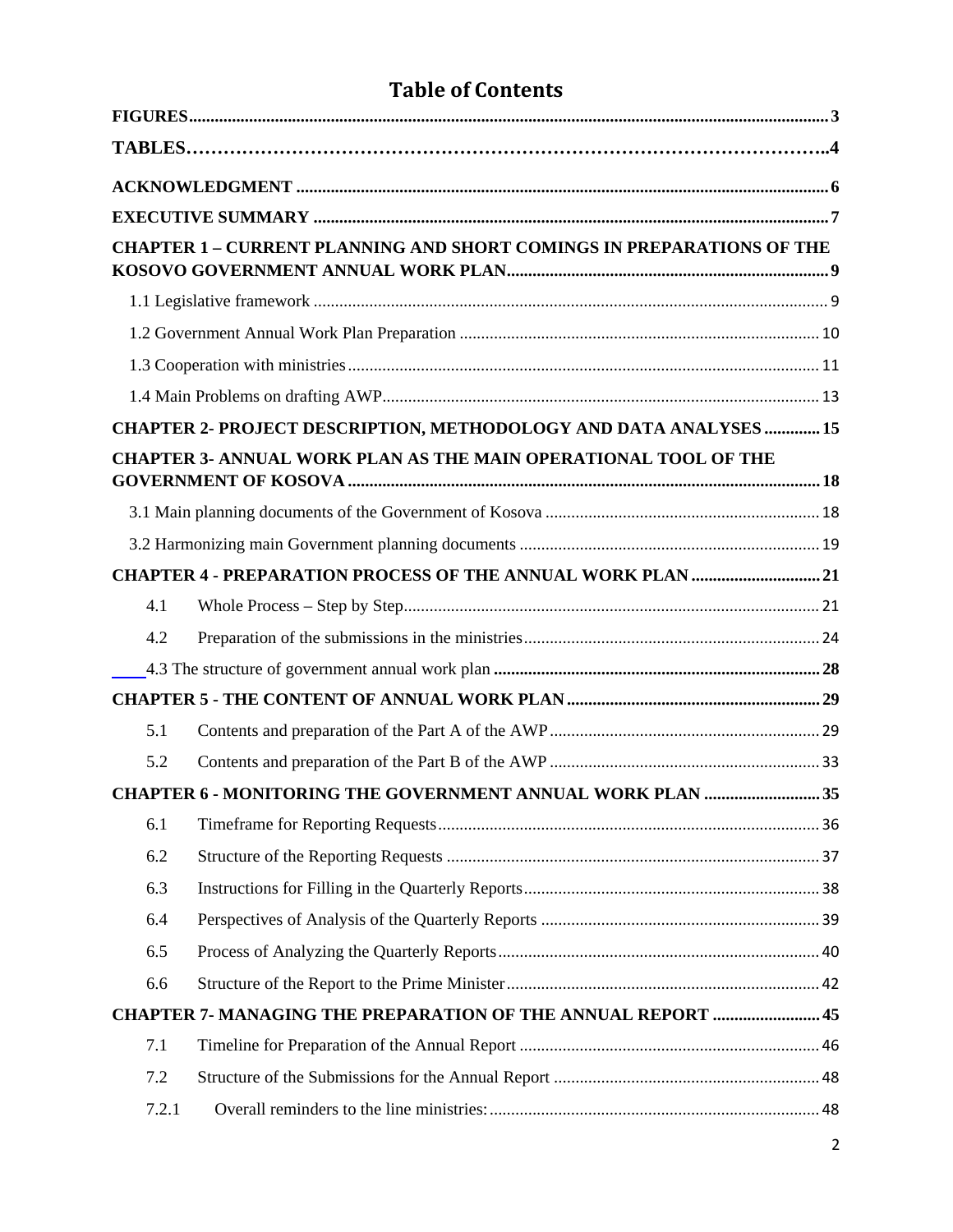<span id="page-3-0"></span>

| 7.2.2 |                                                                                                |  |  |  |  |  |
|-------|------------------------------------------------------------------------------------------------|--|--|--|--|--|
| 7.2.3 |                                                                                                |  |  |  |  |  |
| 7.3   |                                                                                                |  |  |  |  |  |
|       |                                                                                                |  |  |  |  |  |
|       |                                                                                                |  |  |  |  |  |
|       |                                                                                                |  |  |  |  |  |
|       | 8.3 Recommendations regarding preparing and Monitoring the Annual Work Plan in Future Years 57 |  |  |  |  |  |
|       |                                                                                                |  |  |  |  |  |
|       |                                                                                                |  |  |  |  |  |

# **FIGURES**

| Figure 1.1: Need for detailed guidance for preparing the Government Annual Work Plan 9                |  |
|-------------------------------------------------------------------------------------------------------|--|
|                                                                                                       |  |
|                                                                                                       |  |
|                                                                                                       |  |
| Figure 1.5: The main problems in dealing with the government's Annual Work Plan  13                   |  |
|                                                                                                       |  |
| Figure 2.1: Age strukture of government officials in ministries who deal with preparatin of AWP 16    |  |
| Figure 2.2: Gender strukture of Government officials in ministries who deal with preparatin of AWP 16 |  |
| Figure 3.1: Harmonizing the Government strategic documents in Annual Work Plan 19                     |  |
| Figure 3.2: The role and the link of the AWP with other important planing documents 20                |  |
|                                                                                                       |  |
|                                                                                                       |  |
|                                                                                                       |  |
|                                                                                                       |  |
|                                                                                                       |  |
|                                                                                                       |  |
|                                                                                                       |  |
|                                                                                                       |  |
| Figure 6.2 problems during reporting for implementation of annual work plan  36                       |  |
|                                                                                                       |  |
| Figure 7.1: Problems during reporting for implementation of annual work plan  48                      |  |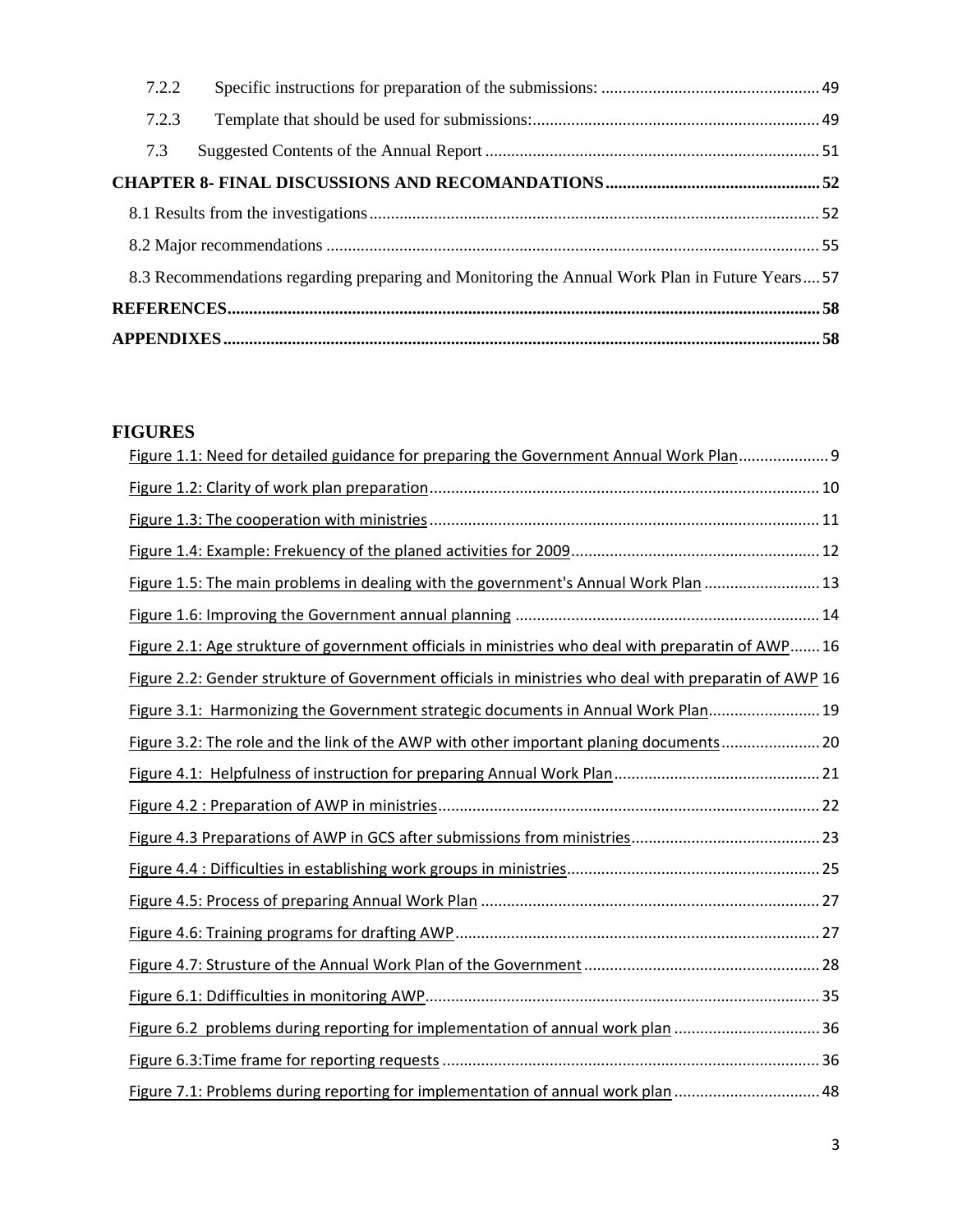| Figure 8.1: The main problems in dealing with the government's Annual Work Plan 53 |  |
|------------------------------------------------------------------------------------|--|
| Figure 8.2: Problems during reporting for implementation of annual work plan 54    |  |
|                                                                                    |  |

# **TABLES**

| Table 7.1: The indicative calendar for preparation of the Annual Report could look like this:47   |  |
|---------------------------------------------------------------------------------------------------|--|
| Table 7.2: Template to be filled in for each of the seven achievements for ministry submission 49 |  |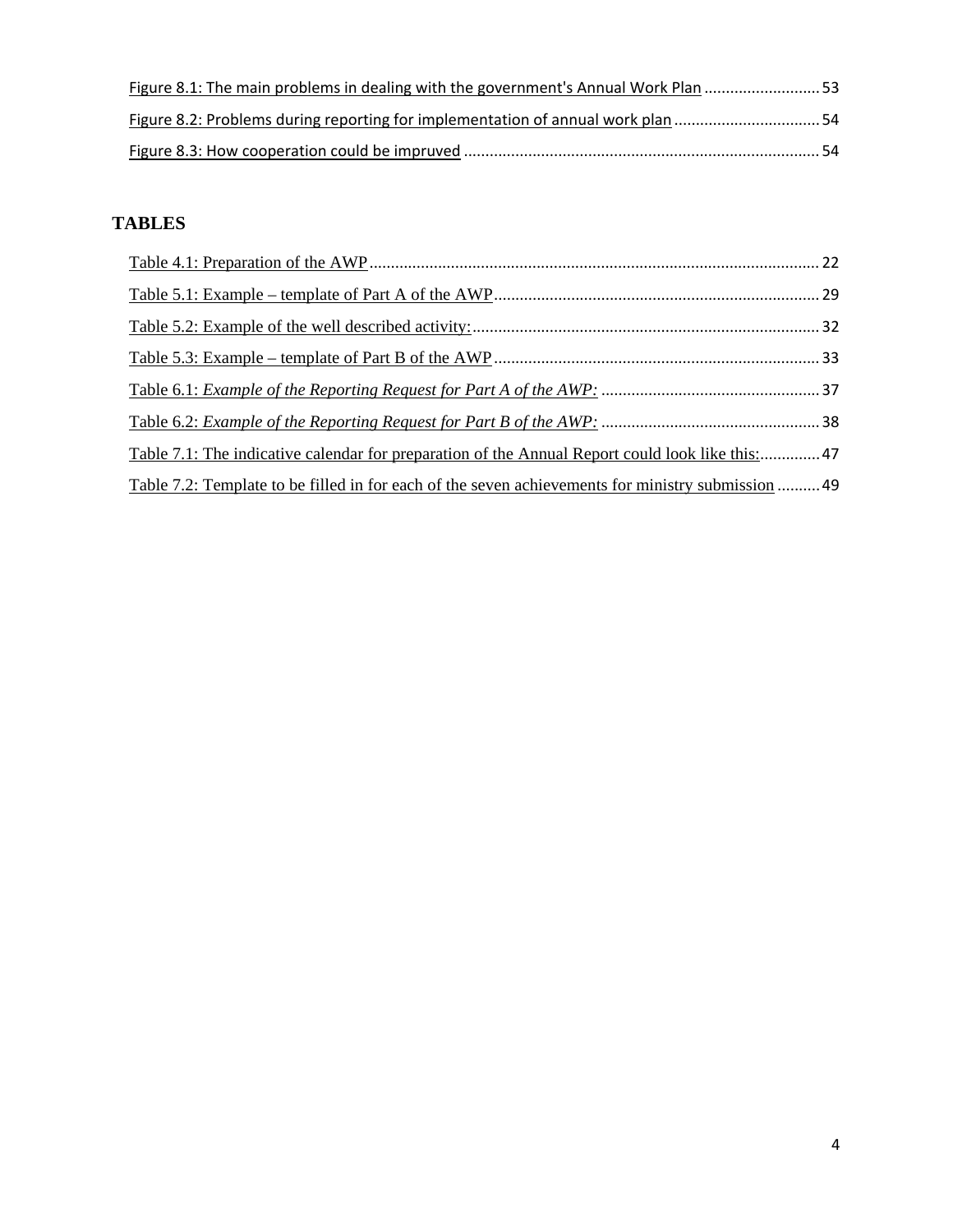# **ABBREVIATIONS**

| <b>AWP</b>  | Annual Work Plan of the Government                                       |
|-------------|--------------------------------------------------------------------------|
| EC          | European Council                                                         |
| <b>EPAP</b> | European Partnership Action Plan                                         |
| <b>GCS</b>  | Government Coordination Secretariat of the Office of the Prime Minister  |
| Government  | Government of the Republic of Kosovo                                     |
| <b>MEI</b>  | Ministry of European Integration                                         |
| <b>MFA</b>  | Ministry of Foreign Affairs                                              |
| <b>MLA</b>  | Ministry of Local Administration                                         |
| MoF         | Ministry of Finance                                                      |
| <b>MPA</b>  | Ministry of Public Administration                                        |
| <b>MTEF</b> | Medium Term Expenditure Framework                                        |
| <b>MKSF</b> | Ministry of Kosovo Security Force                                        |
| MJ          | Ministry of Justice                                                      |
| <b>MEST</b> | Ministry of Education, Science and Technology                            |
| <b>MIA</b>  | Ministry of Internal Affairs                                             |
| <b>OPM</b>  | Office of the Prime Minister                                             |
| <b>OLSS</b> | Office of the Legal Support Services of the Office of the Prime Minister |
| <b>PM</b>   | Prime Minister                                                           |
| <b>SPO</b>  | Strategic Planning Office of the Office of the Prime Minister            |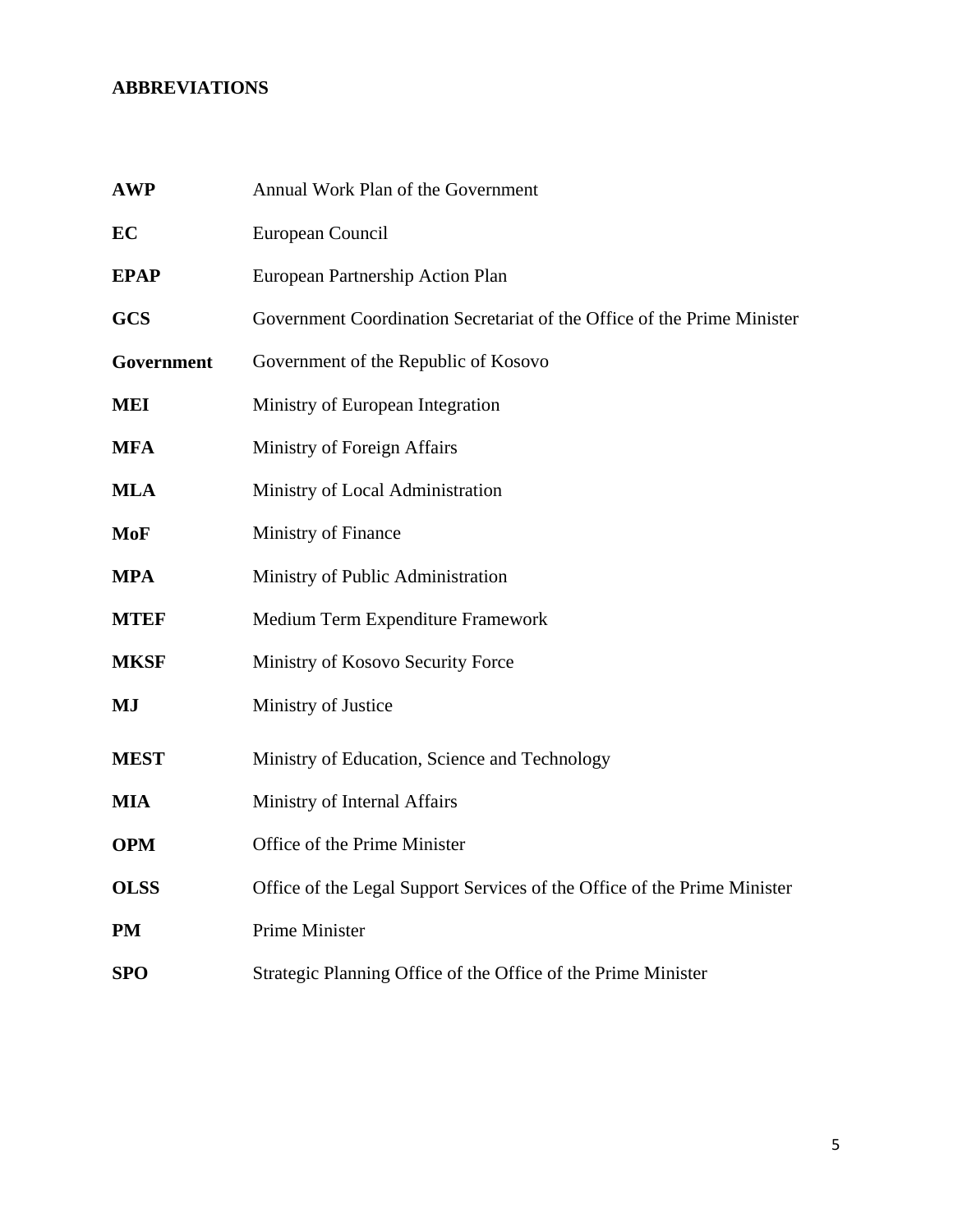#### <span id="page-6-0"></span>**ACKNOWLEDGMENT**

First of all I would like to thank USAID and The Government of Kosova for providing us as civil servants a scholarship for being part of Master of Science Degree Program in Professional Studies.

American University in Kosova and Rochester Institute of Technology gave us a wonderful opportunity to be part of an excellent education system.

I am most thankful to my family, especially my husband, for their support, understanding and encouraging me in this step of my life. I would like to appreciate help and support from my colleagues and friends. Thank you all for being patient during all the time of my study and preparing this report.

I would never have been able to finish my report without the guidance and advice from my three advisors, Mr.Eset Rama Director of Government Coordination Secretariat, Mrs.Jolanda Trebicka-consultant in our office and Mr.Mentor Sadiku- Director of Department for Policy Coordination and European Integration in Ministry of Health.

My deepest gratitude goes to my mentor Dr. Brian Bowen, for his excellent guidance, feedback provided and giving me suggestions and recommendations throughout the capstone project work.

Finally, this capstone project I dedicate to my daughter Arda, for being my joyful inspiration all this time.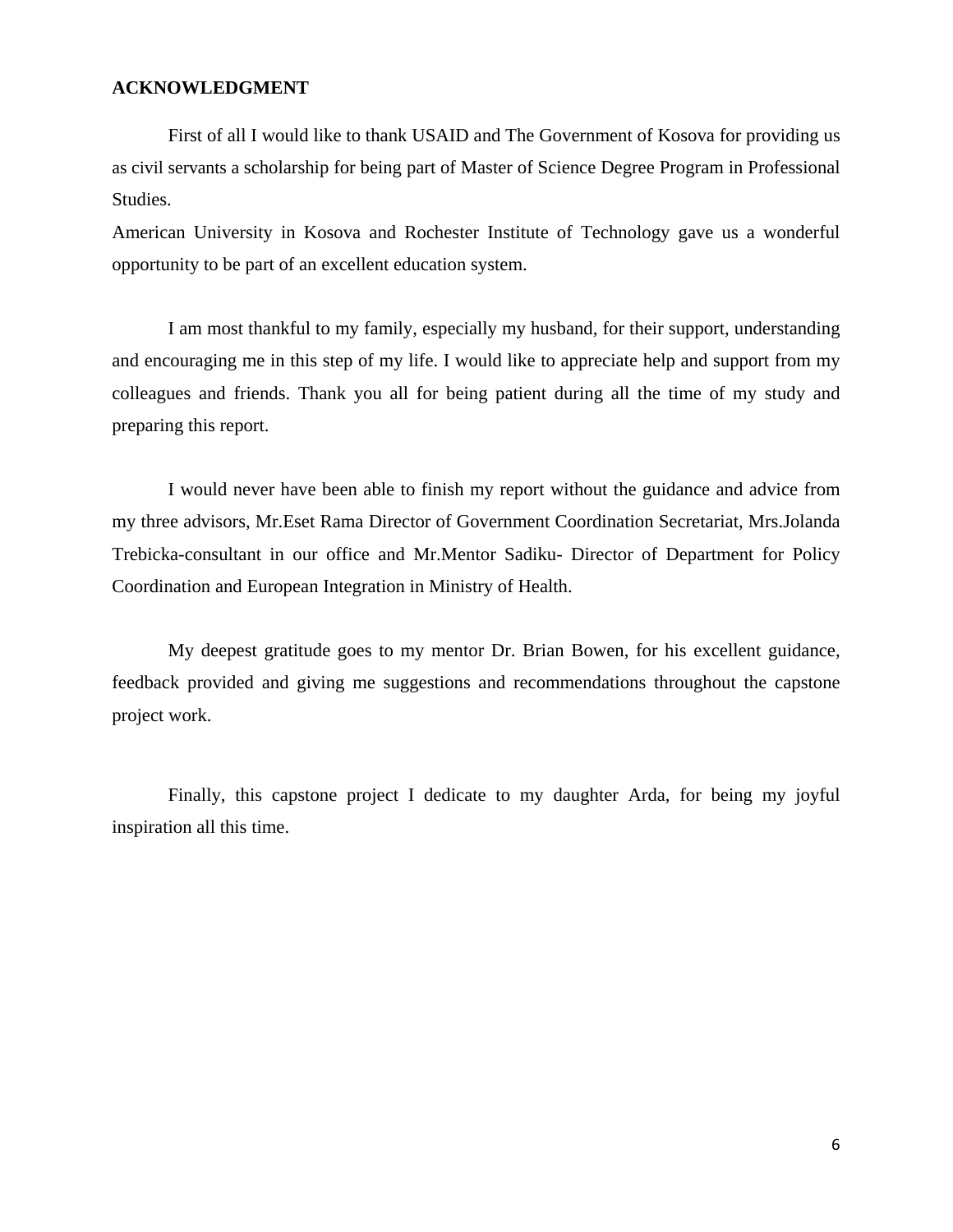## <span id="page-7-0"></span>**EXECUTIVE SUMMARY**

There is an important need for mentoring and ensuring an effective implementation of The Government Annual Work Plan. There is currently a process of preparing the Annual Work Plan (AWP) and monitoring the implementation of such Annual Work Plan of the Government of Kosovo that needs to be refined. Governments all over the world are involved in planning their activities in order to be able to set their effective mechanisms regarding the implementation of their policies. The project addresses the need for issuing the guidelines for improvement of that process, as well as the main procedures and approaches regarding the preparation of the AWP of the Government and monitoring its implementation.

This Capstone project provides guidance on how to approach all of the different steps associated with preparation, monitoring and reporting of the Annual Work Plan (AWP) of the Government.

According to the answers in the questions *How could improve planning process* (See Figure 1) Government officials think that preparing detailed instructions is the first step in this direction. Better communication and better monitoring are very important issues that have been identified and have been addressed.

#### **Figure 1. How could impruve planning process**



Source: Figure 2.5: Recommendations to improve the Government annual planning

The Government should draft concrete, functional and useful annual work plan by offering: clear instructions on how to prepare annual plans, developing process of communications between ministries, developing monitoring system to ensure implementations of the annual work plan, and increasing capacities through ought the professional training.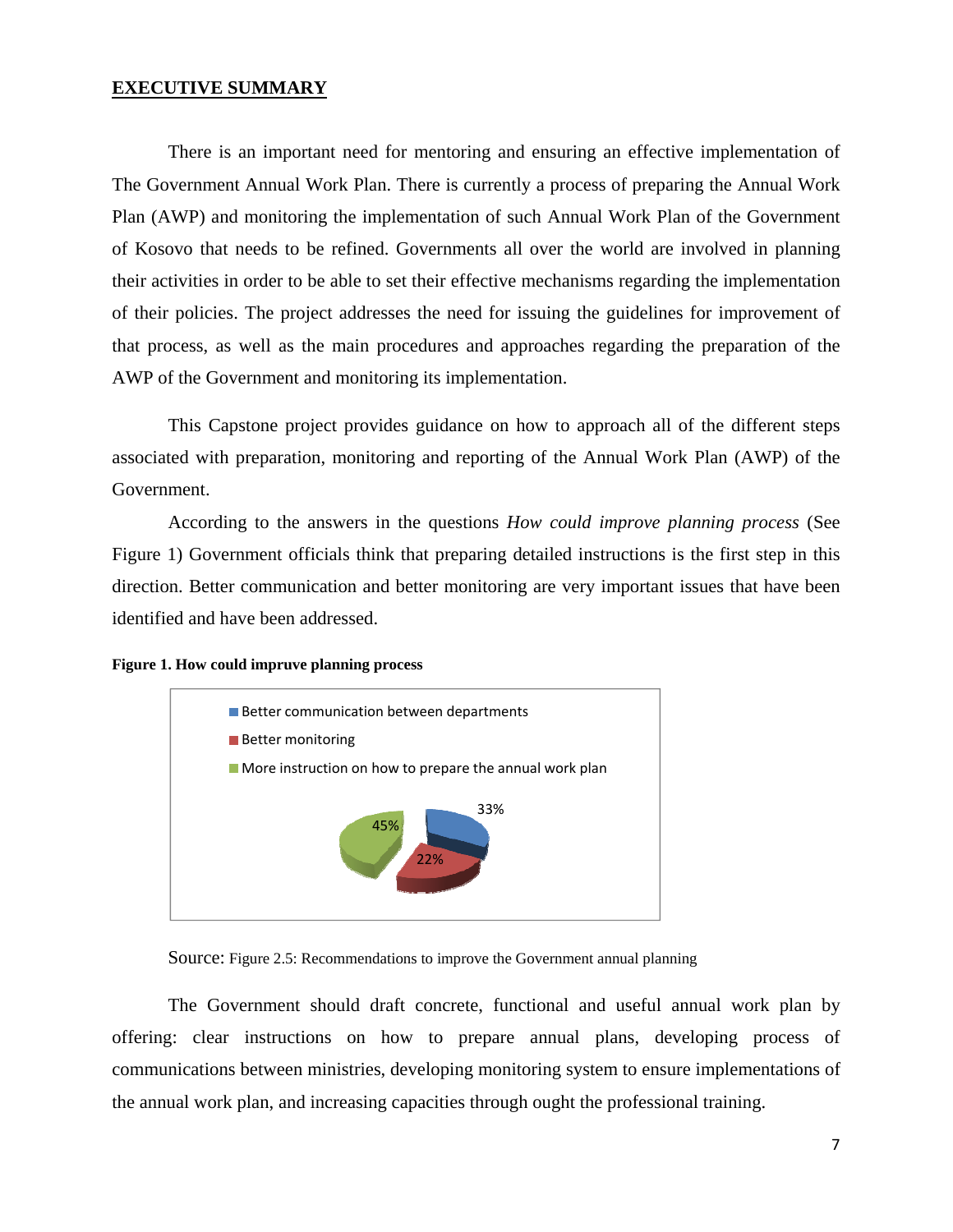Training programs are more than necessary in order to increase capacities in all government structures. Considering ourselves as young public administrations it is essential to provide professional trainings to government employers. Answers from the questionnaire show us that government officials have had 20% enough training program for preparation of the AWP and 80% of them think that they did not have enough training program in this regard.





Source: Figure 4.6: Training programs for drafting AWP

This project includes analyses and provides assessment of the current situation and possible recommendations in how to develop a clear process of preparing the annual work plan and monitoring its implementation. It offers first hand information about difficulties in preparing the Government Annual Work Plan that helps the government officials to understand the problem. It provides clear instructions to all ministries and institutions involved in the preparation of the AWP of the Government, with a comprehensive approach aimed at describing all the aspects linked to this process.

 The Annual Work Plan of the Government should provide a mechanism to monitor the priority activities so that delays are noted and action taken to ensure that progress continues, and finally provide a framework by which the government can report to the Assembly and to the public on its accomplishments during the past year.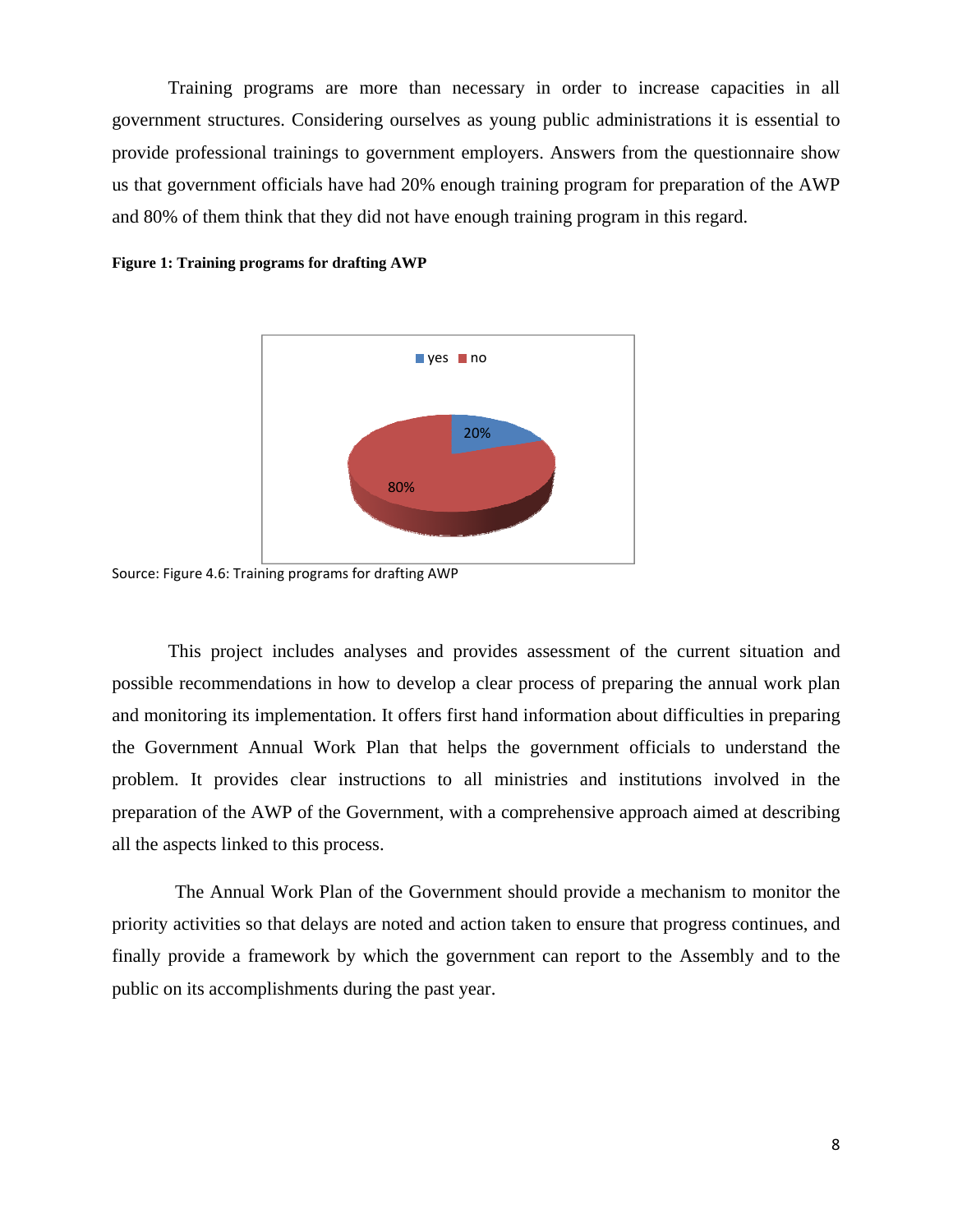# <span id="page-9-0"></span>**CHAPTER 1 – CURRENT PLANNING AND SHORT COMINGS IN PREPARATIONS OF THE KOSOVO GOVERNMENT ANNUAL WORK PLAN**

The improvement of the processes, procedures and approaches connected with the preparation of the Annual Work Plan of the Government and the monitoring of its implementation had been under way since the establishment of Kosovo Government.

# **1.1 Legislative framework**

Until 2011 there was a lack of any `enforced` document which determined the procedure how the ministries should prepare their annual work plan. The letters sends each year from Government Coordination Secretariat GCS to the line ministries failed to provide them with clear instructions and, actually, they were not enough binding. Besides this, as a result of lots of training, practicalities and work experience, The Government Coordination Secretariat continuously increased the quality of the documents from one year to the other.





The main problem was that there were not stable and permanent structures that coordinated the work on preparing the annual work plan in line ministries. Every year the ministers or General Secretaries have appointed a special officer who would coordinate the activities within ministries. As the Figure 1.1 shows, 7 respondents (officials from ministries) declare that there is a need for detailed guidance for preparing Government AWP, while only 3 of them declare that there is no need for detailed guidance for preparing AWP.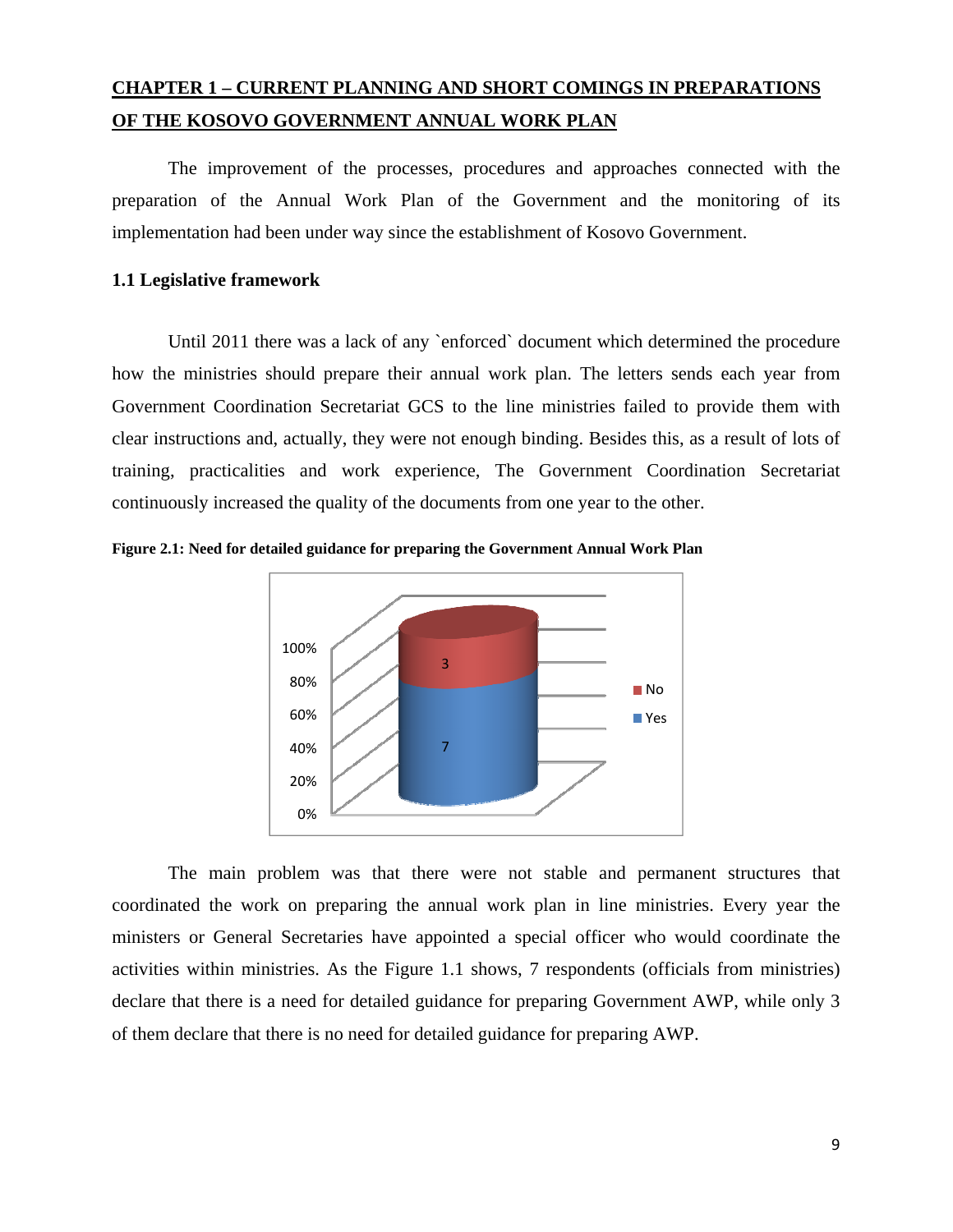<span id="page-10-0"></span>The Government of Kosovo had approved the new "Regulation of rules and procedure of the government of the Republic of Kosovo no. 09/2011". This regulation determines that **"**The Government shall approve by the end of December of each year a Government Work Plan for the following calendar year``. This Annual Work Plan shall be the principal implementation planning document of the Government, whose purpose shall be to provide a list of concrete actions needed to achieve implementation of the medium term priorities of the Government.  $(A<sup>th</sup>)$  (Article 47)<sup>[1](#page-10-1)</sup>

# **1.2 Government Annual Work Plan Preparation**

The process of preparation of the `Annual Work Plan` is specified in Article 48 which clearly states that "The Secretariat<sup>-[2](#page-10-2)</sup> shall coordinate the preparation of the annual work plan of the government in close cooperation with the Ministry of Finance, the Ministry for European Integration, the Legal Office and the Strategic Planning Office... The Secretariat shall issue guidelines and instructions on how the preparation and monitoring of the annual work plan would be done"





The survey has offered in information about the clearness of the Rule of procedures of the Government, Figure 1.2 shows that 67% of the interviewed were answered that the process of preparing AWP described in the Regulation of Rules and Procedure of the Government of the Republic of Kosovo is not clear, which states the need of the guideline for details regarding the AWP.

<span id="page-10-1"></span><sup>&</sup>lt;sup>1</sup>Regulation of rules and procedure of the Government of the Republic of Kosovo No. 09/2011

<span id="page-10-2"></span><sup>&</sup>lt;sup>2</sup> Regulation of rules and procedure of the Government of the Republic of Kosovo No. 09/2011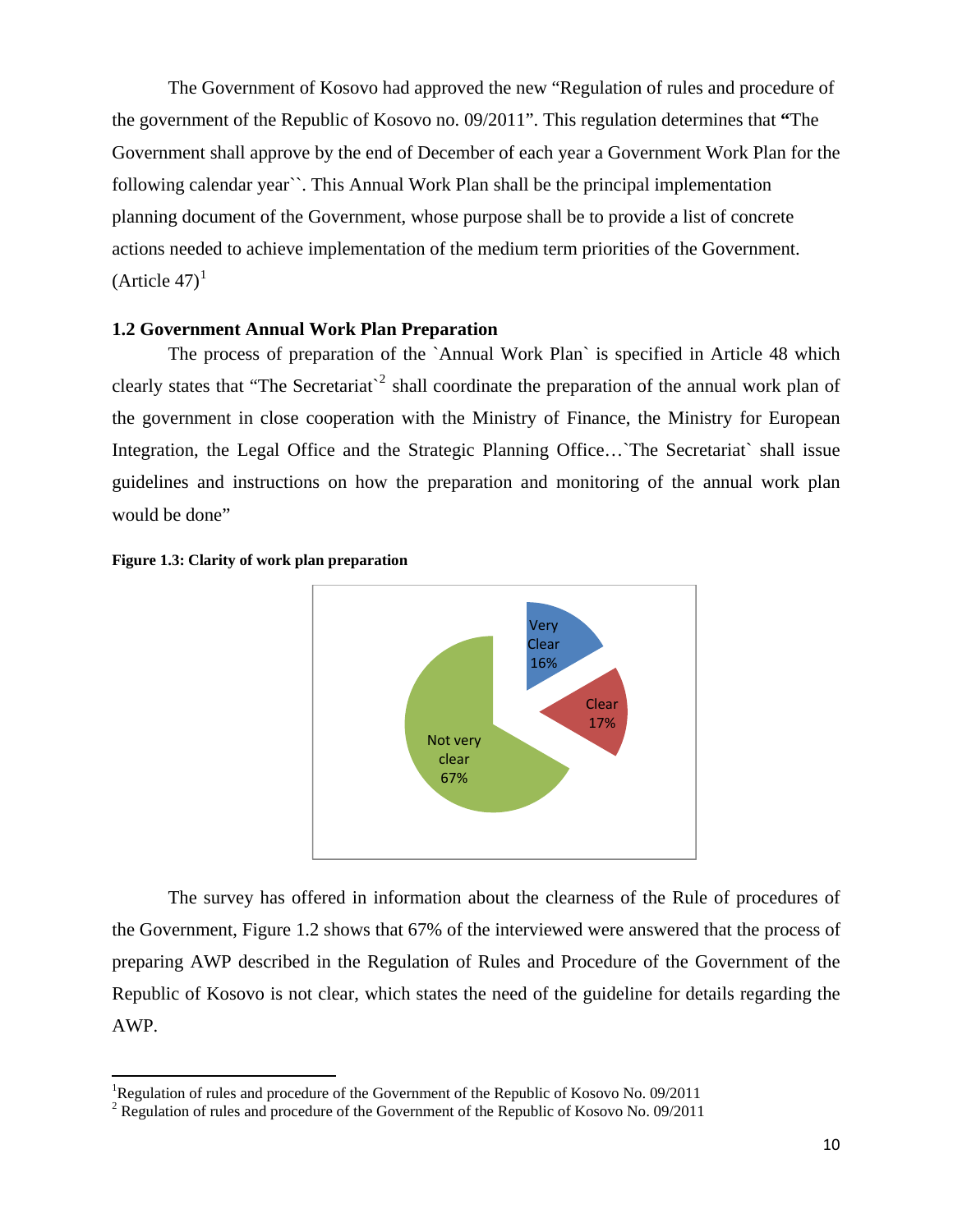# <span id="page-11-0"></span>**1.3 Cooperation with ministries**

According the cooperation with ministries, interviewed officials, 60% of them, were declared **(see: Figure 1.3)** that the cooperation with the ministries is good, but 30% of them say that the cooperation is not good, and only 10% of them think that cooperation is very good.





The cooperation is forced not only by Regulation of rules and procedure of the government of the Republic of Kosovo no. 09/2011, but also by the Reregulation no.01/2011 on Departments for European Integrations and Policy Coordination in Ministries.<sup>[3](#page-11-1)</sup> These departments despite other obligations are responsible to cooperate and communicate with GCS regarding process of planning and reporting AWP. In article 1.5 is specified that these department are responsible to "Coordinate efforts in securing contributions for development of the European Partnership Action Plan (EPAP) and Annual Work Plans, and ensure their compliance with Medium term Expenditure Framework and other strategic documents"<sup>[4](#page-11-2)</sup>

During previous years, reports and plans were sent to various addresses, such as `The Office of the General Secretary`, `The Coordination Secretariat`, `Prime Minister`s Cabinet` etc. This has caused a considerable amount of confusion which often resulted in the `GSC` officials not being sure which ministry has submitted the documents and which not.

<span id="page-11-1"></span> $3$  Decision no.02/02 date 02.03.2011 of the Government of the Republic of Kosova

<span id="page-11-2"></span><sup>&</sup>lt;sup>4</sup> Reregulation no.01/2011 on Departments for European Integrations and Policy Coordination in Ministries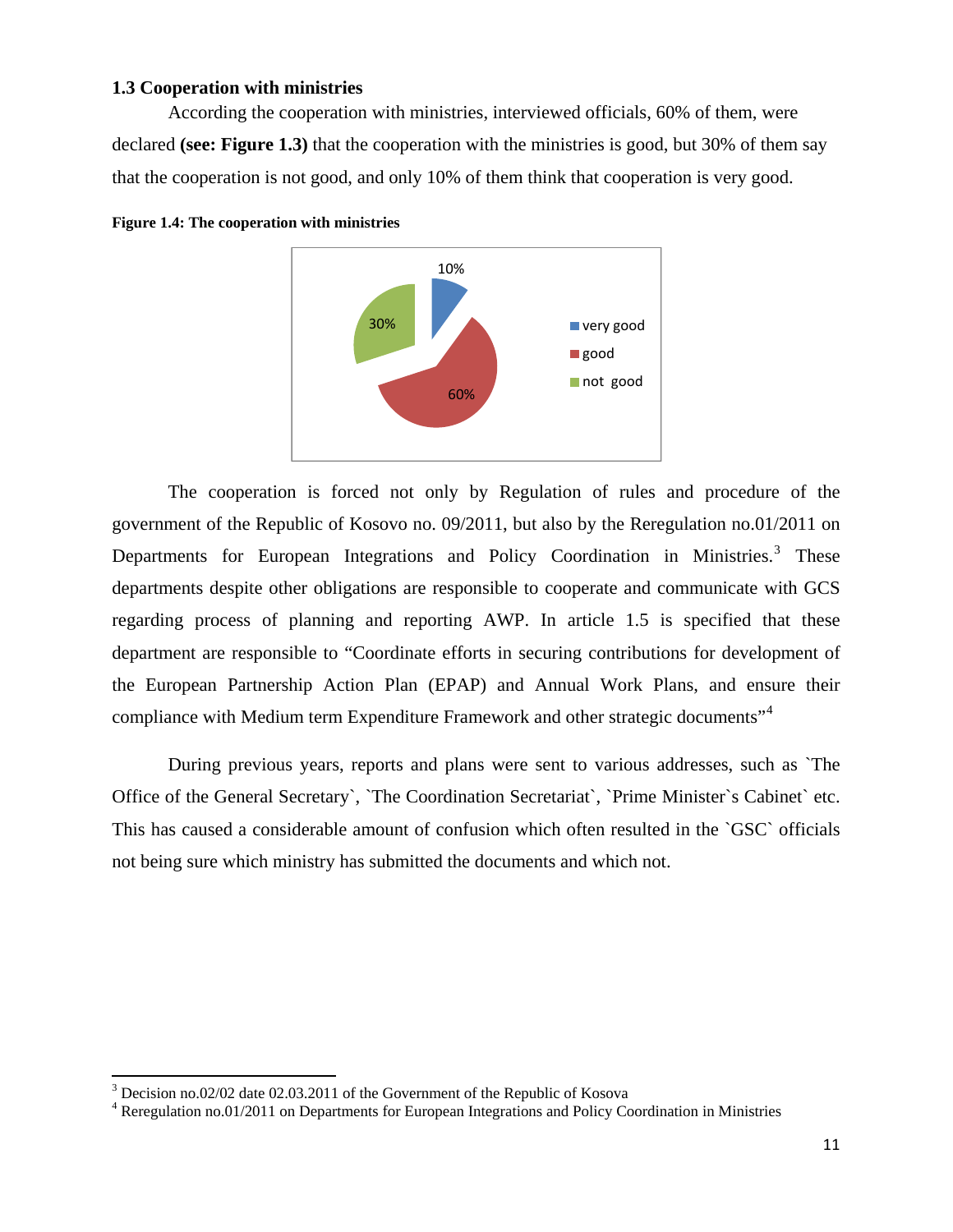#### <span id="page-12-0"></span>**Figure 1.5: Example: Frekuency of the planed activities for 2009**



 As the **Figure 1.4** shows, we can notice that 73% of activities for 2010 from all ministries are planned to accomplish in Quarter 4(Period: October-December) and, the other part of planned activities to be realized in: Q1 (Period: January-March) – 7%, Q2 (Period: April-June) – 12% and Q 3 (Period: July –September) -  $8\%$ .<sup>[5](#page-12-1)</sup>

The main reasons why the `Annual Work Plan` has not been `acted` as an effective document includes<sup>[6](#page-12-2)</sup>:

- A lack of clear and detailed instructions on how to combine and to structure the plan,
- Ministry submissions have been prepared by ministries staff who in many cases were not professionally and practically connected to other parts of the budget/planning process
- Once received by the `Prime Minister's Office`, the submissions have not been adequately assessed or coordinated with other planning processes, particularly with the `European Partnership Action Plan` (EPAP).
- The `Government Coordination Secretariat` did not have an adequate authority to return submissions that arrived inadequate directly for ministries or to make any appropriate corrections into them.

<span id="page-12-1"></span><sup>&</sup>lt;sup>5</sup> Analyze of implementation of Government Annual Work Plan for 2011; Ref. No 199/2011

<span id="page-12-2"></span><sup>&</sup>lt;sup>6</sup> Analyze of implementation of Government Annual Work Plan for 2009; Ref. No 201/2009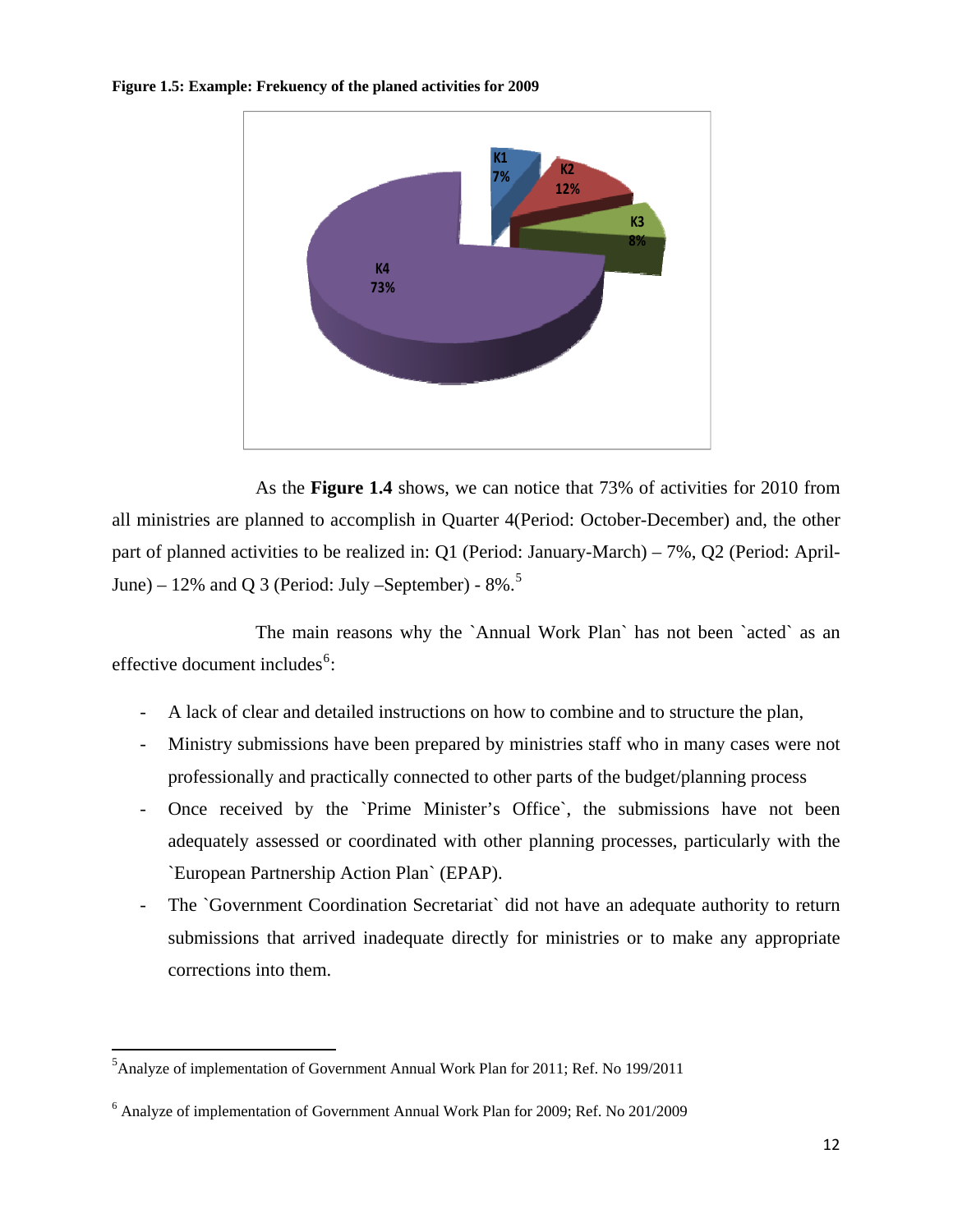# <span id="page-13-0"></span>**1.4 Main Problems on drafting AWP**

In the question to government officials in ministries to prioritize the main problems in dealing with the government's annual work plan as we can see in **Figure 1.4.1,** 27% of them answered that keeping schedule and time line is the main problem, followed by 16% support from the political level, lack of adequate attentions to budgetary issues and organizing information 14%, gathering information 13%.





The `GCS`- officials have found many other obstacles/mistakes that were faced this process such as<sup>[7](#page-13-1)</sup>:

- There were no connections found between objectives and strategic priorities of the Government
- There were a substantial mixed or confused objectives with daily activities
- Also, there were a large number of objectives for one ministry

<span id="page-13-1"></span> $^7$  Analyze of implementation of Government Annual Work Plan for 2009; Ref. No 201/2009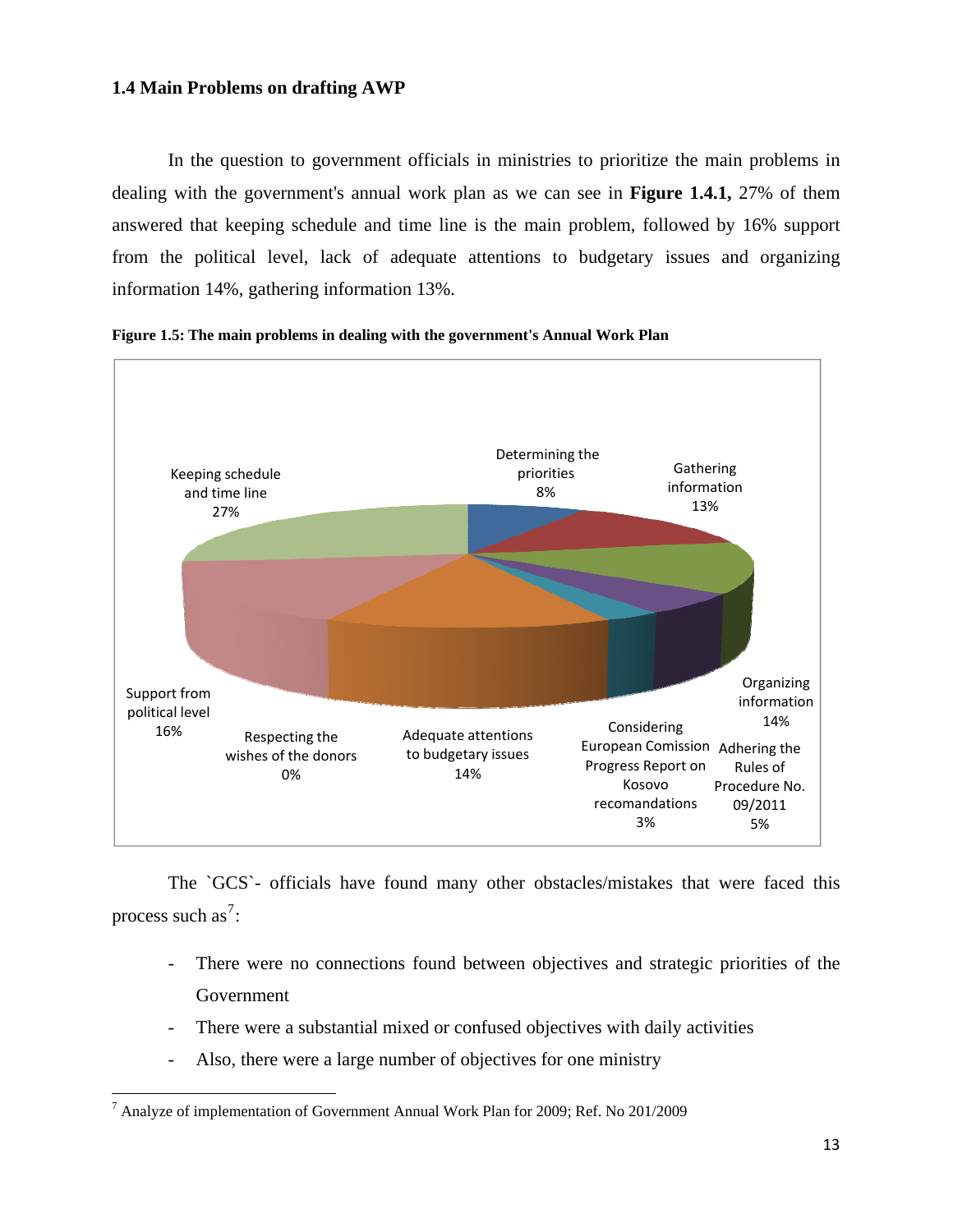- <span id="page-14-0"></span>- Templates were very different from the original ones,
- As well as different types of format, fonts, text size, colors, graphics, annexes
- Different types of budgeting activities

Therefore the AWP is not only a planning, monitoring and reporting tool, but also a very powerful communication tool that, if effectively used, can deliver important messages to different groups in society.

Given its central role it, is important to increase its quality from year to year, in order to be able to deliver the results the Government expects from it.

In the question *what can we do to improve the Government Annual Planning,* 45% of government officials declare that more instructions on how to prepare the Government AWP is need, while 33% of them think that better communications between department could improve Government annual planning, and 22% think that better monitoring is the right answer to improve Government annual planning.





Source: Figure 2.5: Recommendations to improve the Government annual planning?

This in turn places significant demands on the civil servants that are in charge of its preparation, both at the level of the OPM, but even more importantly at the level of line ministries.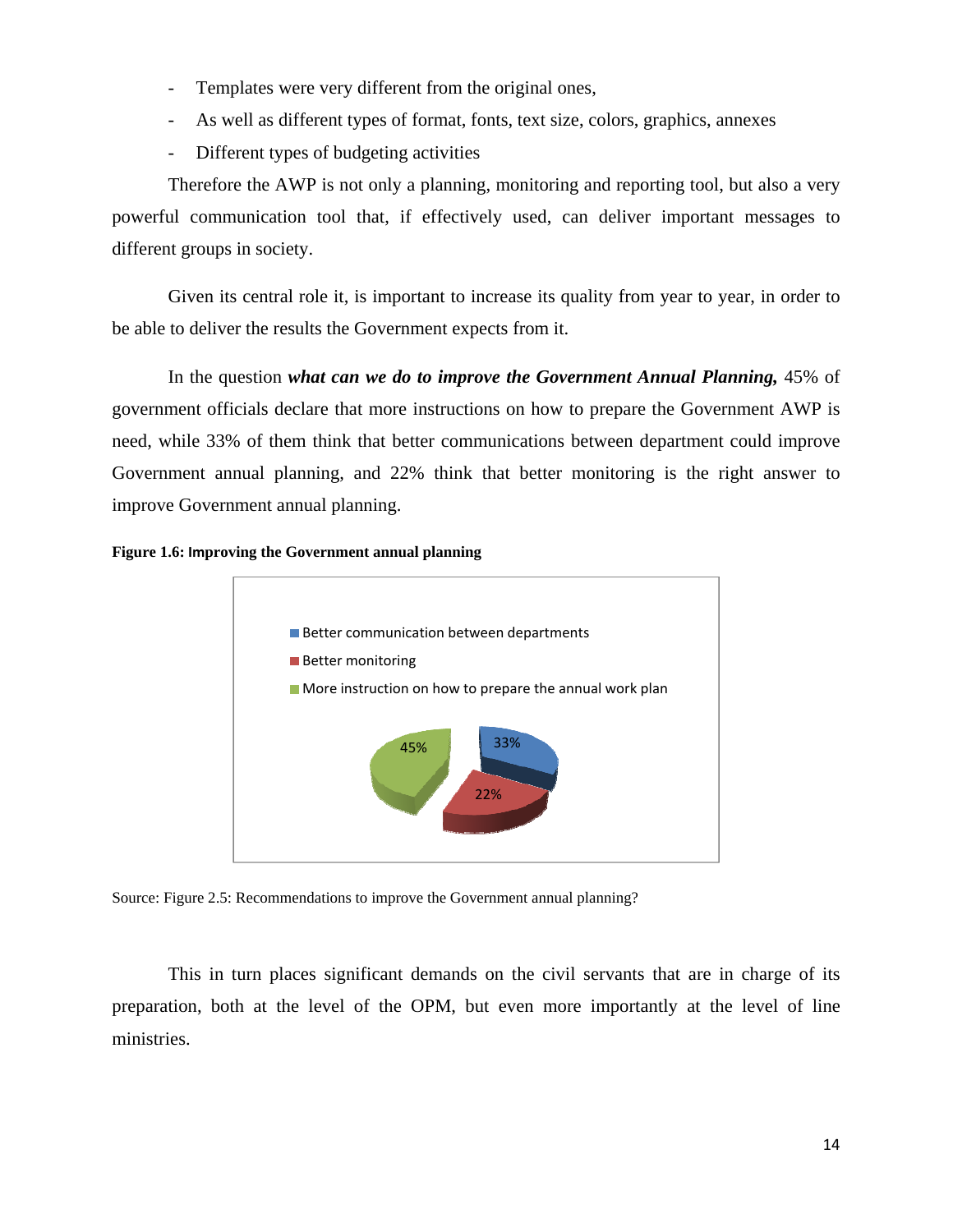# <span id="page-15-0"></span>**CHAPTER 2- PROJECT DESCRIPTION, METHODOLOGY AND DATA ANALYSES**

Regarding this capstone project, the following steps taken for the proper data collection includes:

Three types of questionnaires: one for `Government Coordination Secretariat official`s that work every year in preparation of Government Annual Work Plan and, one for the officials in line ministries that are oblige to draft their ministerial annual work plan and one for the key stakeholders**:** Ministry of European Integration; Ministry of Finance; Legal Office within OPM; Director of Strategic planning Office within OPM

For the first group 6 questionnaires were distributed to the Officers that actually work on harmonizing and coordinating the preparation of the Government Annual Work Plan in Government Coordination Secretariat.

Six officers were answered from their experience for different issues related to the preparation, organizing, monitoring and reporting regarding Government Annual Work Plan, as well as, giving opinions in how to improve the current situation.

For the second group, 10 questionnaires were distributed to 10 different ministries: Ministry of Local Administration (MLA), Ministry of Public Administration (MPA), Ministry of Labor and Social Welfare (MLSW), Ministry of Environment and Spatial Planning (MESP), Ministry of Health (MH), Ministry of Education, Science and Technology (MEST), Ministry of Foreign Affairs (MFA), Ministry of Internal Affairs (MIA), Ministry of Kosovo Security Force (MKSF) and Ministry of Justice (MJ).

Government officials were asked to answer in different questions. From the answers we were able to clearly underline which are the problems that they faced during the preparations of their plans, including technical problems, instructions from GCS, difficulties in gathering information in their ministries etc.

The Government official's interviewed for the process of preparing annual work plans, most of them were from 25-35 years old and no one of them were over 50. This fact gives as a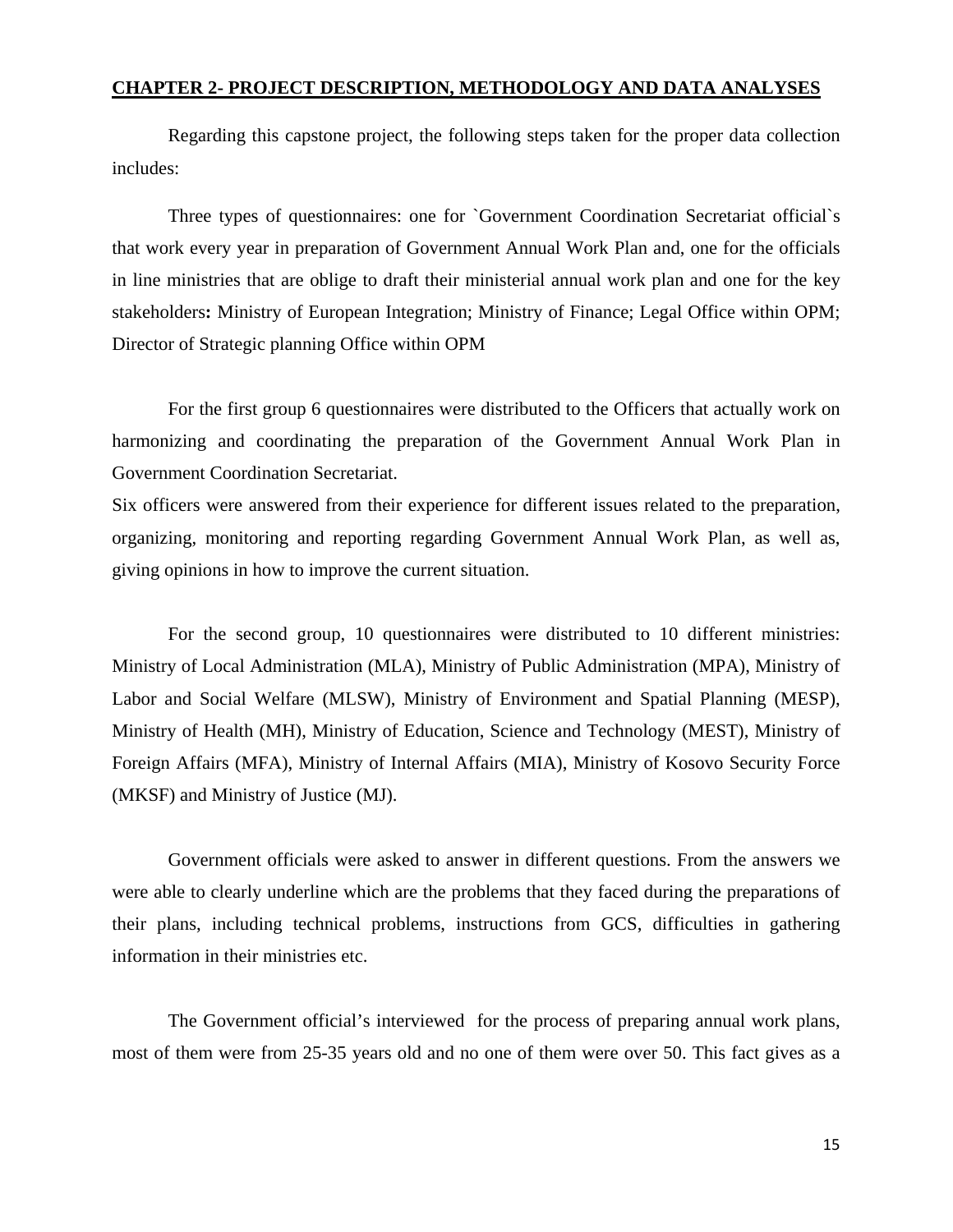<span id="page-16-0"></span>picture of the yang generations of officials that work in our administration, as we can see in the Figure 2.1.



**Figure 2.1: Age strukture of government officials in ministries who deal with preparatin of AWP** 

The gender structure of the officials is shown in the figure 2.2.

**Figure 2.2: Gender strukture of Government officials in ministries who deal with preparation of AWP**



Most of these officials work in the current position for 2-5 years, some of them work for 1-2 years and only 2 of them work in the current position more than 5 years. It explains the fact that there were not the same officials that work in the planning process for a long period. These facts are shown in the Figure 2.3.



**Figure 2.3: How long are you working in this position**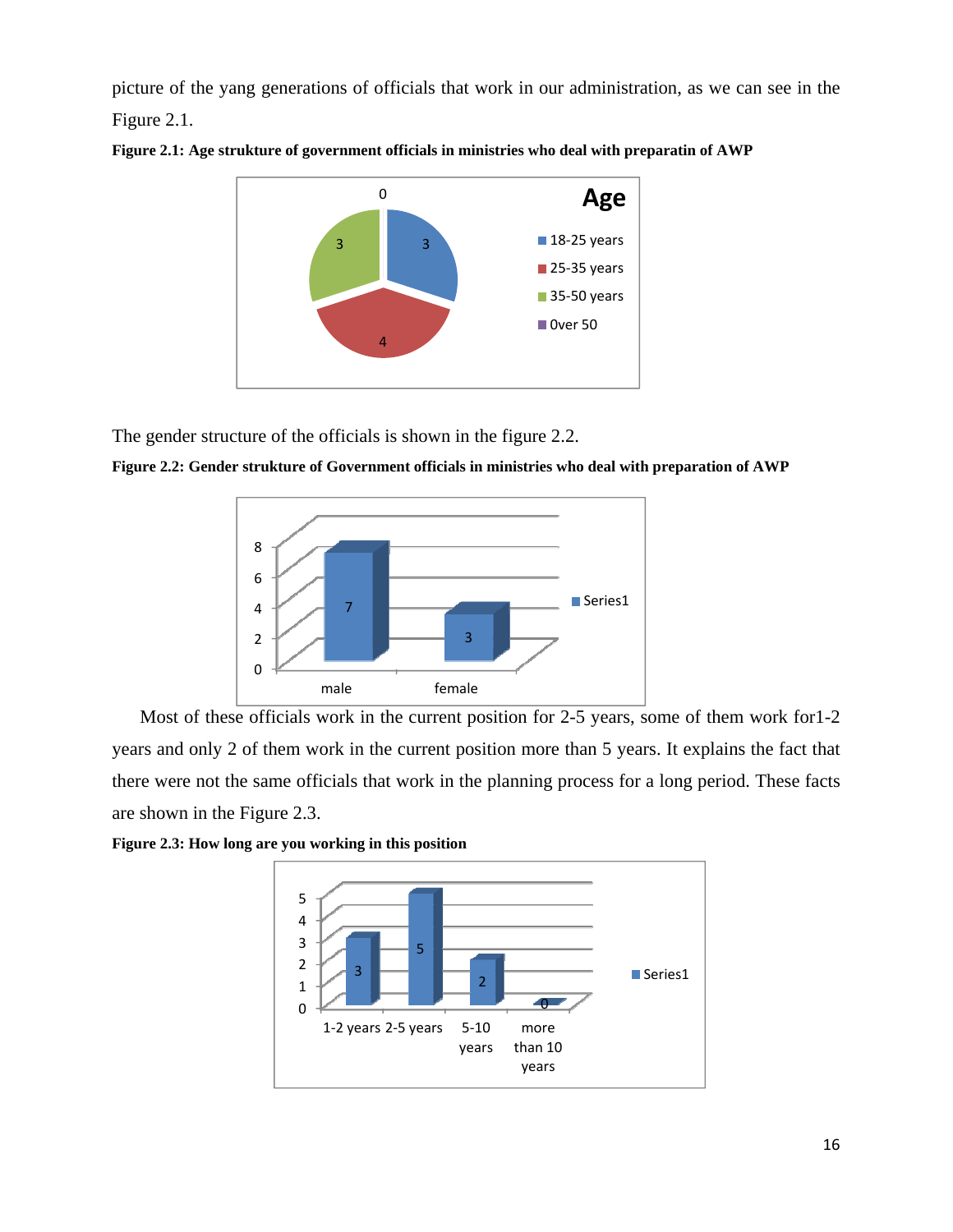According to the current situations, officials in ministries were answer that GSC instructions were 50% helpful 40% think that GSC instruction are not at all helpful, and only 10 % think that the GCS instructions are very helpful





Officials in GCS, not only has given answers for different problems and in ministries but also they gave recommendations how to improve Government annual planning process. The most important issue that is described in the Figure 2.5 is to have more instructions on how to prepare the annual work plan (45%), followed by better communication between departments (33%) and better monitoring (22%).

**Figure 2.5: Recommendations to improve the Government annual planning?**



Answers from the questionnaire were very useful and determined the way of writing this capstone project. Many important issues were addressed and we could get a real picture of whole process.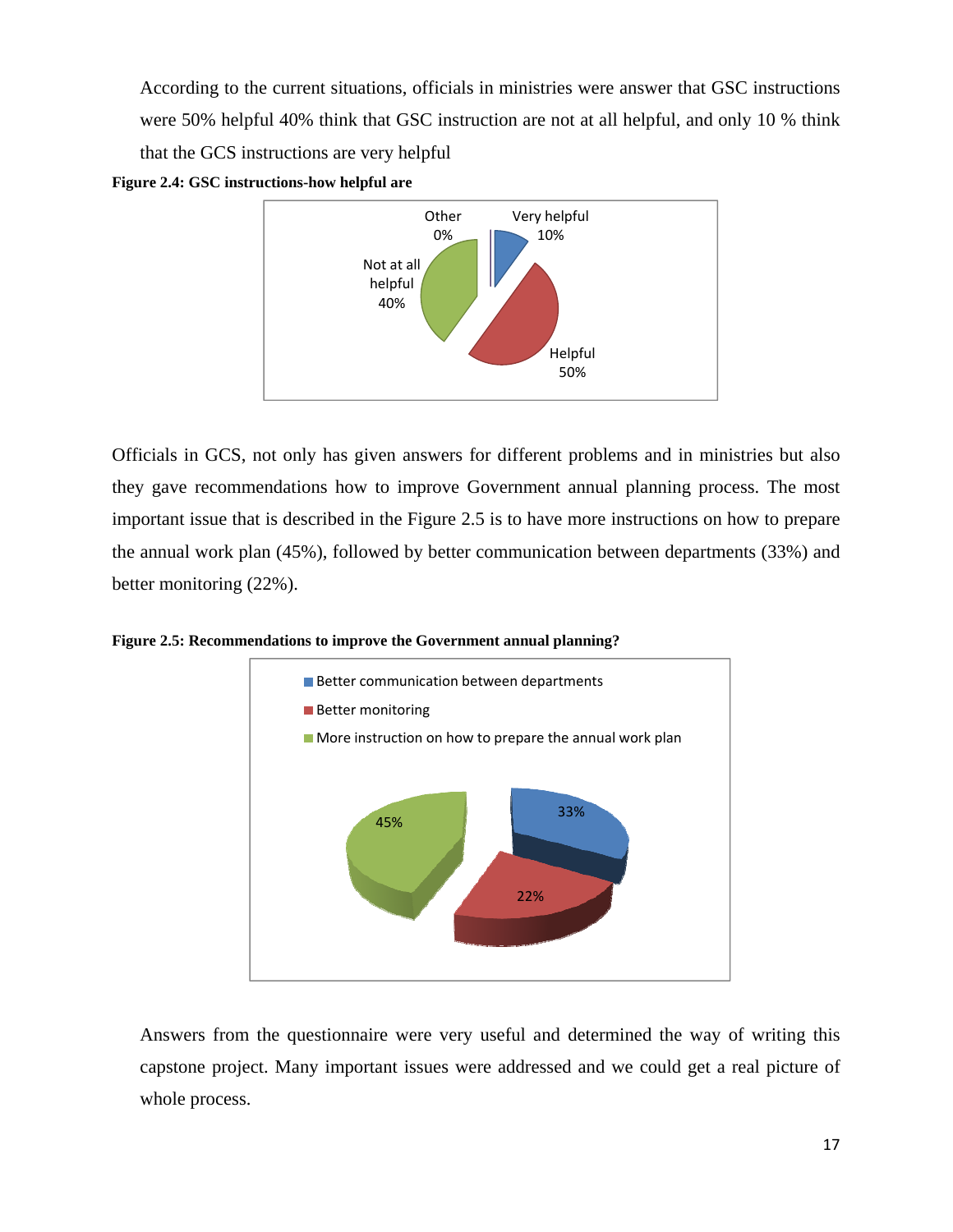# <span id="page-18-0"></span>**CHAPTER 3- ANNUAL WORK PLAN AS THE MAIN OPERATIONAL TOOL OF THE GOVERNMENT OF KOSOVA**

Governments all over the world are involved in planning their activities in order to be able to set an effective mechanism for implementing its policies. The planning is performed at both strategic and operational levels, where the first focuses on setting out the medium term objectives and directions of activity, while the operational level translates those broader objectives into very concrete actions, usually within an annual framework.

# **3.1 Main planning documents of the Government of Kosova**

In Kosovo, there are five main planning documents that deal with various aspects of the planning system.

- First of all there is the **Program of the Government** that sets out political priorities of the ruling party or coalition and expresses its approach towards development strategy in majority of policy areas. The Program of the Government is a four year planning document that is developed by the ruling party or coalition after the elections for the whole term of its mandate, setting out its overall aims, often in general terms.
- The second important medium term planning document is the *Mid Term Expenditure Framework*-*MTEF*, which links policy planning with the fiscal possibilities of the country and spells out a medium term view on the macroeconomic development and the consequences for spending limits of individual ministries. The MTEF thus allows ministries to have a clear view on the availability of funds in the medium term and plan their policies in a more "down to earth" approach. The MTEF covers three years and is updated annually in order to reflect the changes that may occur on the economic scene both at international and national levels.
- Taken into account that EU integration is one of the most obvious strategic priorities of the Government, the third important medium term planning document is *European Partnership Action Plan*-*EPAP*, which shows how the European Partnership short and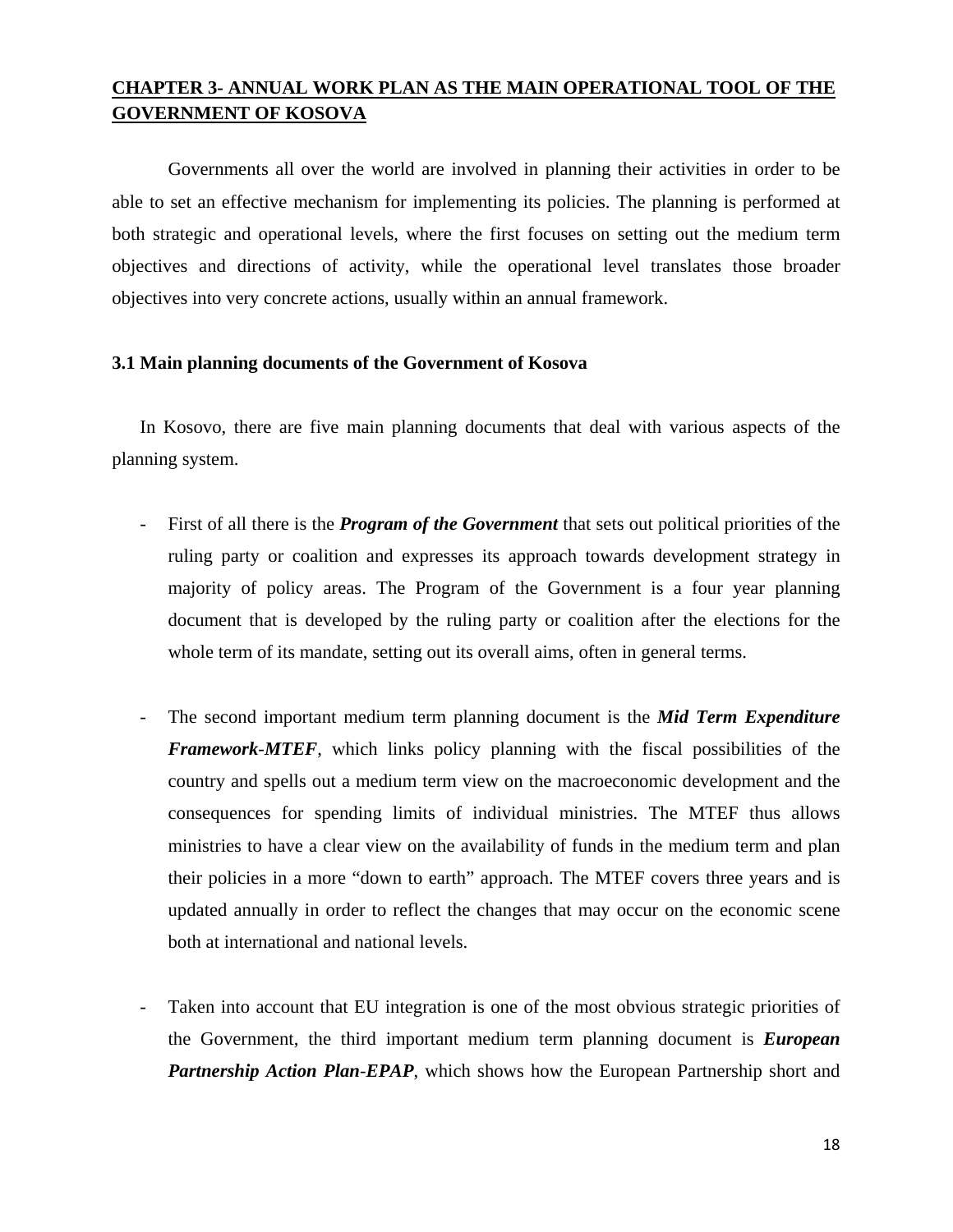<span id="page-19-0"></span>medium term priorities that were agreed with the European Council-EC will be implemented during a three year period.

The two operational planning documents are the annual budget and the AWP. The *annual budget* of the country divides available financial resources along different policy areas implemented by the Government. On the other side is the **AWP**, which identifies the most important actions that the Government (through its institutional system) will implement during the course of the year.

It should be understood that the AWP is not a stand alone or separate planning process, but rather a process through which all the other planning documents are distilled in order to arrive at very concrete steps that should be performed and actually accomplished within the timeframe of one year. Therefore in its structure the AWP is very closely linked to the Government program, the annual budget, the EPAP and sector planning documents and should be regarded as a unified action plan for their implementation.

# **3.2 Harmonizing main Government planning documents**

It is very important to understand that the AWP is actually the sole document setting out what is planned across the entire span of Government activity for the coming year and, through its monitoring system, what progress is being achieved, and where there is a need for improvement of performance and assistance to produce the results.

Government Coordination Secretariat officials declare that harmonizing the Government Annual Work Plan with strategic document is difficult (80% of respondent) and only 20% of them declare that it is not difficult. This is shown in the Figure 3.1.



**Figure 3.1: Harmonizing the Government strategic documents in Annual Work Plan**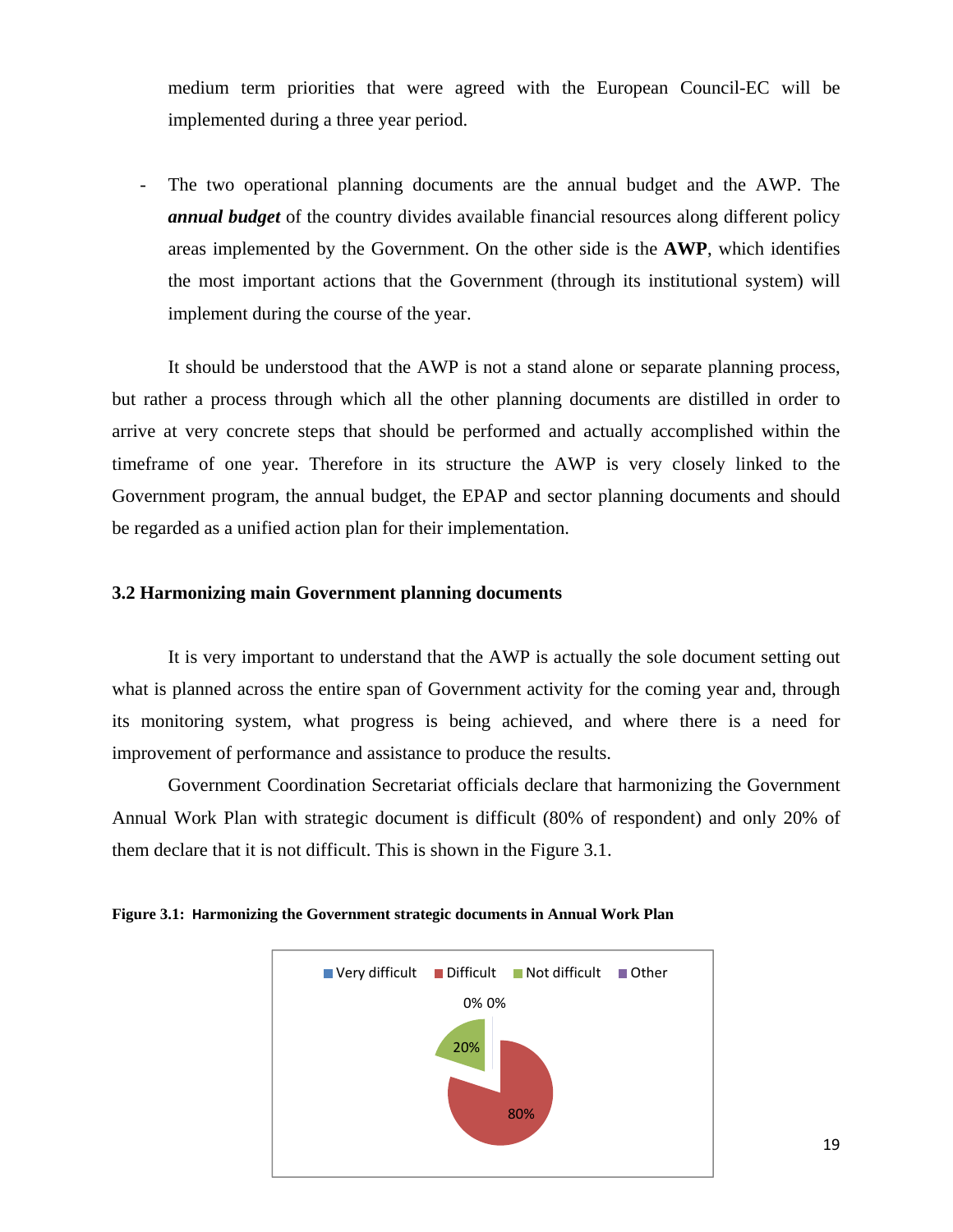<span id="page-20-0"></span>For the GCS of the OPM to be able to effectively manage the whole AWP preparation and monitoring process, it is essential to build close cooperation with institutions responsible for running processes associated with preparation of the above-mentioned documents and namely: the Strategic Planning Office of the OPM in dealing with establishment of the Government Priorities, the Ministry of Economy and Finance being responsible for both the MTEF and the Annual Budget and the Ministry of European Integration working on the EPAP.

The picture below **(Figure 3.2)** presents a graphical image of how the role and link of the AWP to other important planning documents of the Government should be understood



**Figure 3.2: The role and the link of the AWP with other important planing documents** 

Based on the results of implementation of the AWP, the Government can develop its Annual Report, which serves as the main record to the Assembly, the international donor organizations and to the citizens.

Preparation of the Annual Report is another task of the GCS during which it has to manage all the line ministries in order to arrive at a good final result that can later be communicated by the Prime Minister to the citizens of Kosovo, members of the Assembly and other target audiences.All of the above mentioned reasons clearly show the importance of the AWP as one of the most important operational planning documents of the Government. And the Government Coordination Secretariat is the key driving force behind the whole process.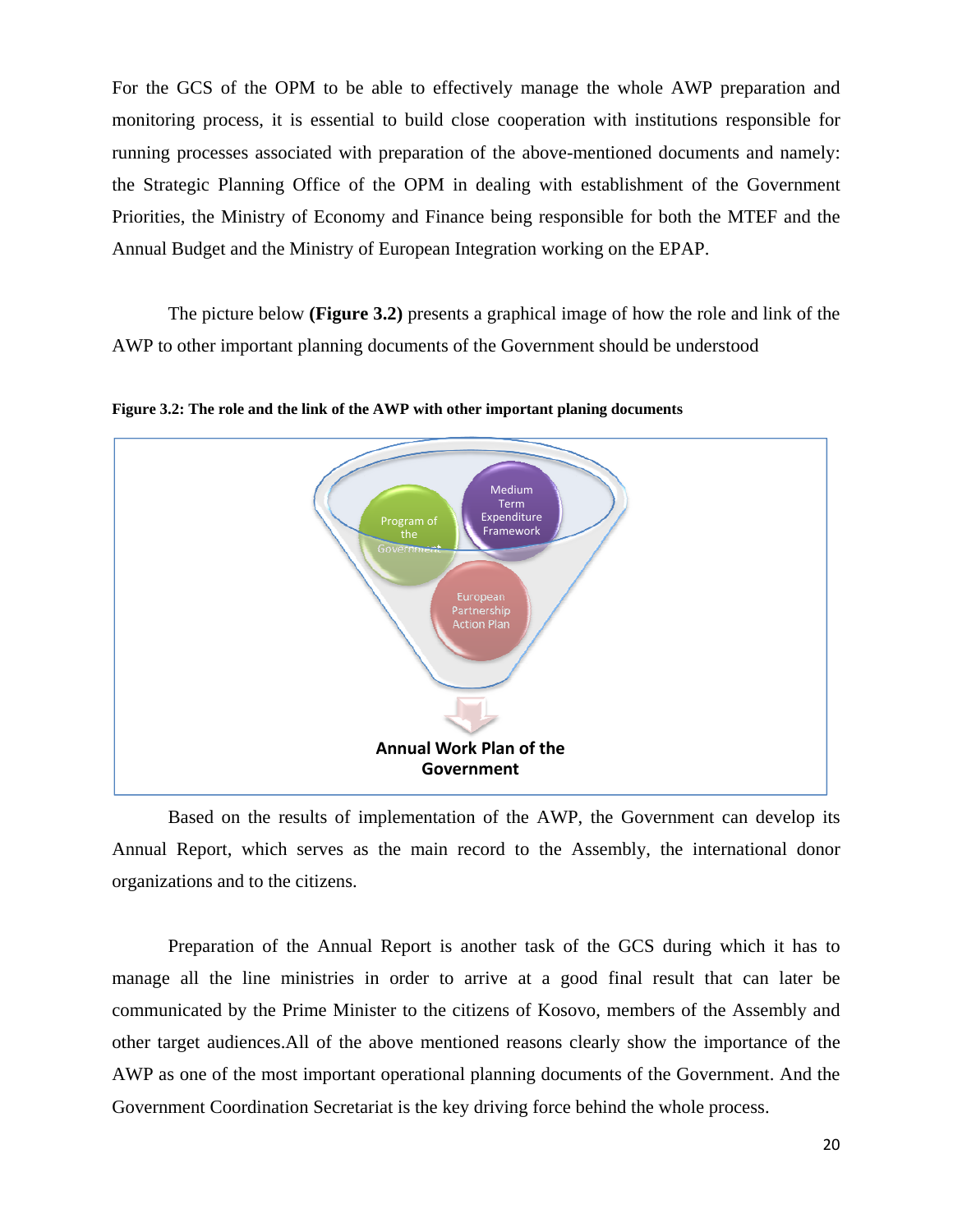# <span id="page-21-0"></span>**CHAPTER 4 - PREPARATION PROCESS OF THE ANNUAL WORK PLAN**

This chapter describes the process of preparation of the AWP in general and sets out recommendations for internal processes within ministries.

# **4.1 Whole Process – Step by Step**

 The preparation of the AWP will usually start no later than early November each year, by the GCS sending out letter to the line ministries asking them to prepare and hand in the submissions for the next year's AWP. The letter will include clear instructions for ministries for preparation of the submissions, a strict deadline for handing them to the GCS, as well as name and contact details of the GCS's person to contact in case of any questions.

 In the question how helpful do you see the GCS instruction for preparing your ministry annual work Plan **(Figure 4.1),** 50% of government officials in ministries declare that the instruction from GCS are helpful, but 40 % of them said that the instructions are not at all helpful.



**Figure 4.1: Helpfulness of instruction for preparing Annual Work Plan**

 At the same time, together with sending out the letter, GCS will organise a joint meeting for all ministries, in order to provide relevant instructions to the representatives of the ministries and answer any questions that may have arisen in ministries.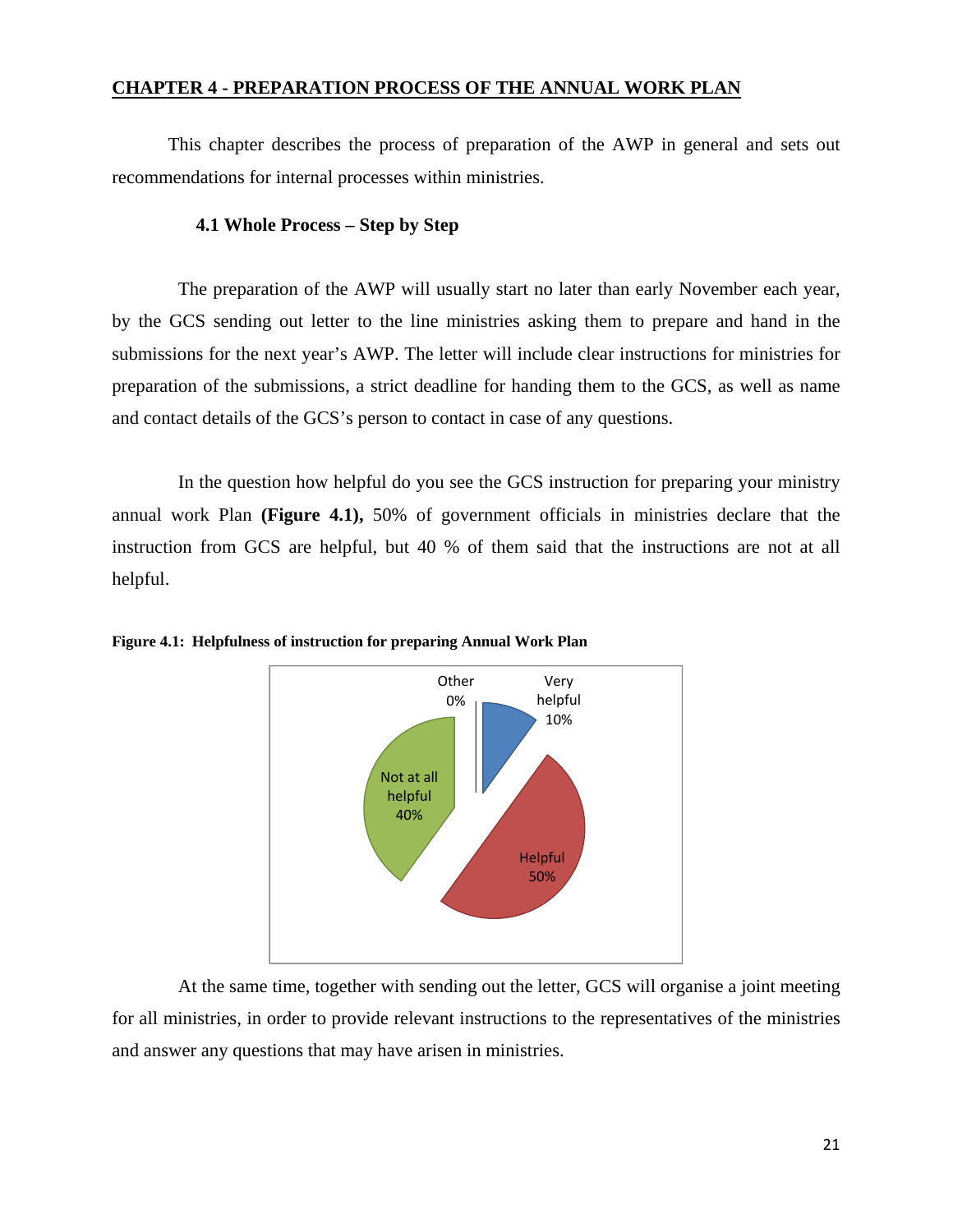<span id="page-22-0"></span> At least two weeks will be given to the ministries for preparation of their submissions, so that they would be able to come up with quality submissions that are well developed and internally consulted and discussed.





 As the **Figure 4.3** shows, most of officials in ministries were answered that they have spent 20 days to prepare Government Annual Work Plan, after receiving the information from their departments and unites.

Table 3.1 Describe the whole process step by step how the process should develop from asking for submissions in ministries until the final stage of the preparation of the AWP.



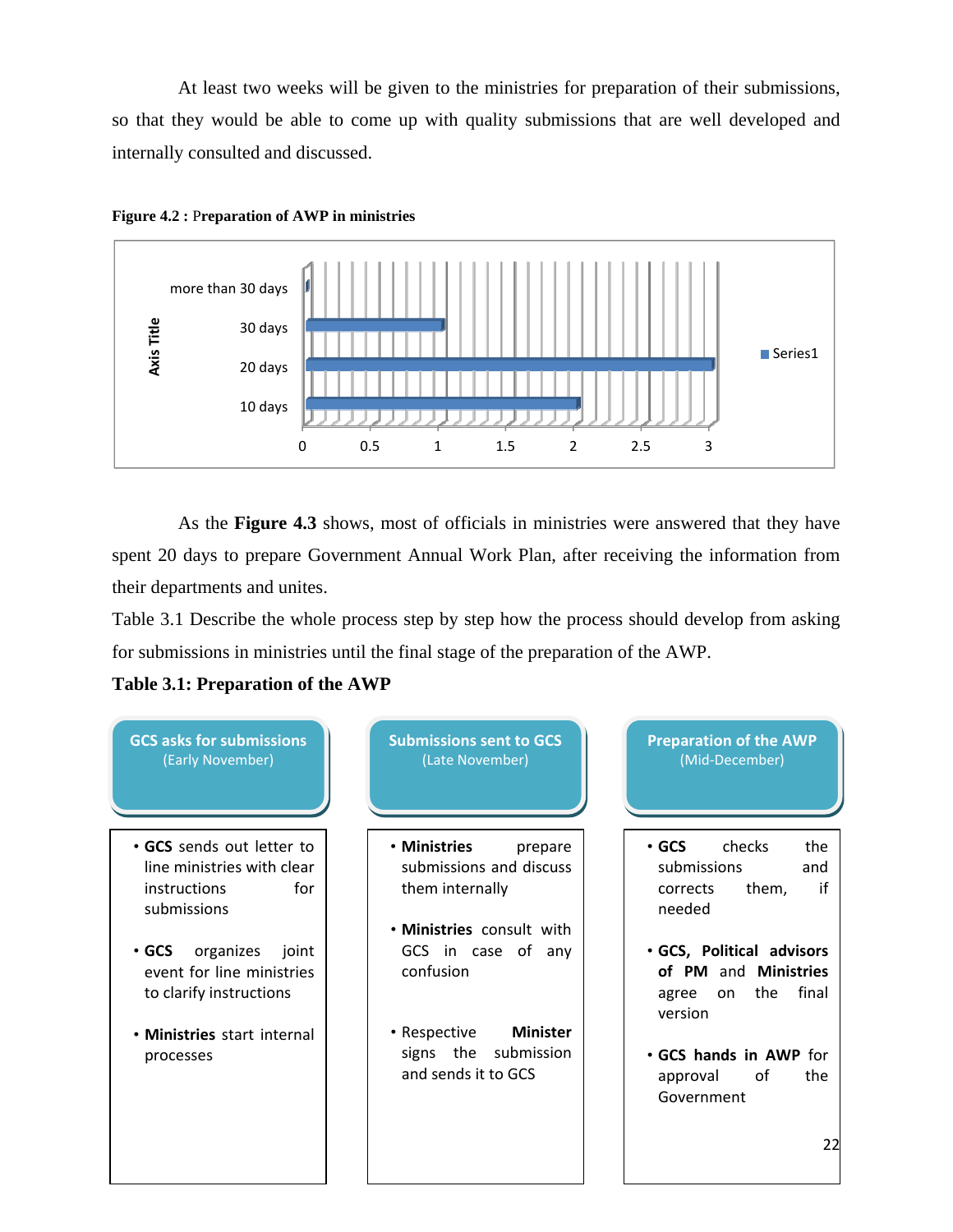<span id="page-23-0"></span>If there are any questions or incomprehension the ministries should consult the responsible officials within the GCS in order to avoid any misunderstanding during preparation of the submissions. According to answers of the GSC officials they need at least 20 days to prepare the AWP after receiving submissions from ministries.



**Figure 4.3 Preparations of AWP in GCS after submissions from ministries**

 Once the submission has been drafted, it is highly recommended to discuss it within the ministry and only then send to the GCS. The submission for the AWP should be signed by the respective minister in order to indicate that it is approved at the political level of the ministry.

 Once the GCS receives the ministerial submissions it will go through them and perform the quality check of three types:

- **1. Conformity with instructions** looking at the formal compliance of the submissions to the rules laid out;
- **2. Conformity of the substance of activities** evaluating the quality of the activities and taking out of the list those that are of minor concern for the Government wide policy making or are ongoing, permanent tasks of the ministry. This means that activities like establishment of working groups, informing stakeholders, preparing quarterly reports and similar tasks should not be included in the AWP as they are self-evident daily tasks of ministries;
- **3. Conformity with Government priorities** checking that the activities proposed by the ministries for Part A of the AWP (this is explained in section 3.1 below) are really linked with Government policy priorities and support their implementation during the year.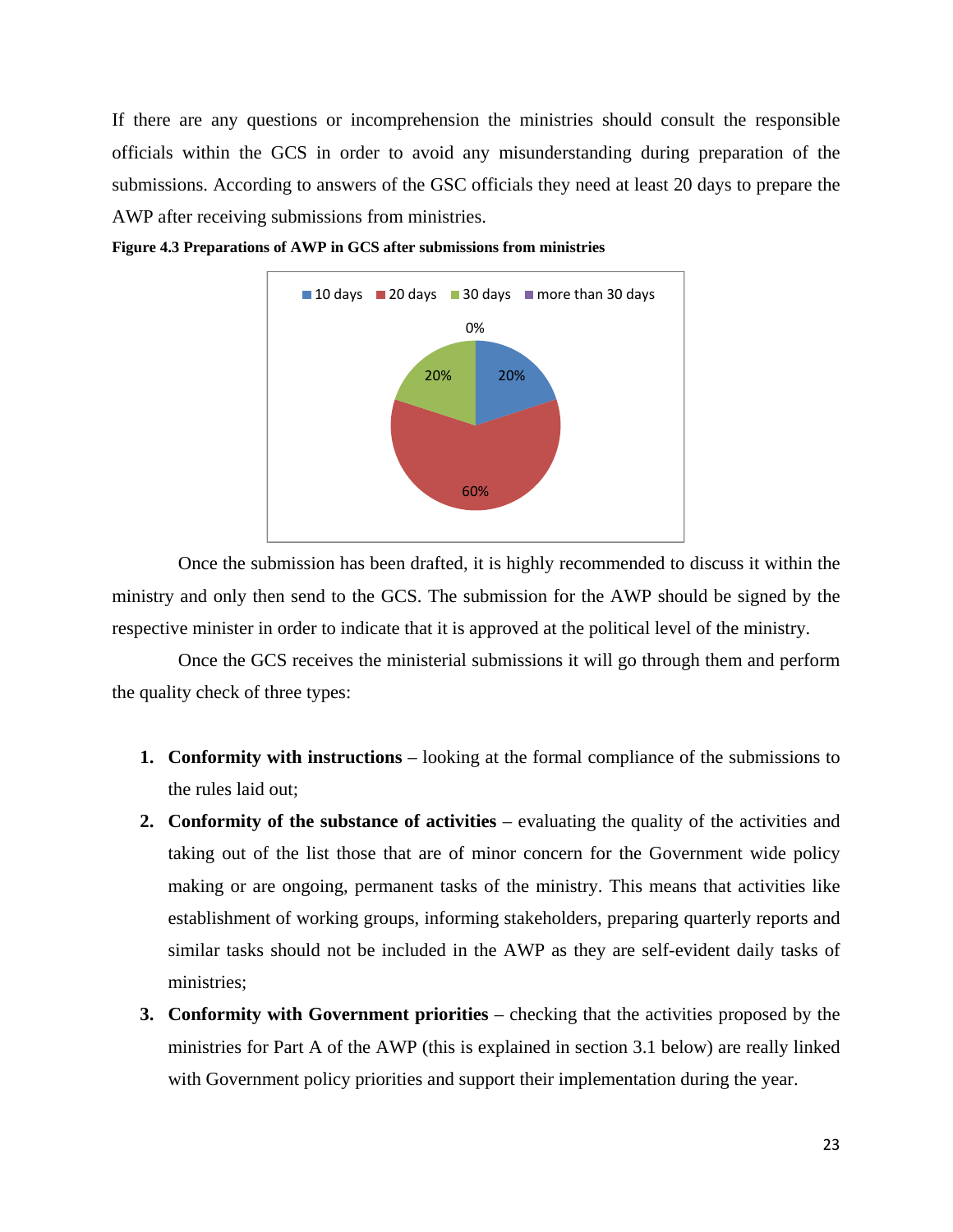<span id="page-24-0"></span> During the quality check the GCS may consult with ministries in order to get extra information, to agree on a more precise formulation of activities, or to update the explanatory information of the activities if they are missing or need improvement.

 The Strategic Planning Office of the OPM will also be reviewing submissions to the Part A in order to check their conformity with the Government priorities and sector strategies and planning documents adopted by the Government. Once the permanent steering committee on integrated planning is established by the Government it will be involved in this task as well.

 Once all of the submissions are checked and improved, the first version of the consolidated AWP should be prepared and sent for final harmonisation to the ministries and to the political advisors of the Prime Minister.

 The harmonisation process should be completed no later than mid-December in order for the Government to approve it by the end of December, in time for the AWP to become active as of January  $1<sup>st</sup>$ .

#### **4.2 Preparation of the submissions in the ministries**

 The internal process for the preparation of the submissions of the AWP for the next year within the ministries should start approximately at the end of October, by setting up an internal ad hoc working group that would deal with preparation of the submission of the AWP. It is highly recommend establishing a working group for this purpose, although some ministries can find different ways to organize the process.

Based on the statistics that the **Figure 4.2.1** shows, we understand that government officials in ministries have always difficulties in establishing working groups. 62% of them declare that they have always difficulties in establishing work groups, 25% have sometimes difficulties and only 13% have rarely difficulties in establishing work groups in their ministries.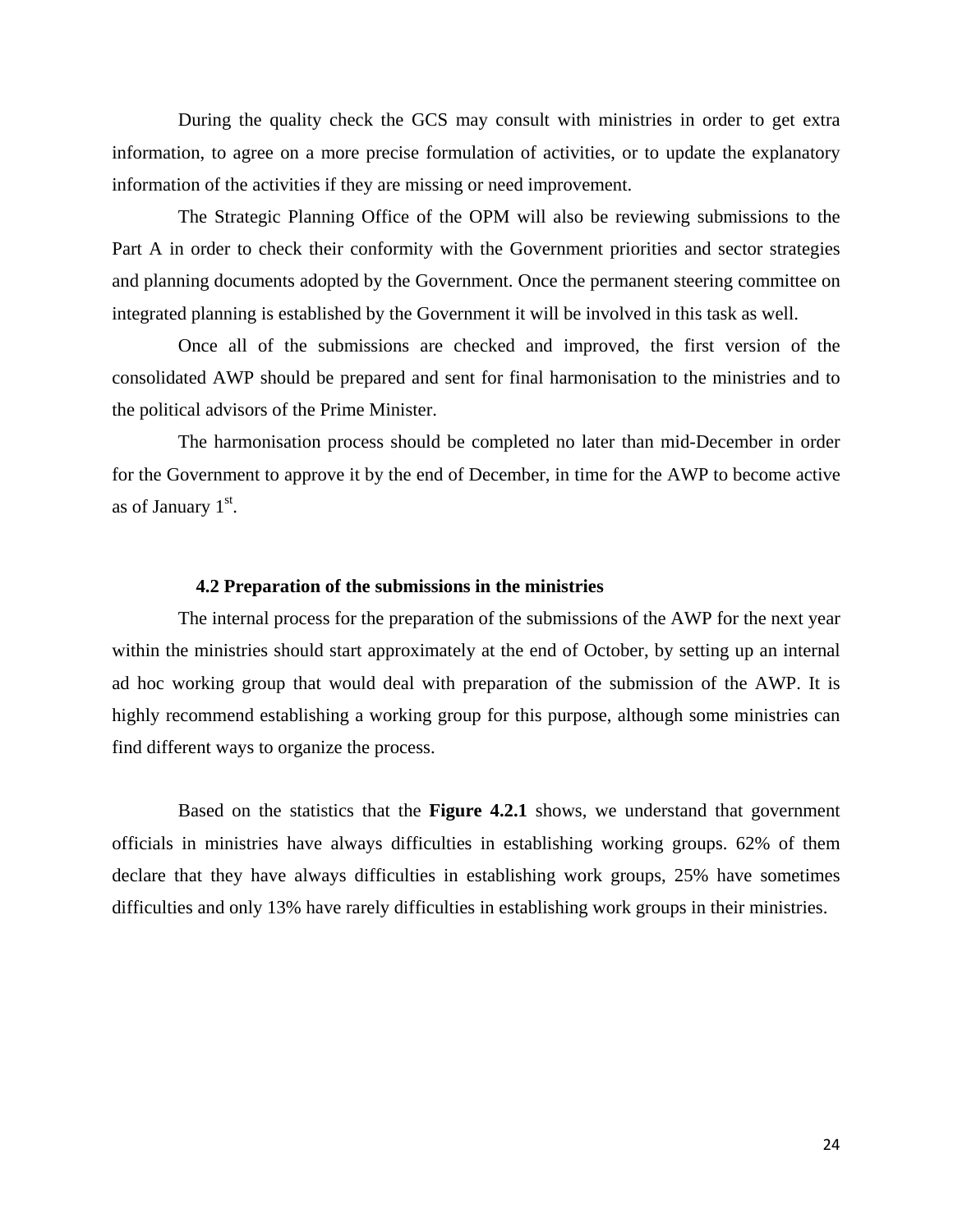<span id="page-25-0"></span>

**Figure 4.4 : Difficulties in establishing work groups in ministries** 

 Regarding this the working group should be established by a formal decision of the minister in order to give it a clear mandate for operation and also ensure that all units within the ministry and subordinated institutions fully cooperate with the representatives of the group in preparation of a quality submission for the AWP. The decision on establishment of the working group should be communicated to all heads of the departments and a copy of the decision should also be sent to the GCS of OPM.

 Alongside creation of the working group ministry has to appoint one person as a focal point for the GCS of the OPM so that he/she would receive all of the information sent by the GCS in regard to the OPM. Once focal point is appointed, the ministry is obliged to send a letter to the GCS of the OPM stating his/her name, surname, title of position, as well as all contact details. (If, as is possible, the Government takes a decision that within each ministry the work on AWP and EPAP should be assigned to the same people, the need for appointing the focal point will become invalid.)

 The appointed focal point of the ministry should also be the chairman of the working group. The chair of the working group (who is also the focal point of the ministry) should be the one responsible for timely preparation of the submission of the ministry's proposal for AWP.

 He/she would ensure all communication with the GCS and also would represent the ministry in all meetings devoted to preparation of the AWP. Position of a deputy chairman of the working group should also be established, so that there would always be two people in the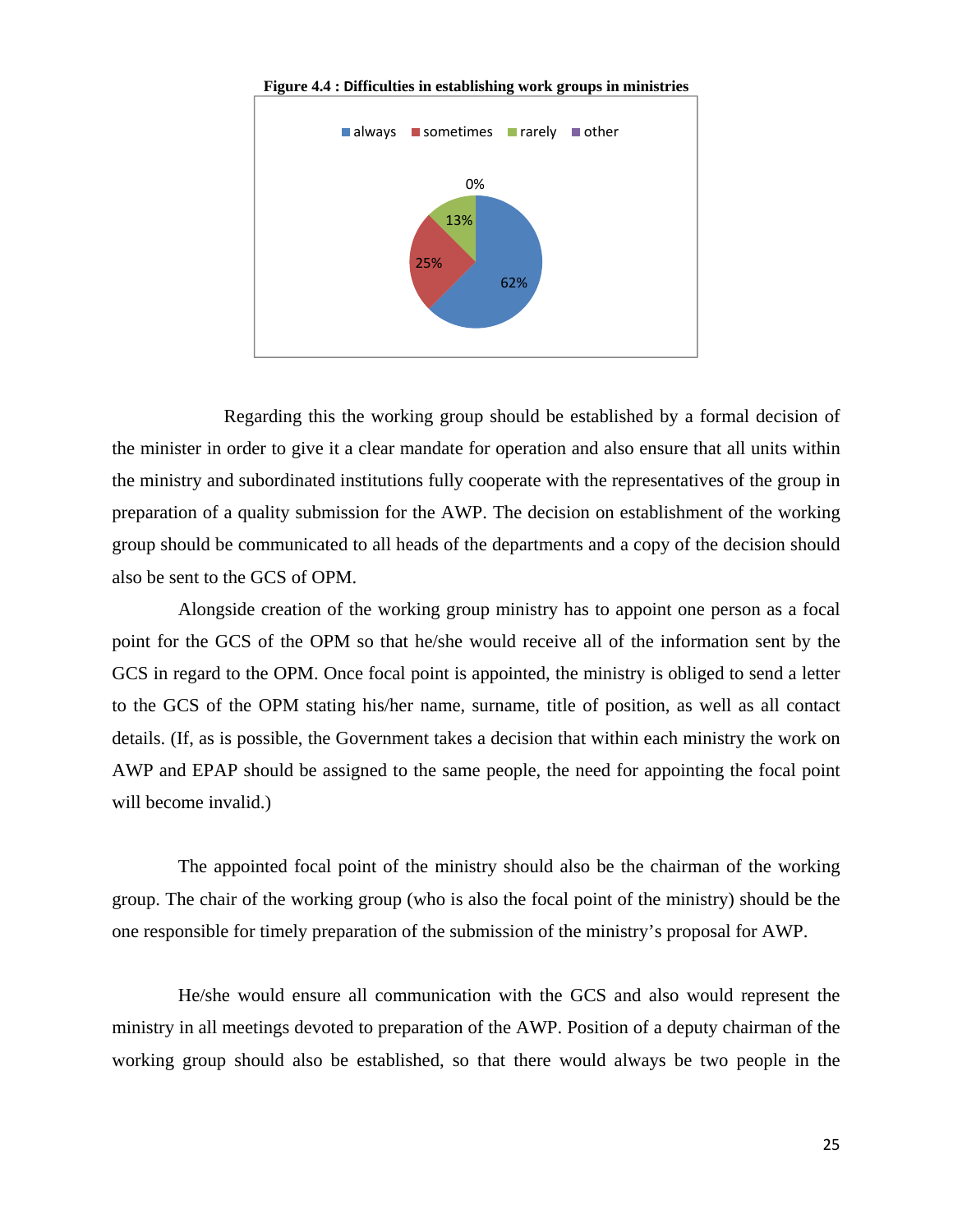ministry aware of the whole AWP preparation process, all news and activities related to this issue, as well as to be able to convene meetings of the working group.

*There are three reasons* why the working group should be established as early as possible. First of all, it would allow for the group to convene fast once the GCS sends out the invitation to prepare and submit the ministry proposals for AWP. Second, the group should in parallel start thinking about the ministry priorities for the next year that would form the Part B of the AWP (this is explained in section 3.1 below). And third, it would allow time to clearly assign officials that should participate in the training workshop organised by the GCS for explaining the instructions for preparation of the submissions.

 Because preparation of the submissions for the AWP covers different aspects of the work of the ministry, it is highly recommended that the working group includes at least the following representatives of the ministry:

- Nominated focal point for preparation of the AWP;
- Official in charge of preparation of previous submission of AWP (if available);
- One of the political advisors of the minister;
- European integration officer of the ministry;
- Representative of the Communications unit of the ministry;
- Political spokesperson of the minister;
- Representative of the Legal Department of the ministry;
- Representative of the Budget Department of the ministry.

 If the ministry decides to go for a wider group it can take a decision to include a representative from each sectorial policy area the ministry is responsible for. This approach would bring in more knowledge about different policy areas that the ministry is responsible for, but at the same time it will make harder to coordinate and manage. Therefore a careful selection of the members of the working group should be maintained, in order to make sure that the key policy units are represented.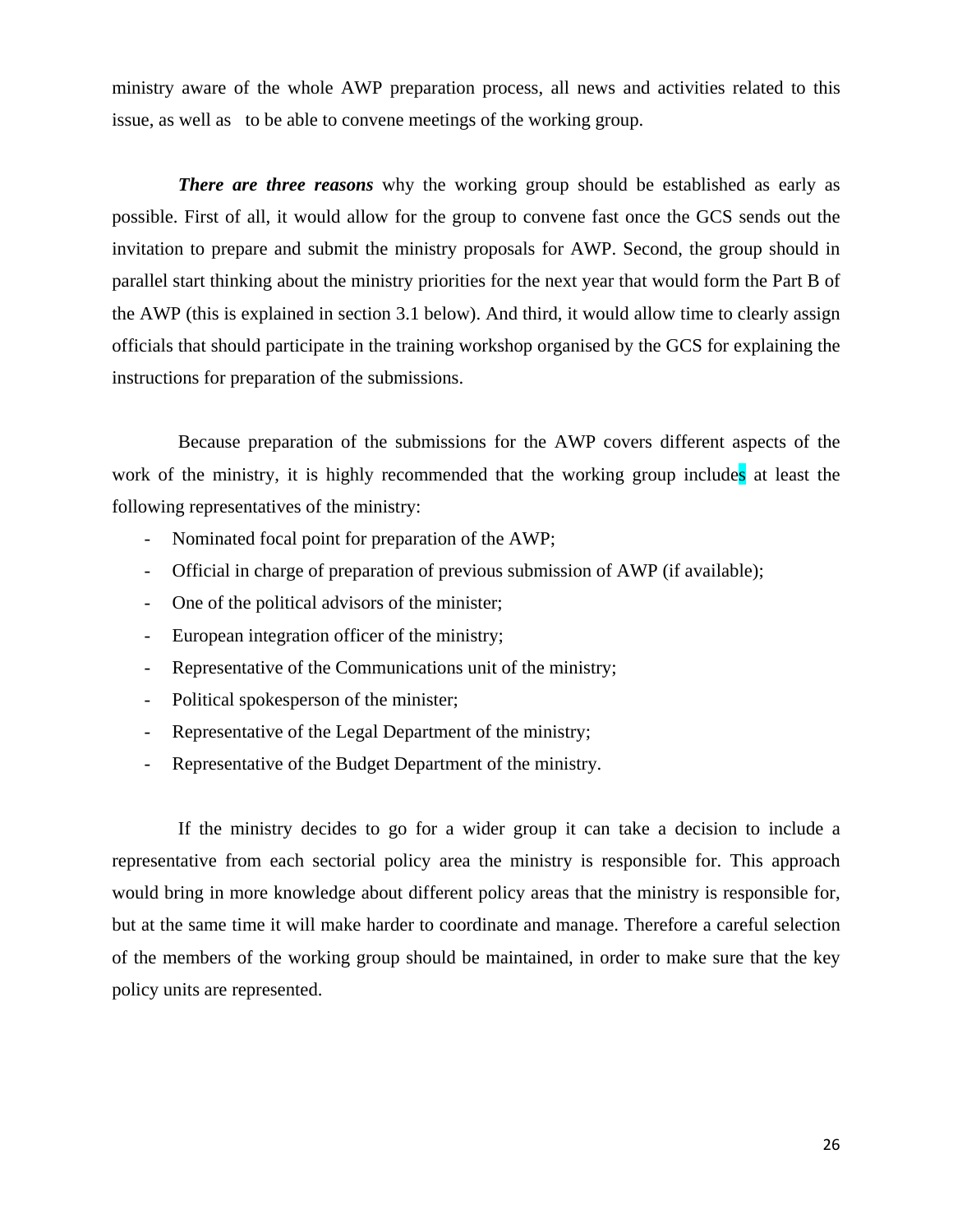<span id="page-27-0"></span>In the figure 4.5 is described the process of preparing Annual Work Plan in the figurative way.

**Figure 4.5: Process of preparing Annual Work Plan** 



 Regarding the trainings of the officials in ministries who are responsible for process of the AWP, 80% of interviewed officials were declared that they didn't had enough training about this issue **(See Figure 4.6).** This explains the fact that every year we had different structures of officials in ministries that are appointed to deal with this process, and always is the need for training officials regarding this process.

**Figure 4.6: Training programs for drafting AWP** 

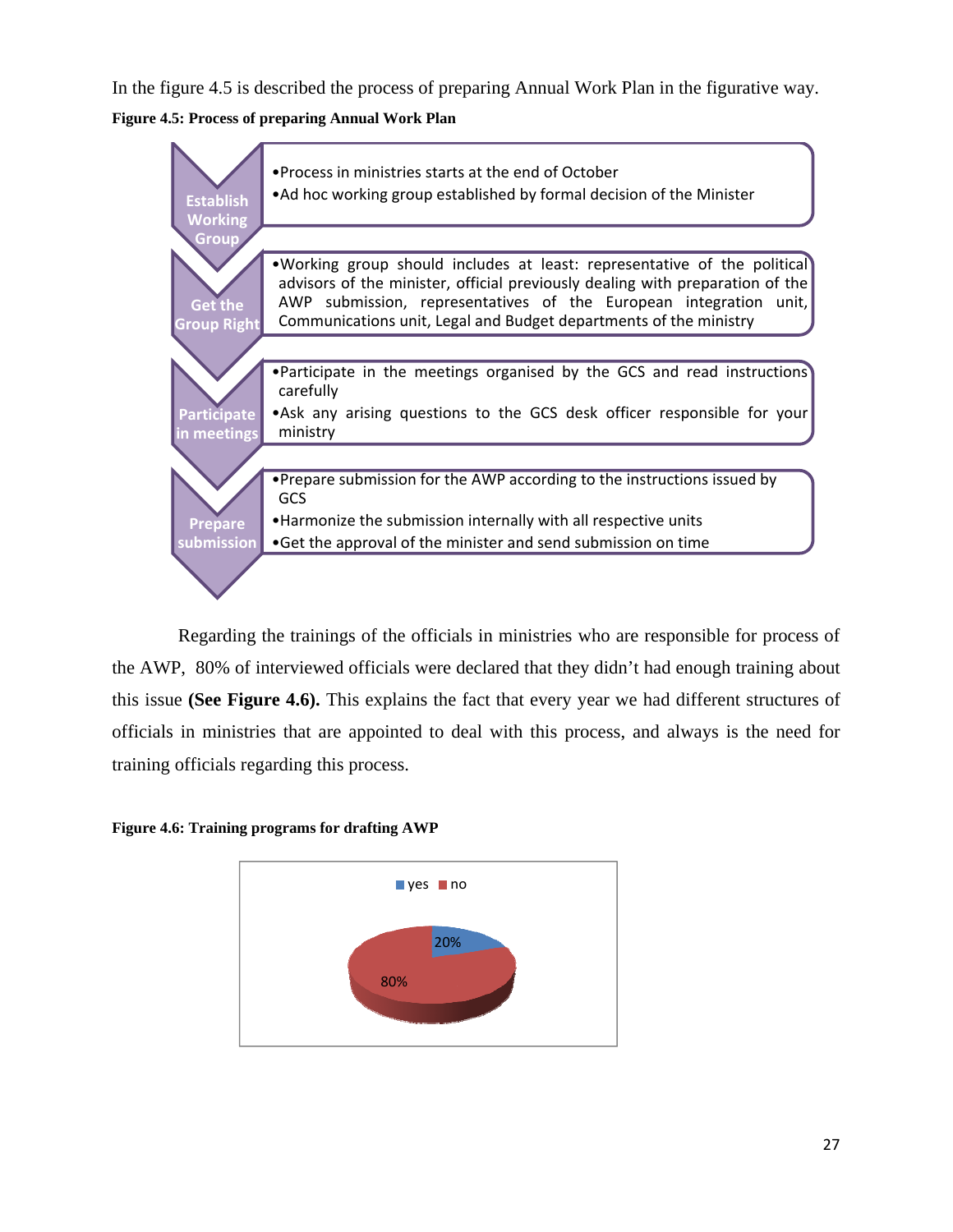# <span id="page-28-0"></span>**4.3 The structure of government annual work plan**

 The AWP of the Government of the Republic of Kosovo consists of two principal parts and sets out the major activities that different ministries are intending to accomplish during the respective year.

**Part A** of the AWP deals with government-wide horizontal priorities, in which the majority of ministries will find one or several priorities under which they will be able to identify one or several activities that will be aimed at reaching that priority.

For example, a priority dealing with improving business environment in Kosovo will not include only activities of the Ministry of Trade and Industry, but also activities of the Ministry of Transport and Communication, Ministry of Energy of Mines, Ministry of Agriculture, Ministry of Labour and Social Welfare and others.

Part B of the AWP spells out the priority areas and activities of individual ministries. Because the government wide priorities are limited in number and do not cover all of the different policy areas ministries are working on, Part B is the place where ministries should clearly spell out their most important policy objectives in different policy areas and define major activities that will be realised during the year in order to bring the accomplishment of the objective closer.

 For example, one of the main priorities for the Ministry of Public Administration within the broader context of public administration reform is to work on implementation of different components of the e-government system. There are particular tasks and activities that are associated with this objective that the Ministry has to perform during the year in order to contribute to achieving this objective, including drafting specific laws, secondary legislation or carrying out an information campaign on the first e-services to be made available to the public.

**Figure 4.7: Strusture of the Annual Work Plan of the Government** 

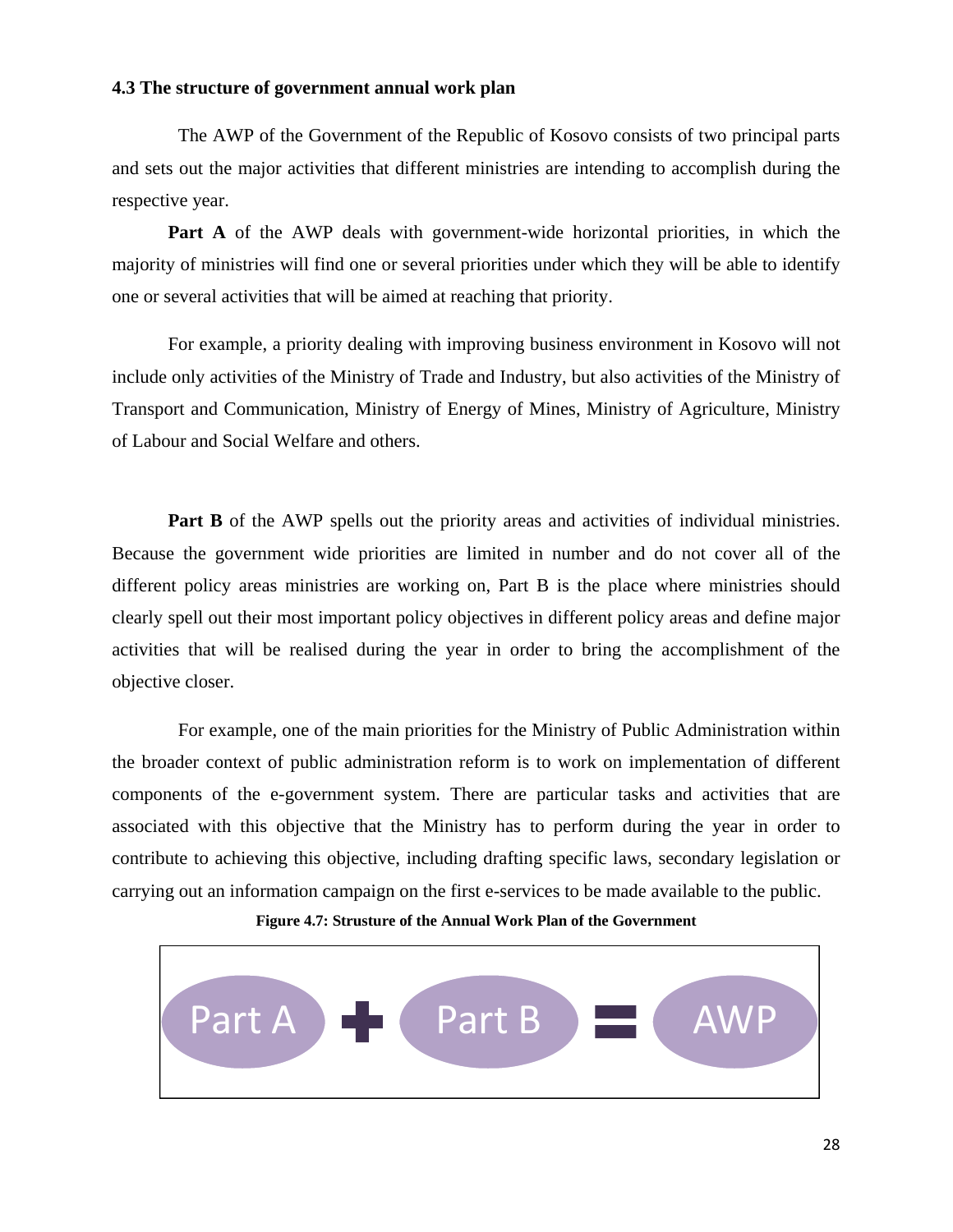# <span id="page-29-0"></span>**CHAPTER 5 - THE CONTENT OF ANNUAL WORK PLAN**

This chapter of the Manual deals with different aspects associated with the preparation of the AWP. It describes the whole process, starting from laying down the timeframe for the whole process and then goes further on with describing templates and instructions for the ministries, as well as the approach that should be used by the GCS to check the submissions and arrive at the final aggregate version of the AWP.

# **5.1 Contents and preparation of the Part A of the AWP**

 Part A of the AWP consists of a limited number of Government priorities that is set either in the MTEF or in a separate Government decision on the priorities of the Government.

 Part A is sent to the ministries with a prefilled field of Strategic Priorities of the Government that are numbered, and the only thing that the ministries have to do is to fill in respective parts of the table setting out clear objectives they will be working on within each priority, as well as major activities that have to be accomplished during the year.

 The table below sets out an example of the template of Part A that would be sent by the GCS to all ministries together with a request to hand in their submissions for the AWP.

**Table 5.1: Example – template of Part A of the AWP** 

| <b>Strategic Priority of the Government No. N</b> |           |                         |  |           |              |           |              |
|---------------------------------------------------|-----------|-------------------------|--|-----------|--------------|-----------|--------------|
| Ministry                                          | Objective | Activity No.   Deadline |  | Financial | Other        | Reference | Reference to |
|                                                   | No. N.N   | N.N.N.                  |  | impact    | involved     | to EPAP   | planning     |
|                                                   |           |                         |  |           | institutions |           | document     |

Explanations how the fields should be filled in by the ministries:

- **Strategic Priority of the Government No. N** This field of the table is prefilled by the GCS and the ministries cannot modify it.
- **Ministry** in this field the ministry has to fill in its officially acknowledged abbreviation.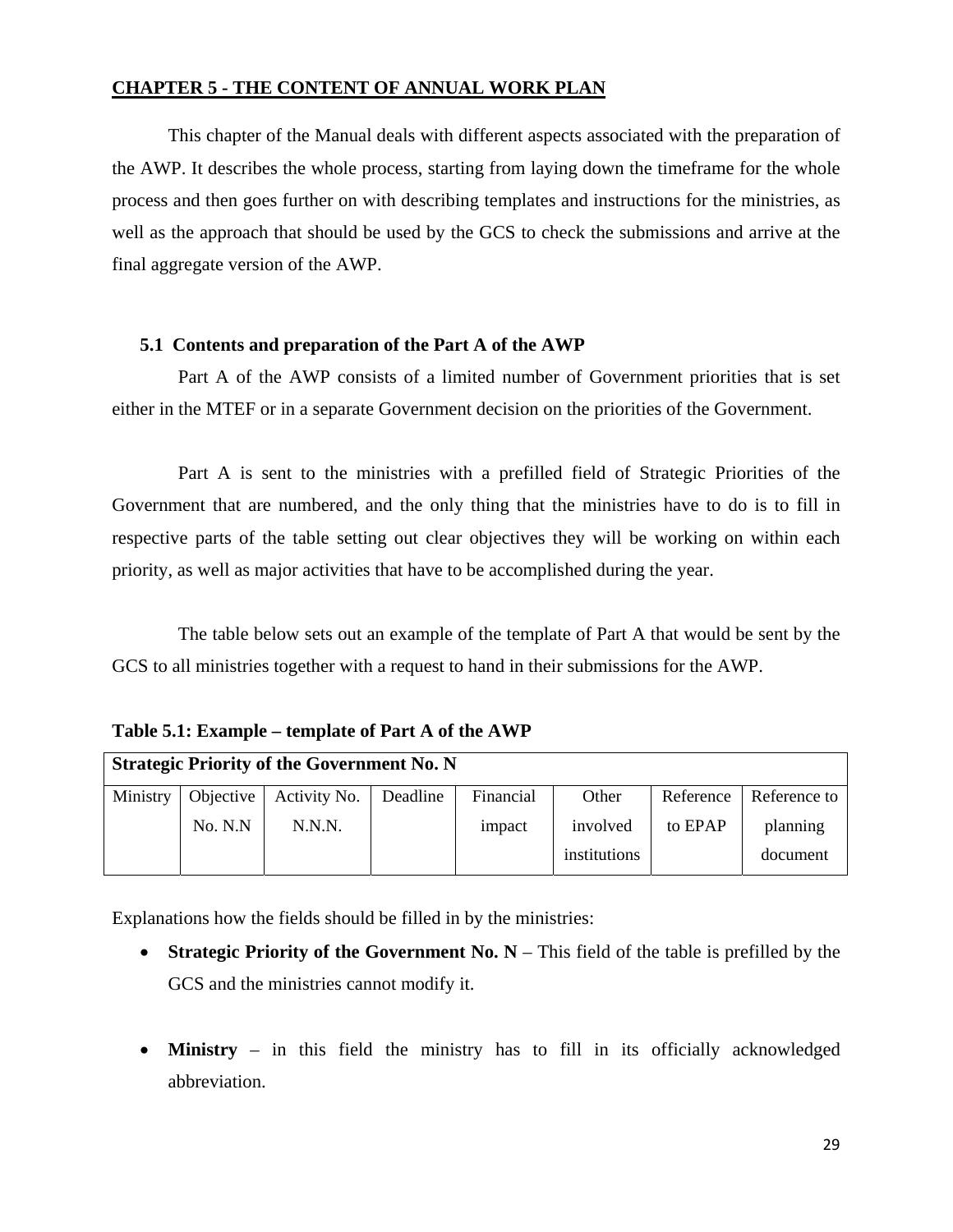- **Objective** in this field the ministry should write a clear objective that is linked with the particular Strategic Priority of the Government. The objective should be formulated according to the SMART (Specific, Measurable, Attainable, Relevant, Time-bound) methodology of setting the objectives. The ministry should put an individual number to each new objective that is set under each Strategic Priority. The number of the objective should start with the number of the respective Strategic Priority and followed by the number of the objective. No ministry may propose more than 3 objectives for each individual Strategic Priority.
- **Activity** a clearly defined activity should be written in this field. Only activities of major importance can be indicated here, e.g. drafting a piece of primary or secondary legislation, preparing a plan, carrying out an important investment or development project. All activities dealing with study visits, setting up working groups and other technical things routinely performed by the ministry will be automatically deleted by the GCS, as they do not bear the necessary importance for the Government as a whole and are matters of internal planning by the ministry. An activity should be a single task or work of the ministry and not a combination of several that differ from one another.

 It is important that ministries have a thorough look on the Government adopted documents in their field (namely EPAP and sector planning documents) and besides introducing new activities, select the most important activities also from these documents, so that there would be a consistency in ensuring implementation of Government policies.

 All activities should be numbered and the number should be constructed in a way where the first digit represents the number of Strategic Priority of the Government, the second digit – respective objective and the third digit – individual number of activity under respective objective. Not more than 5 activities can be proposed by the ministry for each individual objective! If the number of activities will exceed 5, the GCS will automatically reduce all of those activities starting from the sixth one.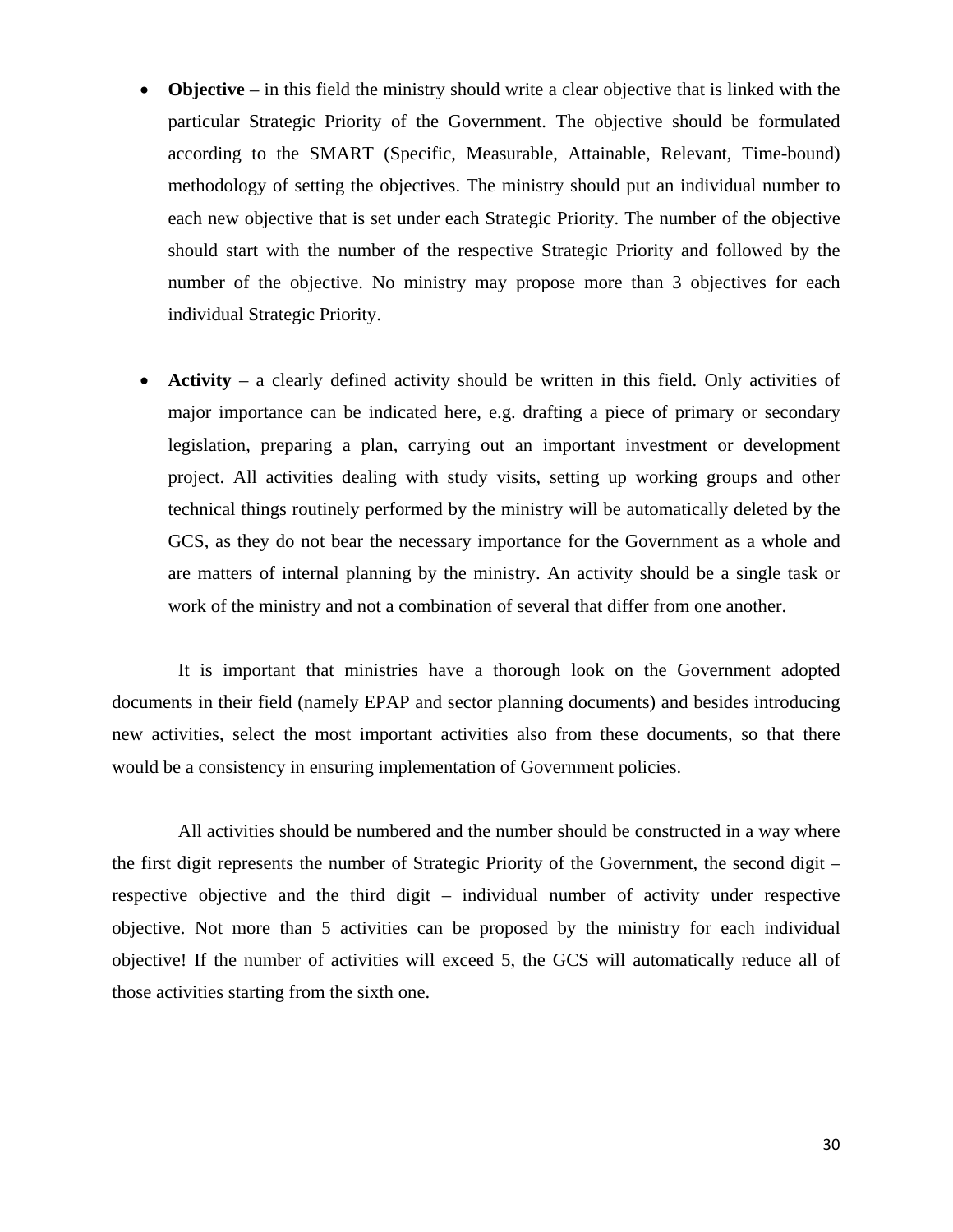Examples of formulations of unacceptable activities<sup>[8](#page-31-0)</sup>: *Review sub-sectorial strategies with an aim of addressing priorities of the Ministry and Government, Prepare statistical data to provide decision-makers with necessary information to draft policies and strategies, Coordinate all activities with the Agency on Coordination of Development and European Integration in order to accomplish duties related to the European integration process, Accomplish obligations deriving from the European Partnership, Monitor and report, efficiently and timely, on Ministry activities for the performance of duties and responsibilities related to the European integration process, Provide laboratory services, Prepare and implement projects in the sector, Cooperate with stakeholders, Provide administrative and technical services for all organizational units, Prepare and monitor budget with all its specificities, Collect, process, maintain and distribute, efficiently, the administrative data in compliance with regulations in force*, etc.

- **Deadline** this field should indicate the deadline by which the respective activity should be accomplished. The deadline should be set according to the following format – Month. Year. There can be no indications of the deadlines in the format of quarters. If the ministries will hand in the deadline in the format of quarter, it will be automatically transferred by the GCS in the appropriate format of the AWP presuming that the deadline is the first month of the indicated quarter of the year. No "continuous" deadlines can be indicated here!
- **Financial Impact** a total cost in euro of carrying out the particular activity should be indicated in this field. The costs should be indicated according to the budget appropriations approved for the particular activity by the Government. In order to complete this field, it is highly recommended to consult the Budget department of the ministry. The amount of money indicated in this field in no way can be regarded as a request for additional funding! The sole purpose of the field is to have clear information on the costs of Government activities.
- **Other involved institutions** full titles of other ministries or government institutions that are or will be involved in carrying out a particular activity should be indicated in this

<span id="page-31-0"></span> $8$  These examples are taken from AWP 2010 and should not be regarded as only mistaken ones, but rather a general trend.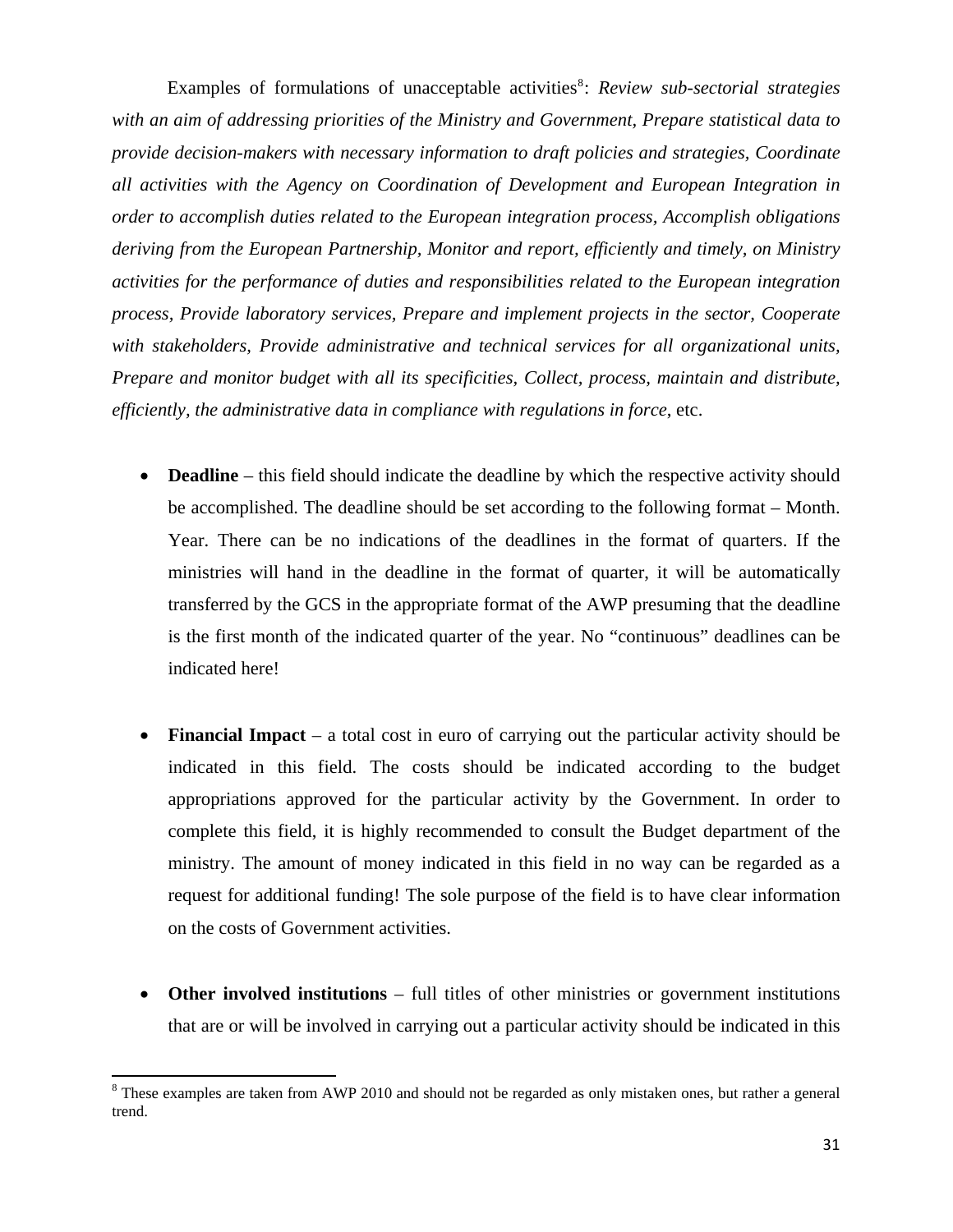<span id="page-32-0"></span>field. Once the aggregated version of the AWP is prepared, the GCS will turn them into abbreviations and set out a common table of abbreviations.

- **Reference to EPAP** if the activity is also included and foreseen in EPAP there should be a clear identification of its EPAP reference number. During the preparation of the aggregated version of AWP the MEI will check the correspondence of the numbers in order to ensure their correctness. It is essential that the ministry provide a clear link to EPAP as it will be later used by both the GCS and MEI for reporting purposes.
- **Reference to planning document** full title of the Government adopted planning document (other than EPAP) should be indicated, if the particular activity is foreseen there or is directly linked with implementation of the planning document.

|            | <b>Strategic Priority of the Government No. 1 Improving of public services</b> <sup>9</sup> |             |          |            |              |           |                |
|------------|---------------------------------------------------------------------------------------------|-------------|----------|------------|--------------|-----------|----------------|
| Ministry   | Objective                                                                                   | Activity    | Deadline | Financial  | Other        | Reference | Reference to   |
|            | No. N.N                                                                                     | No.         |          | impact     | involved     | to EPAP   | planning       |
|            |                                                                                             | N.N.N.      |          |            | Institutions |           | document       |
| <b>MPA</b> | 1.Cut red                                                                                   | 1.Introduce | November | 1.500.000  | Ministry of  |           | Public         |
|            | tape                                                                                        | a one-stop- | 2011     | <b>EUR</b> | Economy      |           | Administration |
|            | placed on                                                                                   | shop        |          |            | and          |           | Reform         |
|            | businesses                                                                                  | approach    |          |            | Finance,     |           | Strategy 2010- |
|            | by $15%$                                                                                    | in          |          |            | Ministry of  |           | 2013           |
|            | by the end                                                                                  | providing   |          |            | Justice.     |           |                |
|            | of $2011$                                                                                   | all kind of |          |            | Ministry of  |           |                |
|            |                                                                                             | licenses    |          |            | Trade and    |           |                |
|            |                                                                                             | and         |          |            | Industry     |           |                |
|            |                                                                                             | permits to  |          |            |              |           |                |
|            |                                                                                             | the         |          |            |              |           |                |
|            |                                                                                             | businesses  |          |            |              |           |                |

**Table 5.2: Example of the well described activity:** 

<span id="page-32-1"></span><sup>9</sup> Example from Government Annual Work Plan of Kosova for 2011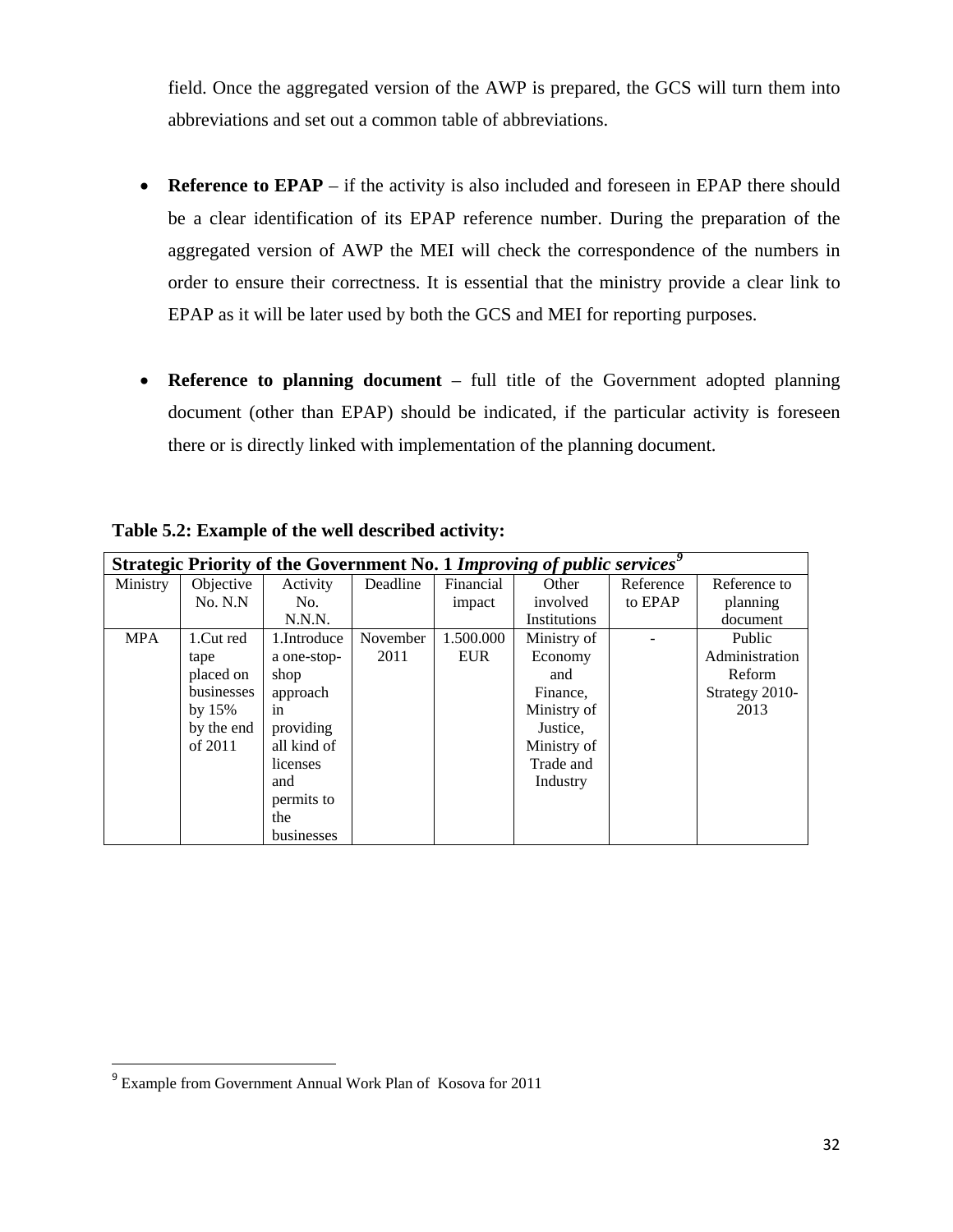# **5.2 Contents and preparation of the Part B of the AWP**

<span id="page-33-0"></span> The Part B of the AWP describes those policy areas of the work of individual ministries that do not relate to the Strategic Priorities of the Government, but are regarded as the most important ones for the particular year and can be regarded as ministry priorities.

 Ministries should notice that not more than 5 priority objectives can be set out in Part B for each individual ministry. This means that a thorough weighing of all policy areas should be performed and only the most important objectives for the development of particular sector should be included in Part B of the AWP.

 The table below shows an example of the template for Part B that the ministries will receive from the GCS together with a request to hand in their submissions for the AWP.

**Table 5.3: Example – template of Part B of the AWP** 

| <b>Full Title of the Ministry</b> |              |          |           |              |              |              |
|-----------------------------------|--------------|----------|-----------|--------------|--------------|--------------|
| Objective of the                  | Activity No. | Deadline | Financial | Other        | Reference to | Reference to |
| Ministry No. N                    | N.N          |          | impact    | involved     | EPAP         | planning     |
|                                   |              |          |           | institutions |              | document     |
|                                   |              |          |           |              |              |              |
|                                   |              |          |           |              |              |              |
|                                   |              |          |           |              |              |              |

 Explanations how the fields should be filled in by the ministries are the same as for the Part A of the AWP with the difference that in Part A you have strategic priority of the Government while in Part B you should start with objective of the ministry directly.

# **5.3 Technical Requirements for the AWP**

 The AWP is prepared in a format of MS Excel to make the formatting, structuring and searching easier for any user of the document. Therefore all of the submissions for the AWP, as well as quarterly reports on the implementation of the AWP, should be prepared in the same format. No exceptions to this rule will be allowed. The ministries are responsible for ensuring that staff appointed to work on the preparation of the AWP is able to use MS Excel at the basic user level.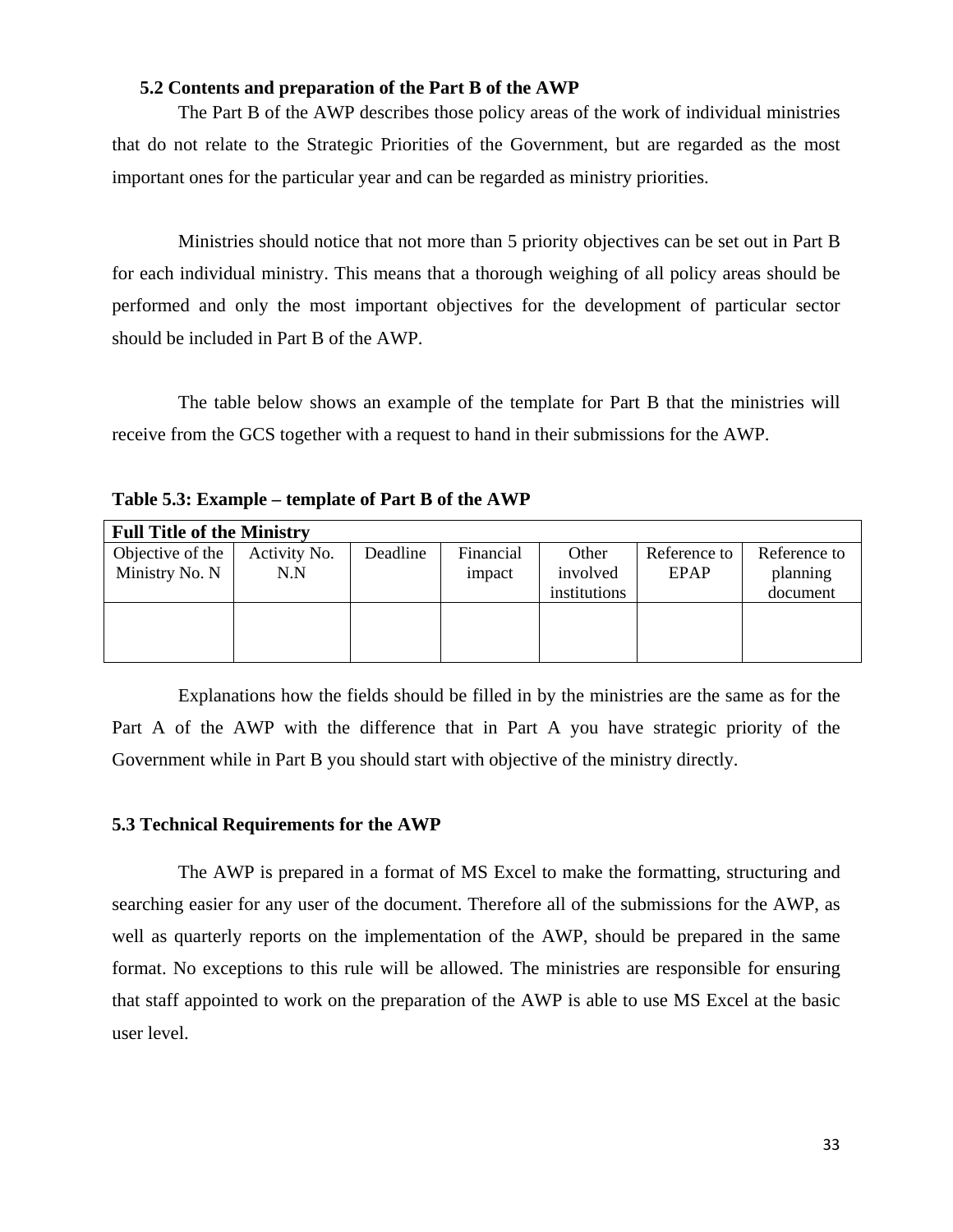The ministries should strictly follow the instructions issued by the GCS as no exceptions to these instructions will be allowed. The ministries are not allowed to modify the tables prepared by the GCS or to voluntarily add extra columns to the templates.

 For all submissions the font "Book Antiqua" should be used with a font size of 11 for any text and numbers. No highlighting or other font colour other than black should be used. No comments or track changes should be left or included in the final version of the submission that is sent to the GCS for the preparation of the aggregate version of the AWP.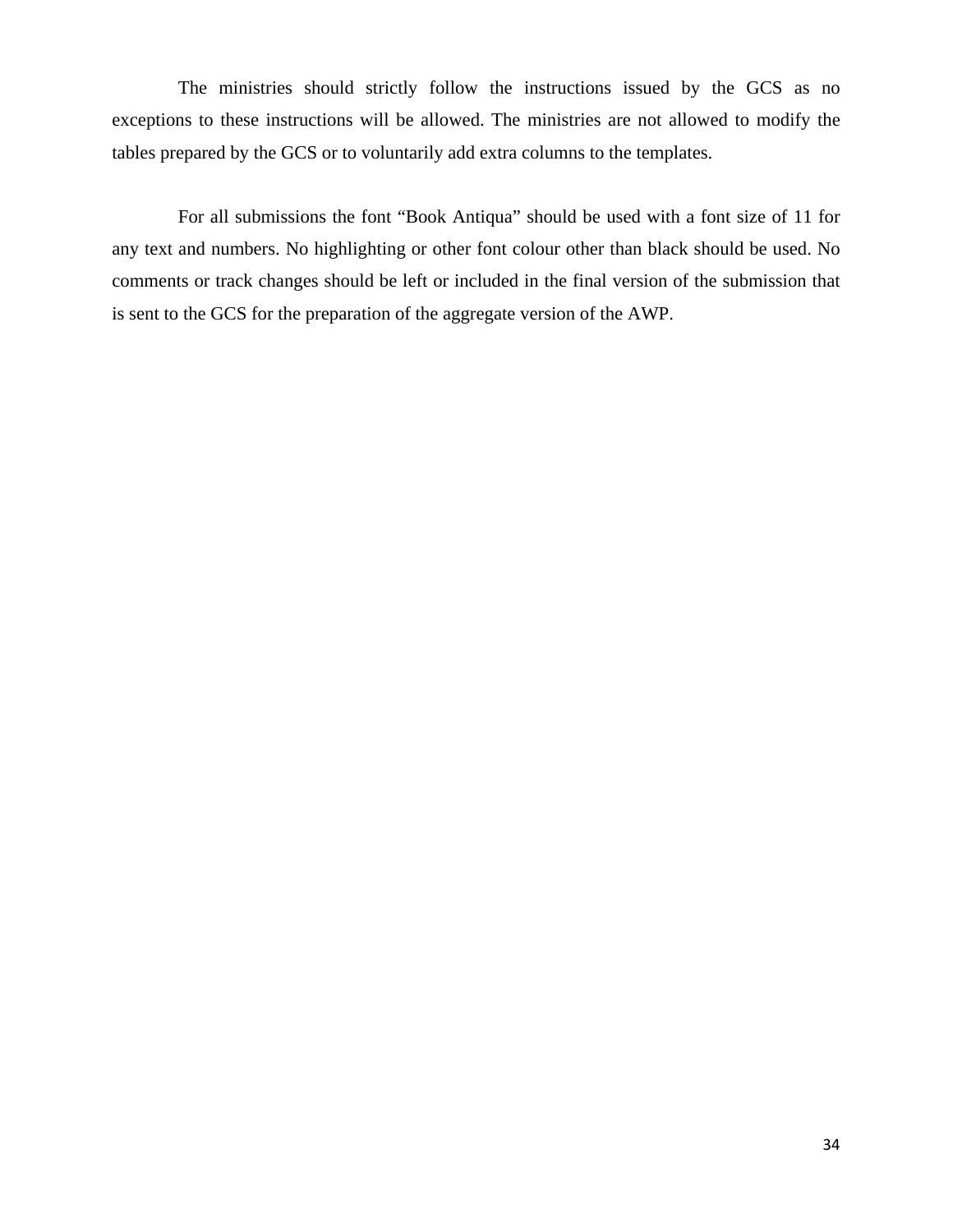# <span id="page-35-0"></span>**CHAPTER 6 - MONITORING THE GOVERNMENT ANNUAL WORK PLAN**

Monitoring the implementation of the Government Annual Work Plan is an essential part of the whole process. According to the results from the questionnaire shown in **Figure 6.1,** 67% of officials from GCS declare that this process is very difficult. Only 17% of them think that this process is not difficult.



**Figure 6.1:** D**difficulties in monitoring AWP** 

 The results from monitoring provides the Prime Minister, his political advisors and the Government in general with the most up to date information on how the planned actions are being implemented, whether some things should be speeded up or if assistance is required.

 The reporting and monitoring process of the AWP is based on the quarterly reports that the line ministries submit to the GCS upon its written request. They are then analysed through several prisms and a quarterly report providing aggregate view on the implementation is provided to the Prime Minister. Based on this analysis prepared by the GCS the Prime Minister and his political advisors are able to see how different line ministries are dealing with implementation of their tasks, what is the overall implementation rate of the AWP and also areas that are underperforming.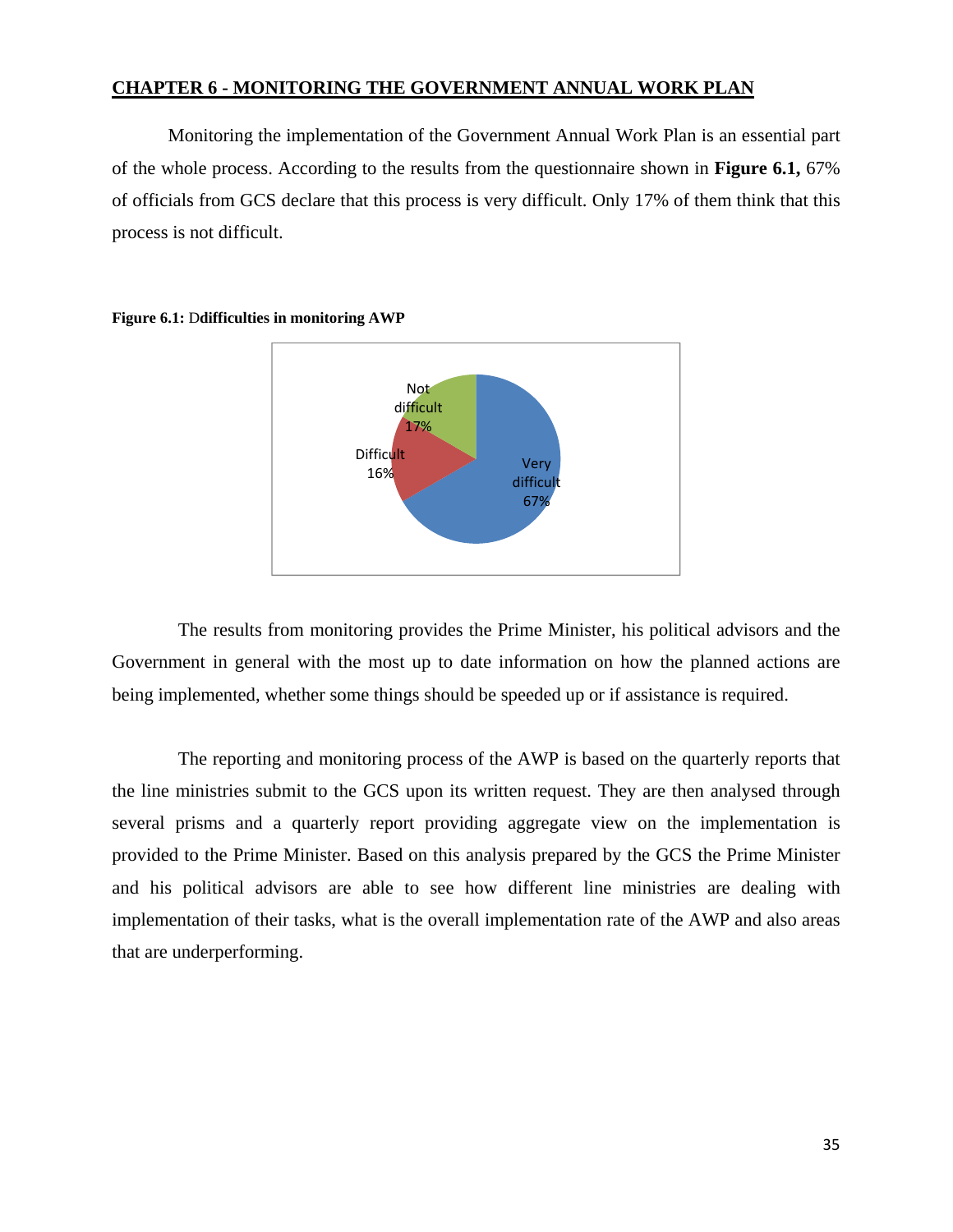<span id="page-36-0"></span> Most problematic issue during reporting for implementation of annual work plan is seen the gathering of information (60%), followed by deadlines about reporting for fulfillment of AWP (30%), fulfilling the framework is not seen as a problem **(Figure 6.1).**



**Figure 6.2 problems during reporting for implementation of annual work plan** 

# **6.1 Timeframe for Reporting Requests**

 The whole approach for reporting and monitoring is based on quarterly reports that are required by the GCS from the line ministries and institutions based on the actions within the AWP. The year is divided into four quarters and the reporting requirements are set accordingly:



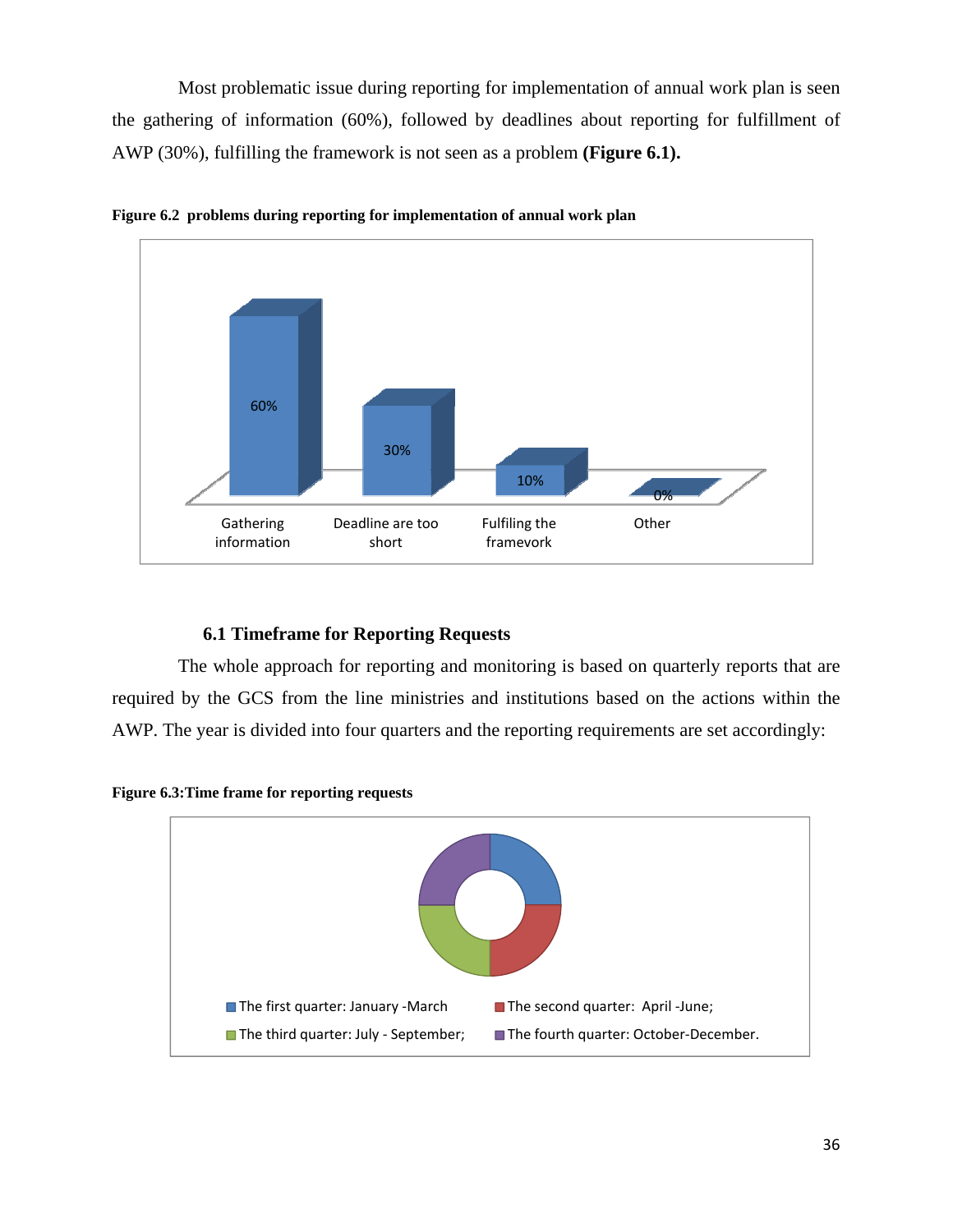<span id="page-37-0"></span> Typically the request for the reports is sent during the last week of the month which ends the quarter and deadline for submissions is set to be two weeks from the date of sending out the request. For example, in 2011, the request for the first quarter would be sent to all ministries during the week starting with  $28<sup>th</sup>$  March, while the deadline would be set around  $8<sup>th</sup>$  April. Such timing allows for a quick preparation of the aggregate reports aimed for the Prime Minister and his advisors, which would normally be finished by the GCS approximately one week after receiving of the submissions from the ministries.

 The reporting request for the fourth quarter is sent out together with the request for submissions of the Annual Report and typically happens around the  $20<sup>th</sup>$  December each year. Despite the fact that the year has not fully ended the ministries already know whether or not they would be able to accomplish tasks which deadline are set to be the very end of the year. This is done with a purpose of having the overall information on the implementation of the AWP as early as possible, in case the Prime Minister would like to inform the media about the results of the Government achieved during the past year in early January, or in case he/she has to answer questions raised by the Assembly members or media on the same issue.

# **6.2 Structure of the Reporting Requests**

 The structure of the reporting requests should be very similar to the structure of the AWP itself. The main difference is an additional column at the end of the table respectively called either "Q1 Report", "Q2 Report", "Q3 Report" or "Q4 Report".

 And this is actually the only column in the request that the ministries are allowed to change or rather input the information on the progress achieved. All other columns of the reporting requests remain just as they were adopted by the Government once the AWP was approved.

|          | <b>Strategic Priority of the Government No. N</b> |          |          |           |              |              |              |           |
|----------|---------------------------------------------------|----------|----------|-----------|--------------|--------------|--------------|-----------|
| Ministry | Objective                                         | Activity | Deadline | Financial | Other        | Reference to | Reference to | Q1 Report |
|          | No. N.N                                           | No.      |          | impact    | involved     | EPAP         | planning     |           |
|          |                                                   | N.N.N.   |          |           | institutions |              | document     |           |
|          |                                                   |          |          |           |              |              |              |           |

**Table 6.1:** *Example of the Reporting Request for Part A of the AWP:*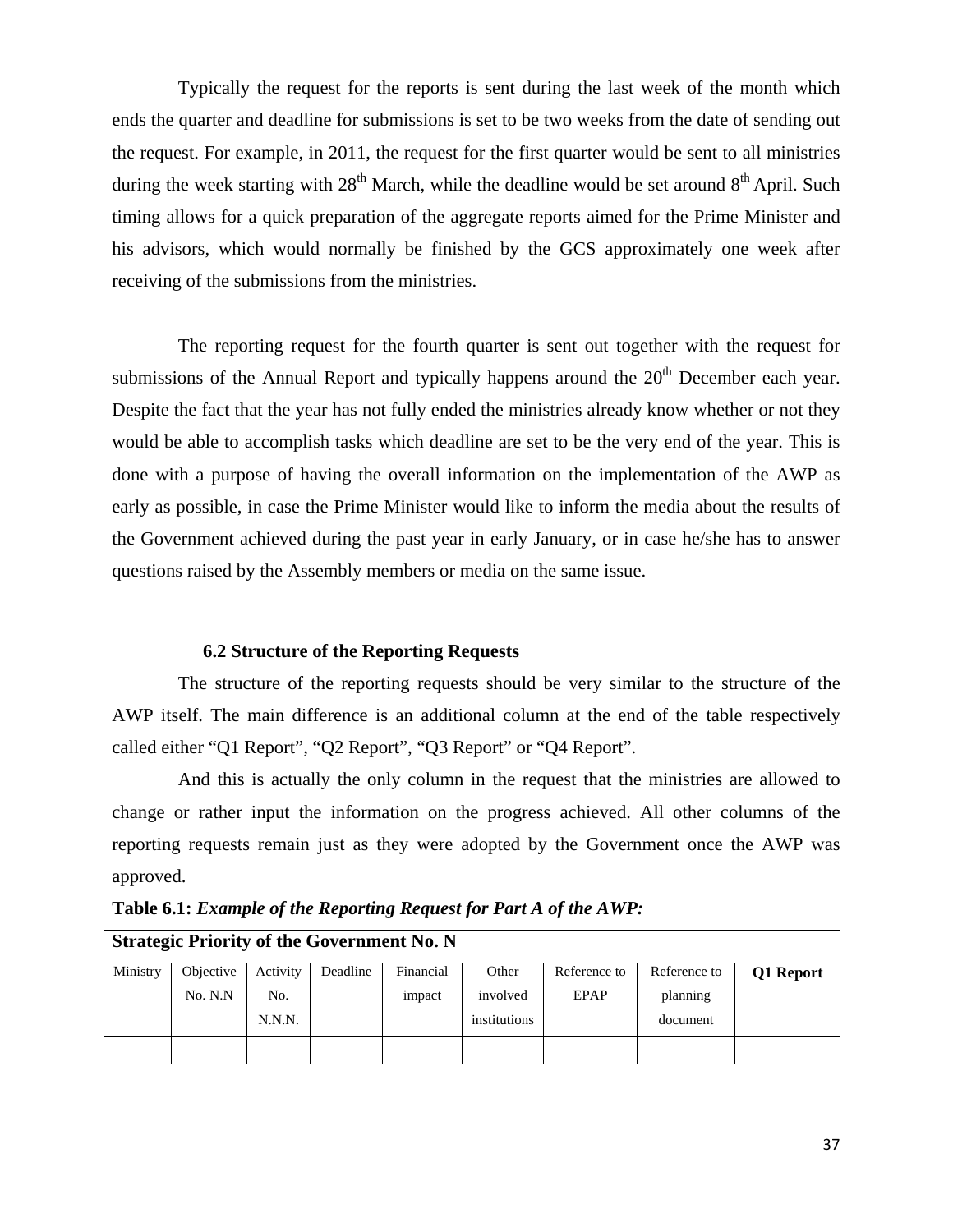| <b>Full Title of the Ministry</b> |              |          |           |              |              |              |           |
|-----------------------------------|--------------|----------|-----------|--------------|--------------|--------------|-----------|
| Objective of                      | Activity No. | Deadline | Financial | Other        | Reference to | Reference to | Q1 Report |
| the Ministry                      | N.N          |          | impact    | involved     | EPAP         | planning     |           |
| No. N                             |              |          |           | institutions |              | document     |           |

<span id="page-38-0"></span>**Table 6.2:** *Example of the Reporting Request for Part B of the AWP:* 

 Taken into account that all of the reporting is performed in Ms Excel tables, adding of the additional column does not create any difficulties.

 Preparation of the templates that have to be sent out of to the ministries should not take more than several hours, as the only thing that the GCS desk officers should do is to filter the original Ms Excel file containing the whole AWP, so that the line ministries and institutions would receive only actions where they are mentioned as the main implementer of the policy objective and its actions (Part A), or their policy objectives and actions in Part B of AWP.

# **6.3 Instructions for Filling in the Quarterly Reports**

 Together with the request for submitting quarterly reports and an Ms Excel file containing the filtered actions of the particular ministry or institution, the GCS should send out short instructions outlining that:

- Ministries and institutions are obliged to inform the GCS about the progress achieved in ALL actions. If implementation of an action has not started, it should be directly spelled out by the ministry. No blank spaces are allowed to remain under column of Q1, Q2, Q3 or Q4 reporting.
- Ministries and institutions should describe the progress achieved in implementation of each action in a manner that provides enough information for the GCS desk officer to understand at what stage of implementation the particular action is. It means that the description of the progress should be focused and not too long.
- If there are any problems associated with implementation of the action they should be clearly written down, so that the GCS desk officers would be able to assess measures that could be taken in order to overcome those problems.
- If the implementation of the action has been completed, the ministry or institution should clearly spell it out.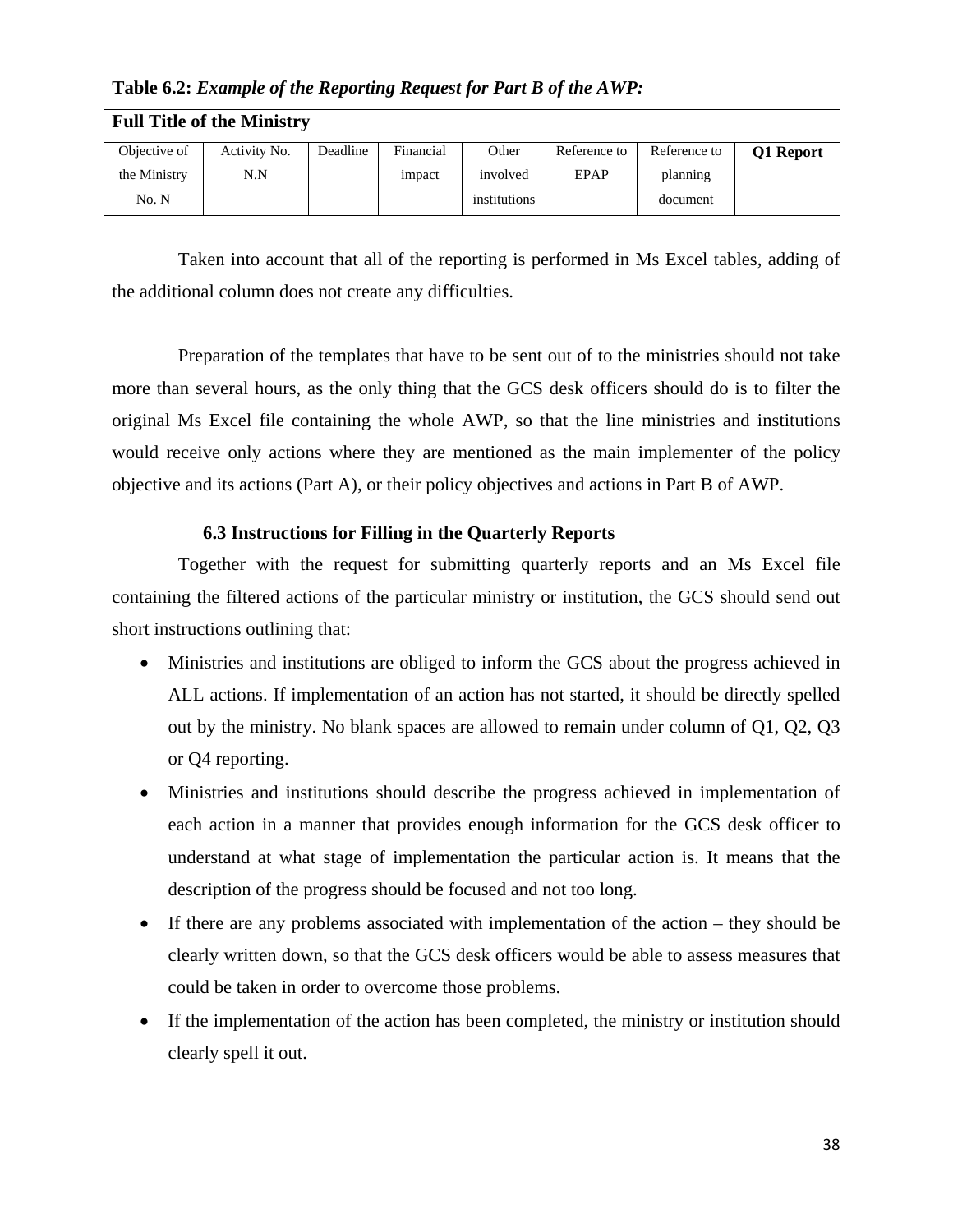<span id="page-39-0"></span> Once received back from the ministries, before starting the analysis of the quarterly reports, each GCS desk officer should first check whether the ministries have observed these instructions and provided all of the necessary information for carrying out the analysis. Then, each desk officer will input the assessment in the AWP monitoring file. The AWP monitoring file is formatted in a way to automatically generate all the graphs and aggregate monitoring tables that would be used for preparation of the quarterly report.

# **6.4 Perspectives of Analysis of the Quarterly Reports**

 The analysis of the submitted quarterly reports of ministries is intended for providing the Prime Minister, his/her political advisors, as well as the Permanent Secretary of the OPM with concise information on how the AWP is being implemented throughout the year.

 There are several perspectives through which the analysis of the quarterly reports submitted by the ministries can and should be done:

- **Implementation rate** showing what proportion of the AWP has been fully or partially implemented or not implemented to the date of analysis (i.e. respective quarter). This perspective allows concluding how good or bad is the overall implementation of the AWP.
- **Observation of the deadlines** providing information on whether the implementation of the AWP is going on as scheduled, or is slightly or significantly delayed. This perspective of analysis allows identification of ministries or institutions that have problems with observing the deadlines set out by the AWP, as well as the overall quality of planning of the particular ministry or institution (i.e. are they too optimistic or too pessimistic in setting out timeframe for implementation of planned actions).
- **Key problem areas** identifying actions of key importance for the Government (mainly coming from Part A of the AWP) that are not being implemented as planned or have faced some difficulties during the implementation. This perspective of analysis is largely based on the assessment of the GCS desk officers, their previous experience and knowledge of the key priorities of the Government.
- **Quality of the reports** focusing on the quality of the quarterly submissions provided to the GCS by ministries and institutions, allows the identification of those that are providing good, mediocre or bad quality. This perspective of analysis allows for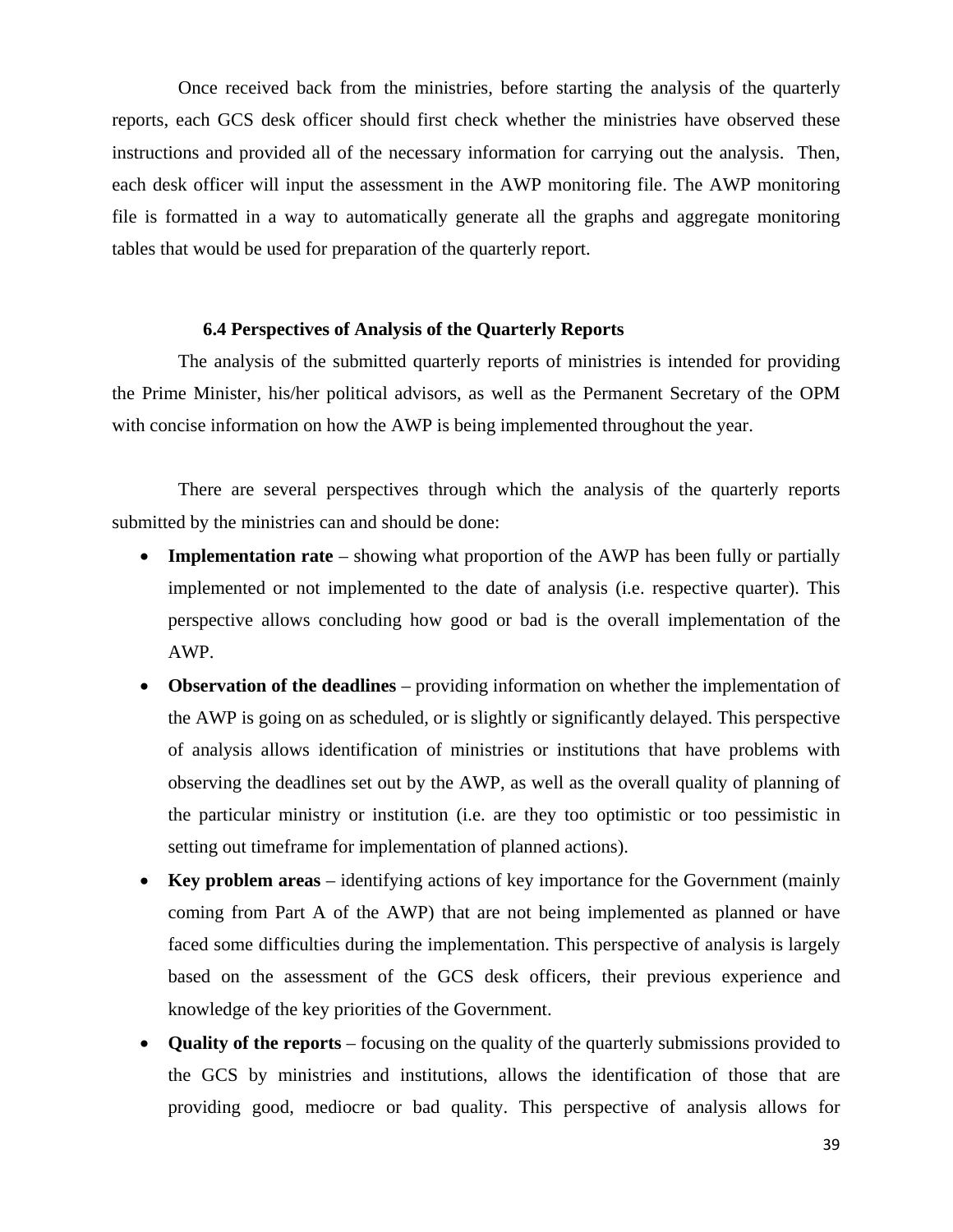<span id="page-40-0"></span>judgements on the efforts put into reporting by the respective ministry or institution, as well as the quality of people working in the respective field.

• **Timeliness of the Reports** – provides basic information on whether the quarterly reports were handed in on time or with delays. This perspective of analysis allows identifying those ministries or institutions that are impeding the preparation of the report to the Prime Minister.

 For each of these perspectives of analysis – implementation rate, observation of deadlines, key problem areas and quality of reports – the results are depicted separately for Part A and Part B of the AWP in order to clearly distinguish between progresses achieved in reaching the Government wide priorities and those of ministerial ones.

# **6.5 Process of Analyzing the Quarterly Reports**

 Once the GCS officer responsible for record keeping receives a submission of the quarterly report of any ministry or institution, he/she should record on which day the submission was received. This information is later used for the perspective of analysis called "Timeliness of the Reports". If the submission is sent directly to the GCS desk officer then the desk officer is responsible for letting the GCS secretary know that he has received a quarterly submission of the particular institution directly, so that the date can be entered correctly. All of the data on the timeliness of quarterly submissions should be entered into the Ms Excel file meant for aggregate results.

 After entering the date of receiving the submission, the GCS secretary sends it to the GCS desk officer that is responsible for the particular ministry or institution. Upon receiving the submission, the GCS desk officer creates three additional columns in the Ms Excel file of the quarterly submission and names them – Implementation Rate, Respect for Deadlines and Quality of Information. Please, refer to the Ms Excel template attached to this Manual.

 Then the GCS desk officer should go through all of the actions, one by one, and evaluate each of them according to the instructions provided below, entering his/her evaluation in the cell related to particular action of AWP under the respective column of perspective of analysis.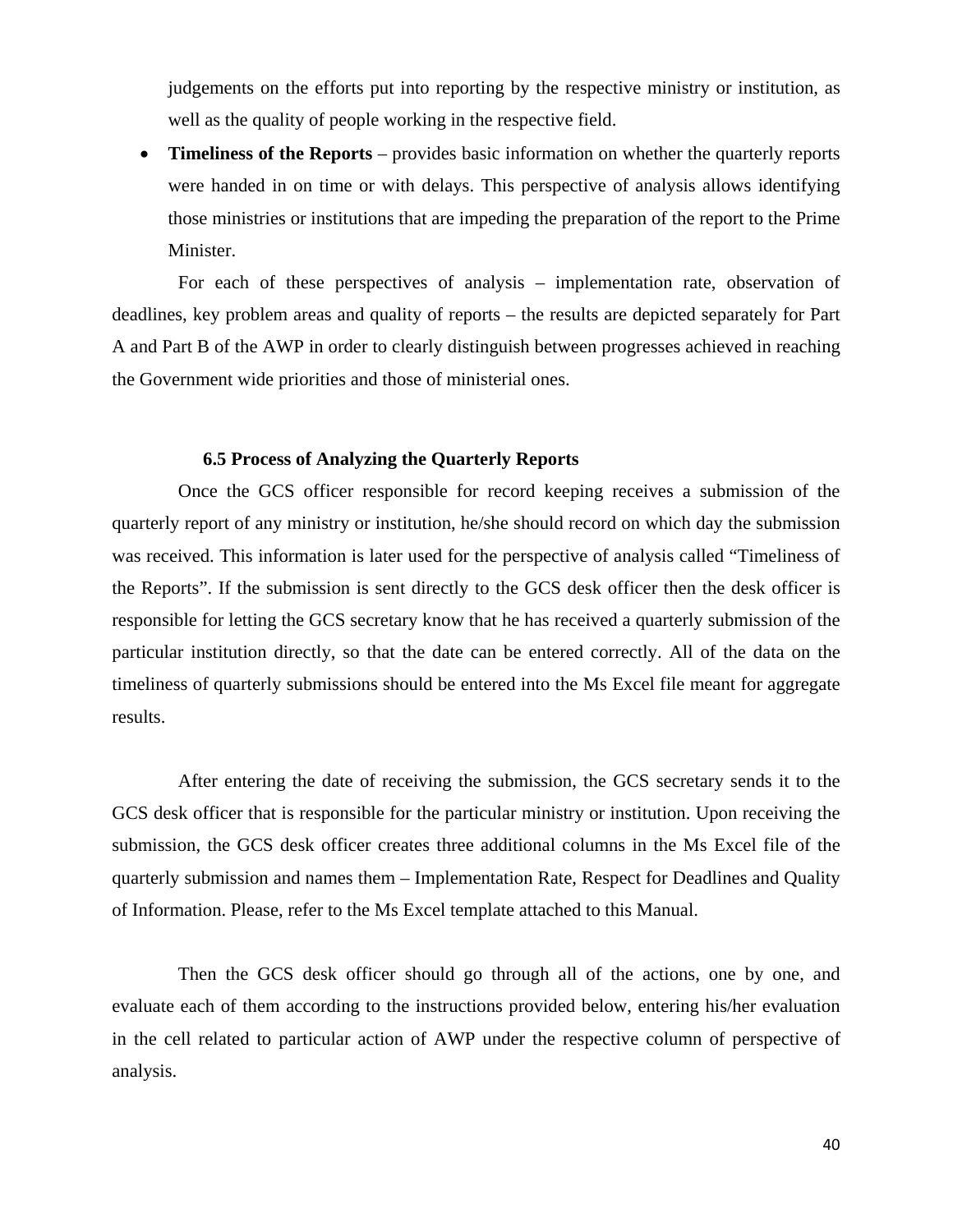Within the column called "Implementation Rate" the GCS desk officer should evaluate each action and place his/her evaluation according to the following criteria:

- a) If the quarterly report of the activity clearly states that it has been fully implemented and provides basic information about the success achieved, its implementation rate should be evaluated as FULLY IMPLEMENTED. This tag should be entered in the specified cell;
- b) If the quarterly report of the activity describes what has been done in order to implement it, but does not state it has been fully accomplished, its implementation rate should be evaluated as PARTLY IMPLEMENTED. This tag should be entered in the specified cell;
- c) If the quarterly report of the activity does not provide any information on implementation or provides completely irrelevant information, its implementation rate should be evaluated as NOT IMPLEMENTED. This tag should be entered in the specified cell.

 Within the column called "Respect for Deadlines" the GCS desk officer should evaluate each action and place his/her evaluation according to the following criteria:

- 1. If the quarterly report of the activity provides information on its implementation, has a deadline of the respective quarter or one of the months within it and is marked as fully implemented, or has a deadline that exceeds the limits of the respective quarter, it should be evaluated as being ON TIME. This tag should be entered in the specified cell;
- 2. If the quarterly report of the activity provides information on its implementation, but the deadline was set to be the respective quarter or month within this quarter and it was not marked as fully implemented, it should be evaluated as SLIGHTLY DELAYED. This tag should be entered in the specified cell;
- 3. If the quarterly report of the activity provides no information on the implementation process and has a deadline set to be either respective quarter or any one before current, it should be evaluated as DELAYED SIGNIFICANTLY. This tag should be entered in the specified cell.

 Within the column called "Quality of Information" the GCS desk officer should evaluate each action and place his/her evaluation according to the following criteria:

1. If the quarterly report of the activity provides clear and understandable information on the steps taken to implement the activity, its quality should be evaluated as GOOD. This tag should be entered in the specified cell;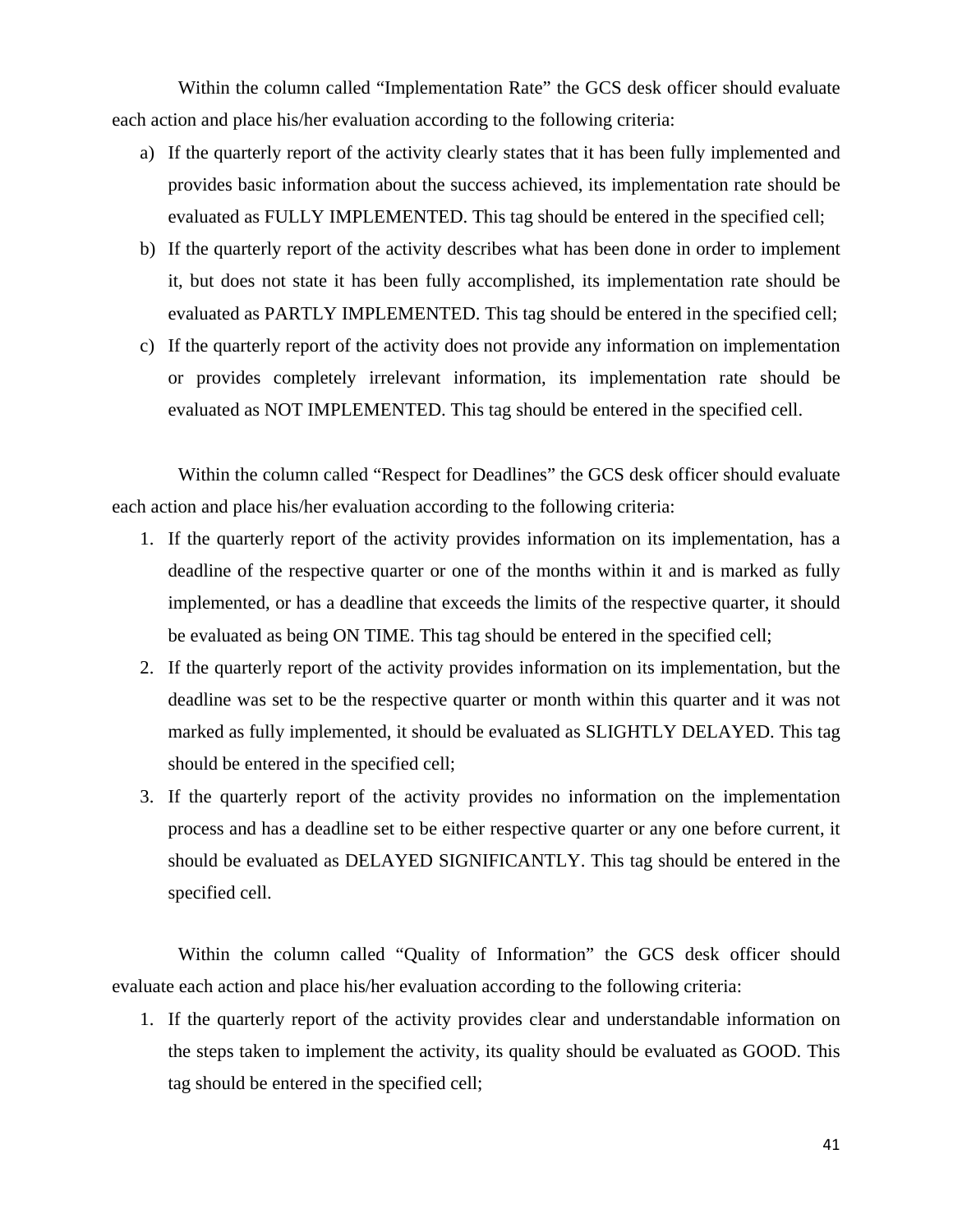- <span id="page-42-0"></span>2. If the quarterly report of the activity provides at least some information on the steps taken to implement the activity, but the information is partial or non-understandable, its quality should be evaluated as MEDIOCRE. This tag should be entered in the specified cell;
- 3. If the quarterly report of the activity provides no information at all or information is irrelevant to the activity, its quality should be evaluated as BAD. This tag should be entered in the specified cell.

 Once the GCS desk officer has evaluated the whole submission, his/her task is to enter the data into the Ms Excel file according to each ministry and then the aggregate results will appear on each table. Please refer to the Ms Excel AWP file attached to this Manual.

 The last but not the least important thing that should be done by the GCS desk officer is to go through the quarterly submission of the respective ministry or institution (mainly its actions in Part A of the AWP) and think whether any of the actions delayed or lacking proper information on implementation should be marked as candidates for inclusion into the report for the Prime Minister within the chapter on "Key Problem Areas". It should be noted that only the most important actions not fulfilled as planned should be included in this part of the report.

#### **6.6 Structure of the Report to the Prime Minister**

 Once each responsible GCS desk officer has carried out the analysis of quarterly reports of the ministries and institutions under his/her responsibility, the results are inputted in the Ms Excel template intended for the aggregate results of the monitoring of the AWP. The Ms Excel template is attached to this Manual. The Final Report to the Prime Minister should be prepared in Ms Word in order to provide more space for text formatting. The graphics prepared in Ms Excel aggregate template can be copied easily into the Ms Word file, following the instructions indicated in the Practical Guide attached to this Manual.

 The Report to the Prime Minister should involve both quantitative and qualitative information on the implementation of the AWP.

The typical Report to the Prime Minister would have following chapters: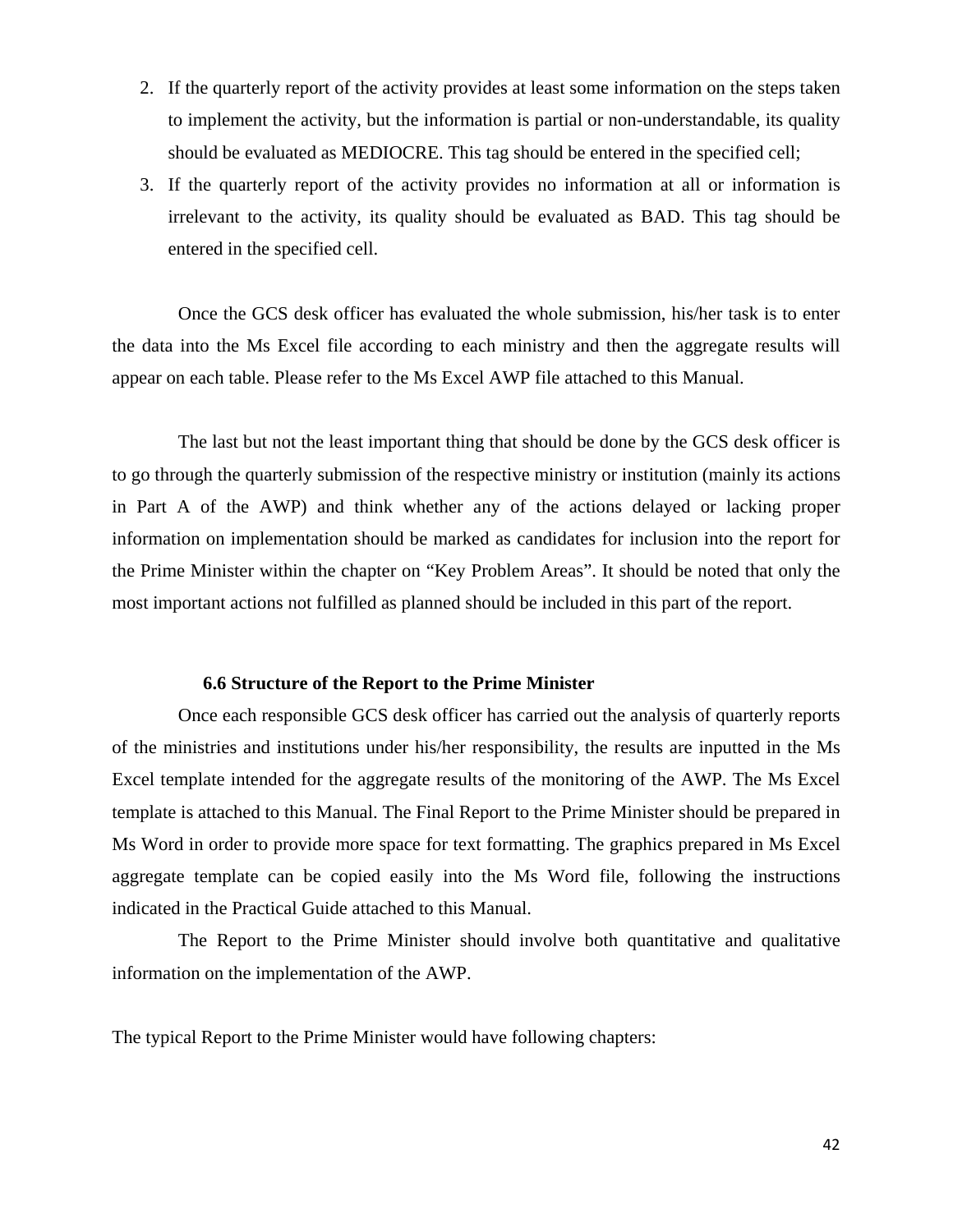- **Introduction** providing brief information on the preparation of the report, and main conclusions (key messages) that the GCS would like to let the Prime Minister and his advisors known about the implementation of the AWP;
- **Implementation rate of the AWP** providing information on the total implementation rate of Parts A and B of the AWP, as well as implementation rate broken down by individual ministries. For the third and the fourth quarter the information on the implementation rate should be shown separately for each quarter, to depict which ministries had been postponing the implementation to the end of the year.
- **Observing the deadlines** providing brief information on how the planned deadlines for the implementation of the AWP are met by different ministries and how large are differences between the planned deadlines and the real implementation dates. This information should be shown both in ministry by ministry manner and in aggregate.
- **Key Problem Areas** providing qualitative assessment by the GCS desk officers about areas and actions within the AWP that seem to be encountering more problems and might not be implemented by the end of the year. This chapter should include not more than ten main problem areas (actions) that might be of interest to the Prime Minister and should not include any minor issues. This chapter should start to appear on the Report to the Prime Minister only from the third quarterly report. Of course, if everything goes according to the plan, there is no need of this kind of chapter!
- **Quality of Submissions** providing information on how good or bad are the reports on the implementation of the AWP provided by different ministries.
- **Timeliness of the Reports** providing short information on how the different ministries comply with the deadlines for submitting their quarterly reports and thus influence the speed of the report to the Prime Minister.
- **Appendix on Methodology Used** explaining the criteria used by the GCS in preparing the analysis of individual submissions of ministries and how the results were reached.

Once the GCS receives submissions prepared by the ministries and institutions, it is essential that the first thing all of the GCS desk officers do is check whether all of the instructions had been observed. If the GCS desk officers spot some inconsistencies with the instructions, he/she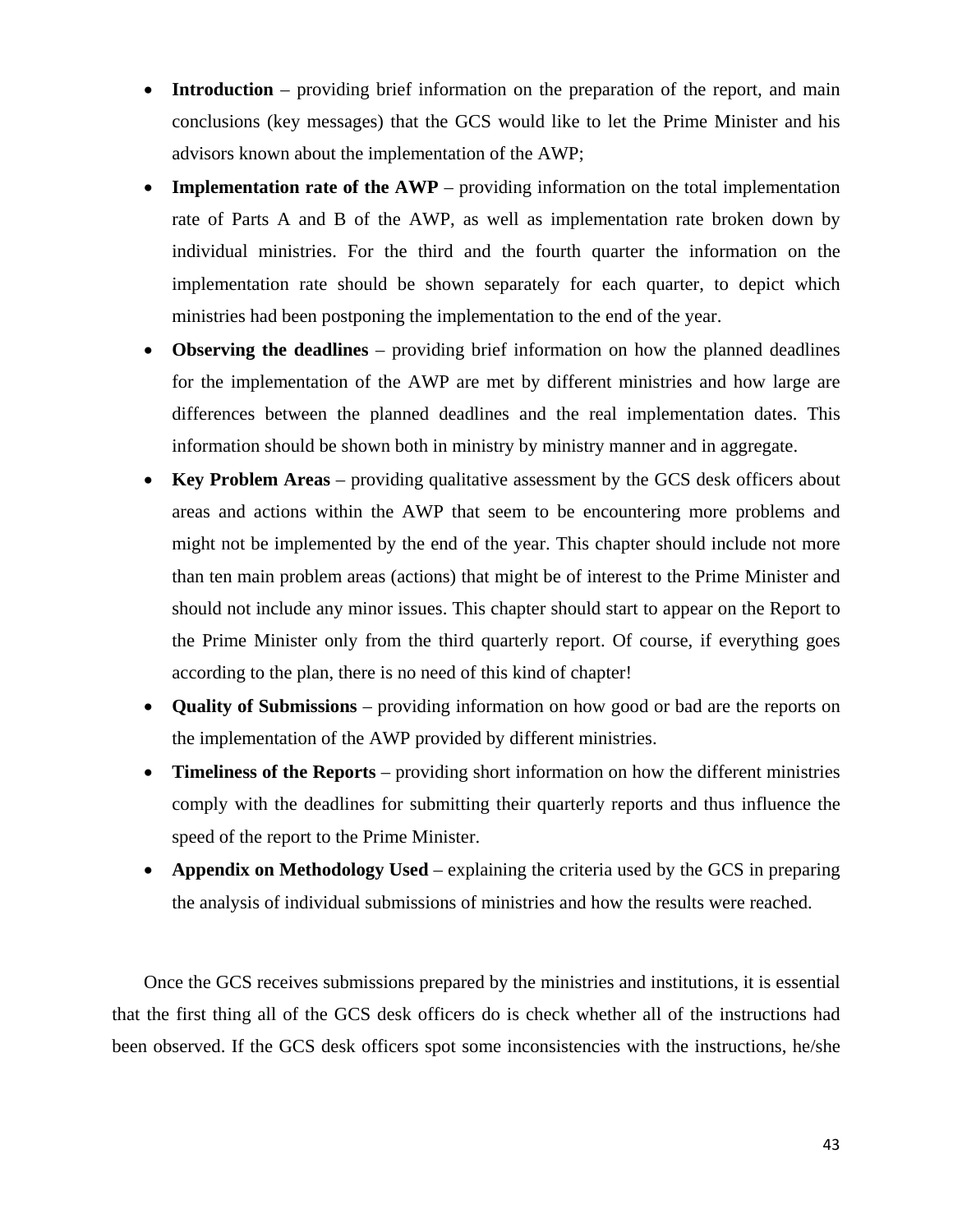should contact the ministry or institution that had prepared that submission and ask for improvements or clarifications.

There should be quality checks of three types:

- a) **conformity with instructions** looking at the formal compliance of the submissions to the rules laid out;
- b) **conformity of the substance of activities** evaluating the quality of the activities and taking out of the list those that are of minor concern for the Government wide policy making or are ongoing, permanent tasks of the ministry. This means that activities like establishment of working groups, informing stakeholders, preparing quarterly reports and similar tasks should not be included in the AWP as they are self-evident daily tasks of ministries;
- c) **conformity with Government priorities** checking that the activities proposed by the ministries for Part A of the AWP are really linked with Government policy priorities and support their implementation during the year.

 During the quality check the GCS desk officers should consult with ministries in order to get extra information, to agree on a more precise formulation of activities, or to update the explanatory information of the activities if they are missing or need improvement.

Only when all of the initial submissions have been cleared by the GCS desk officers can the work on the aggregate version of the AWP begin. In the beginning it should be a technical task of one or two GCS desk officers to prepare an Ms Excel file that would include all of the policy objectives and actions proposed both for the Part A and Part B of the AWP. Once this technical task is accomplished, it would take one or two days for all of the responsible GCS desk officers to go through the whole AWP and look at how to better structure the information so that it would make sense to any external reader of the document. Through this screening they should also make sure that there are no duplicate or very similar actions planned by different ministries or institutions under one or several priorities or policy objectives.

The aggregate or final version of the AWP should create a full and complete picture on how the Government would implement its priorities or specific sector policy objectives within the current year.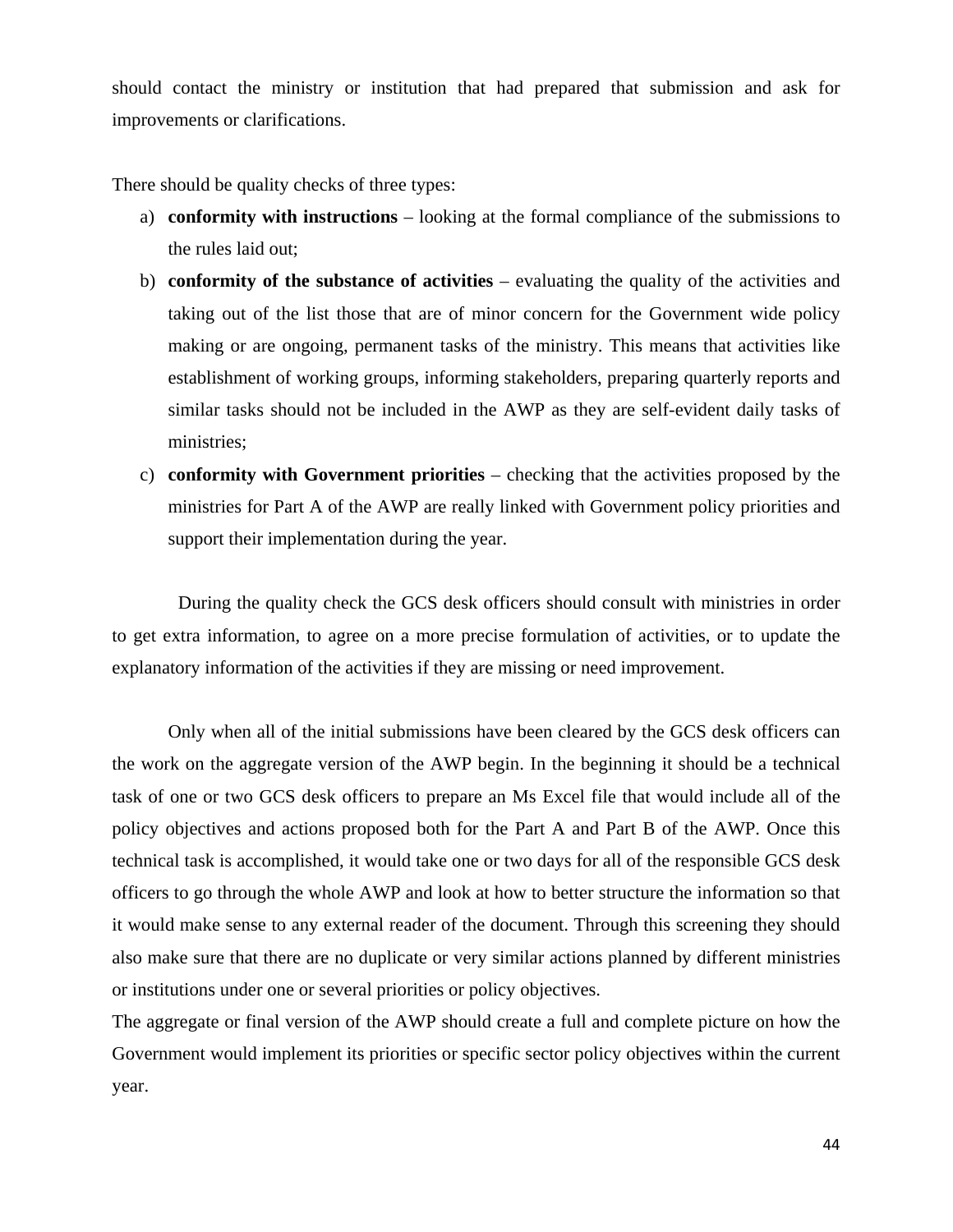## <span id="page-45-0"></span>**CHAPTER 7- MANAGING THE PREPARATION OF THE ANNUAL REPORT**

 The Annual Report of the Government has to provide a clear picture of the main results achieved as a consequence of consistently implementing the AWP during the course of the year. There are several target audiences of the Annual Report who will be reading the document – the citizens (as electorate and key beneficiary), the journalists (as a watchdog of the Government), the Assembly (as employer of Government) and international donor organisations (as partial financiers of development) – therefore it is important to focus on providing each of them with success stories that will be of importance to these audiences.

 It should be noted that the Annual Report is both a communication tool for the Government as a whole, but also of the Prime Minister as the main person responsible for effective and efficient running of the Government. The Annual Report should also focus on demonstrating clear links with other key planning documents, especially the Government Program that spells out key promises made by the Government to different target audiences prior to its adoption.

 In order to prepare a good quality Annual Report, it is important that the GCS actively communicates not only with line ministries which are the main providers of the information, but also with political advisors of the Prime Minister who should be actively involved in prioritising achievements and linking them to the Government Program, and also the Strategic Planning Office which should provide a link to Government's medium term priorities showing how the annual achievements are feeding into a broader picture of Kosovo development.

 Again, the Ministry of Finance and the Ministry of European Integration should actively be involved in the process of proof-reading the submissions of the ministries in order to safeguard that no important or substantial achievements are unintentionally left out by the line ministries.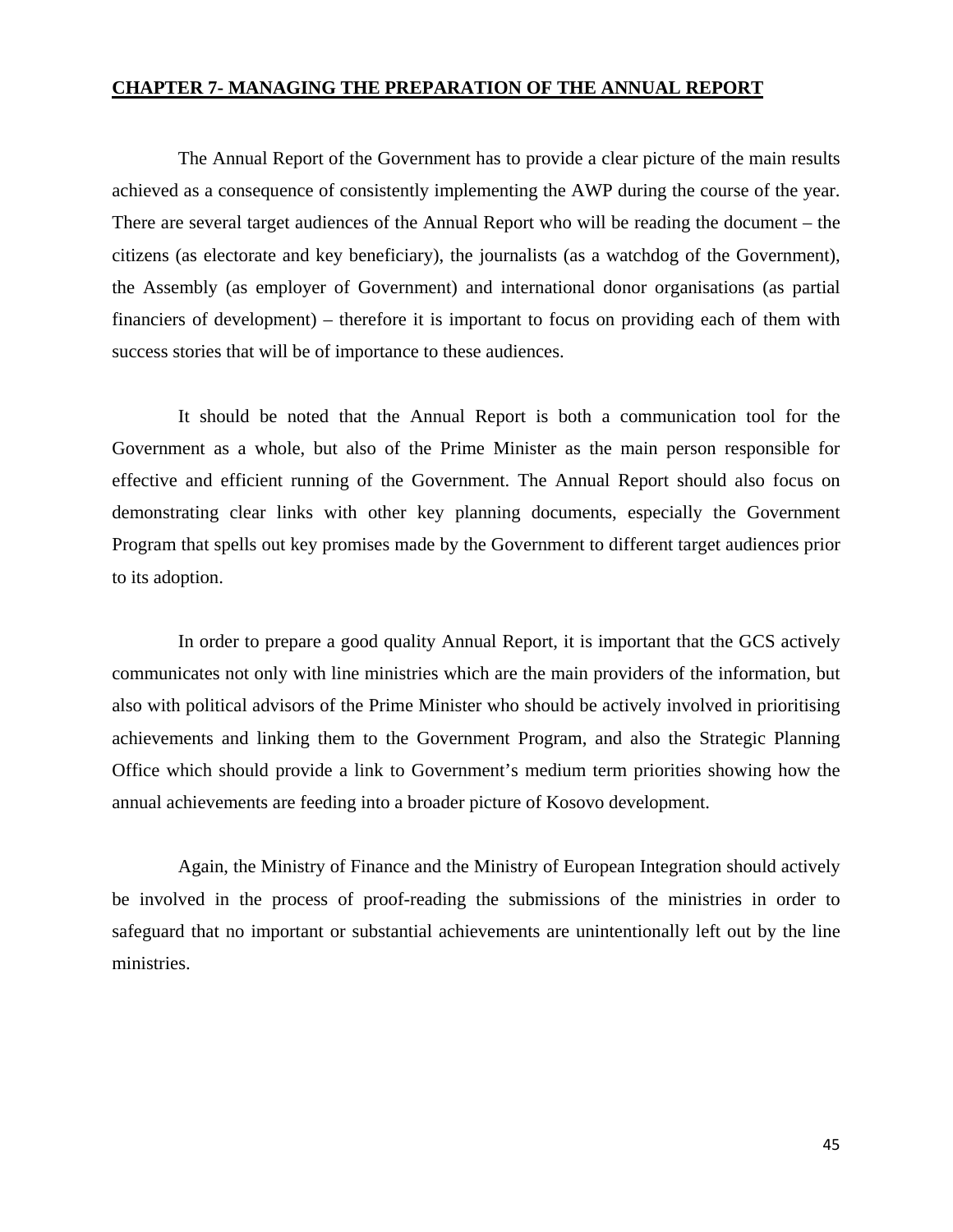# **7.1 Timeline for Preparation of the Annual Report**

<span id="page-46-0"></span> The Annual Report preparation process should start in mid December together with work on the fourth quarter (final) reports of the ministries on implementation of the AWP. The starting point of the process would be the letter from the GCS to all ministries asking for submission of the ten most important achievements of the last year. The structure and contents of the submissions are discussed in sub-chapter 4.2.

 The ministries would typically be given some two to three weeks to complete the task and send their submissions for the Annual Report back to the GCS of the OPM.

 Once the submissions are received by the GCS, desk officers should perform initial screening and see whether all of the required information has been submitted or not. If some inconsistencies with the request are found, the GCS desk officers should go back to ministries asking for clarification and updating of the submissions.

 After the initial screening of the submissions, the work on preparation of the first draft of the Annual Report could start. The desk officers of the GCS would prepare the initial draft of the Annual Report and send it for review to the political advisors of the Prime Minister, the SPO, the MEF and the MEI.

 The political advisors of the Prime Minister would be asked to check whether the draft has all of the main aspects that the Prime Minister wants to communicate once he speaks about the main achievements of the past year, while all of the other bodies would be asked to check from their perspective whether the key achievements of the government have been brought out by the line ministries.

 The review process by the political advisors of the Prime Minister, the SPO, the MEF and the MEI should not take longer than a maximum of one week. Taking into account the limited timeframe for preparation of the Annual Report, all of the involved parties should do their best to comply with and observe the tight deadlines.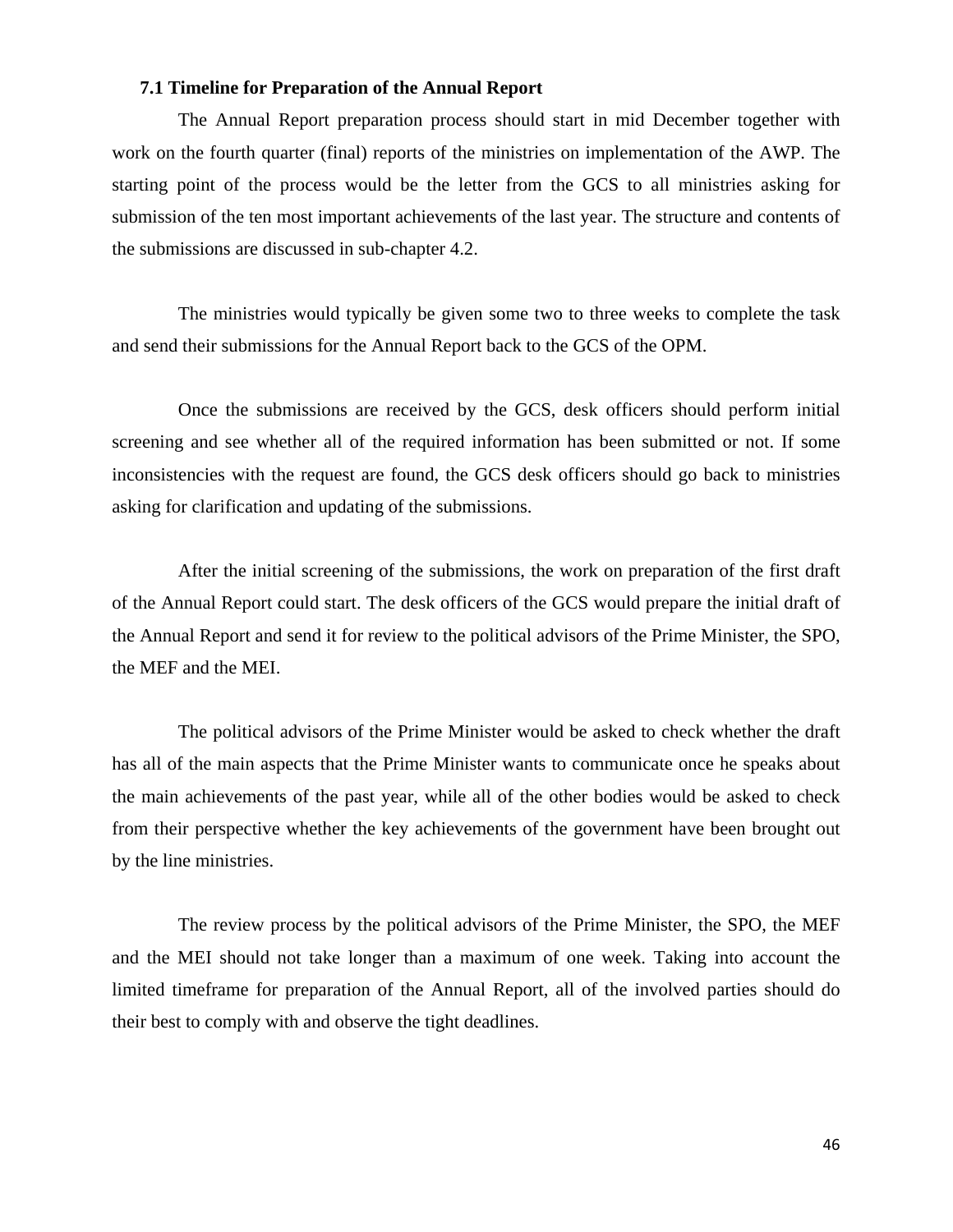<span id="page-47-0"></span> Once the feedback is received from the involved parties, the GCS should finalize the draft, making all of the necessary improvements signalled by the political advisors of the Prime Minister, the SPO, the MF and the MEI (involving the focal points of the respective line ministries, if needed), and send it for a short consultation process to all line ministries, asking them to have a look on the draft and correct or add any missing information.

 Once the ministries would come back with their approval of the draft or any corrections, the GCS should finalize the draft Annual Report and send to the political advisors of the Prime Minister, so that they could once more go through the document and decide to which Government meeting it should be sent for approval.

**Table 7.1: The indicative calendar for preparation of the Annual Report could look like this:** 

| <b>Indicative Date</b>           | <b>Task to be Accomplished</b>                                           |
|----------------------------------|--------------------------------------------------------------------------|
| around 20 <sup>th</sup> December | sending out instructions on preparing submissions to the<br>a)           |
|                                  | ministries;                                                              |
|                                  | holding a brief discussion between the ministries and the<br>b)          |
|                                  | GCS on the use of instructions;                                          |
| around 10 <sup>th</sup> January  | c) receiving submissions from the ministries;                            |
|                                  | performing initial screening and asking for additional<br>$\rm d$        |
|                                  | information from ministries, if necessary;                               |
| until $15th$ January             | preparing the first draft of the Annual Report;<br>e)                    |
|                                  | sending the first draft for screening by the political<br>f)             |
|                                  | advisors of the Prime Minister, the SPO, the MEF and the                 |
|                                  | MEI;                                                                     |
| until 25 <sup>th</sup> January   | reviewing feedback from the political advisors of the<br>(g)             |
|                                  | Prime Minister, the SPO, the MF and the MEI and                          |
|                                  | improving the draft Annual Report;                                       |
|                                  | sending the draft Annual Report for the review to the line<br>h)         |
|                                  | ministries;                                                              |
| until 1 <sup>st</sup> February   | receiving comments on the draft Annual Report from the<br>$\mathbf{i}$   |
|                                  | ministries;                                                              |
| until 10 <sup>th</sup> February  | $\mathbf{i}$<br>improving and finalizing the draft Annual Report and     |
|                                  | sending the draft to the political advisors of the Prime                 |
|                                  | Minister;                                                                |
| until 1 <sup>st</sup> March      | finalizing the draft Annual Report and submitting it for the<br>$\bf{k}$ |
|                                  | adoption in the Government meeting.                                      |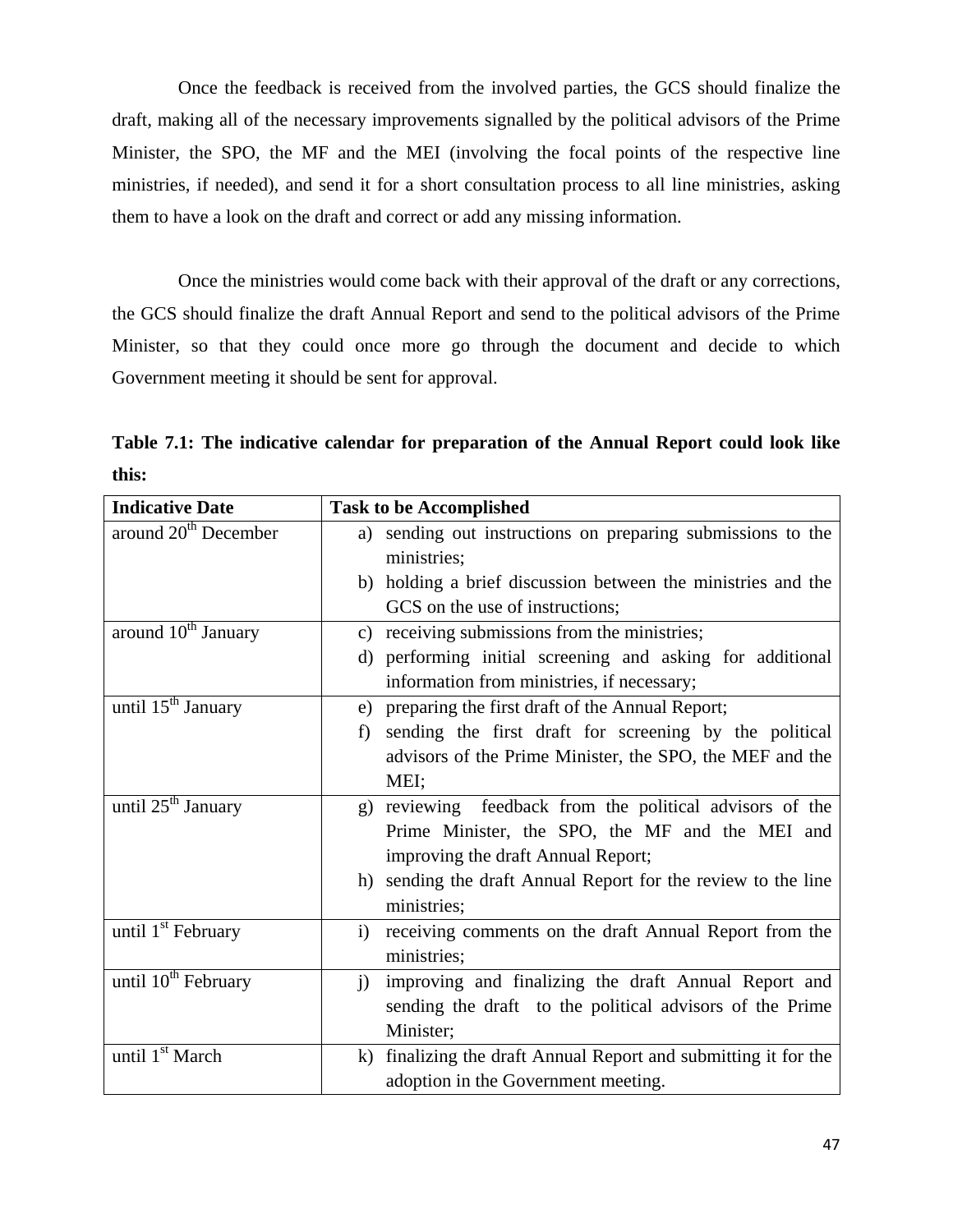<span id="page-48-0"></span> The calendar provided is only an indicative one and should be adapted to the real dates on an annual basis to take into account public holidays and other events that may influence the Annual Report preparation process.

# **7.2 Structure of the Submissions for the Annual Report**

 The structure for the submissions for the Annual Report differs from the one used either for the preparation of the AWP or the quarterly reports. It is also prepared in Ms Word and not Ms Excel in order to have more space and text formatting functions, as well as for inserting of photos or graphics.



**Figure 7.1:** P**roblems during reporting for implementation of annual work plan** 

 The letter of the GCS of OPM asking for submissions for the Annual Report should include following points and instructions to which the line ministries should comply:

# **7.2.1 Overall reminders to the line ministries:**

 During preparation of the submissions should be a joint work of the whole working group established for the preparation of the AWP and Annual Report, and not a collection of individual submissions of sector departments.

 Once completed and before sending the submission to the GCS, please, give it for review to the communications officer of your ministry or institution in order to avoid any grammar and style mistakes in the text, as well as ensure that the material is in plain language.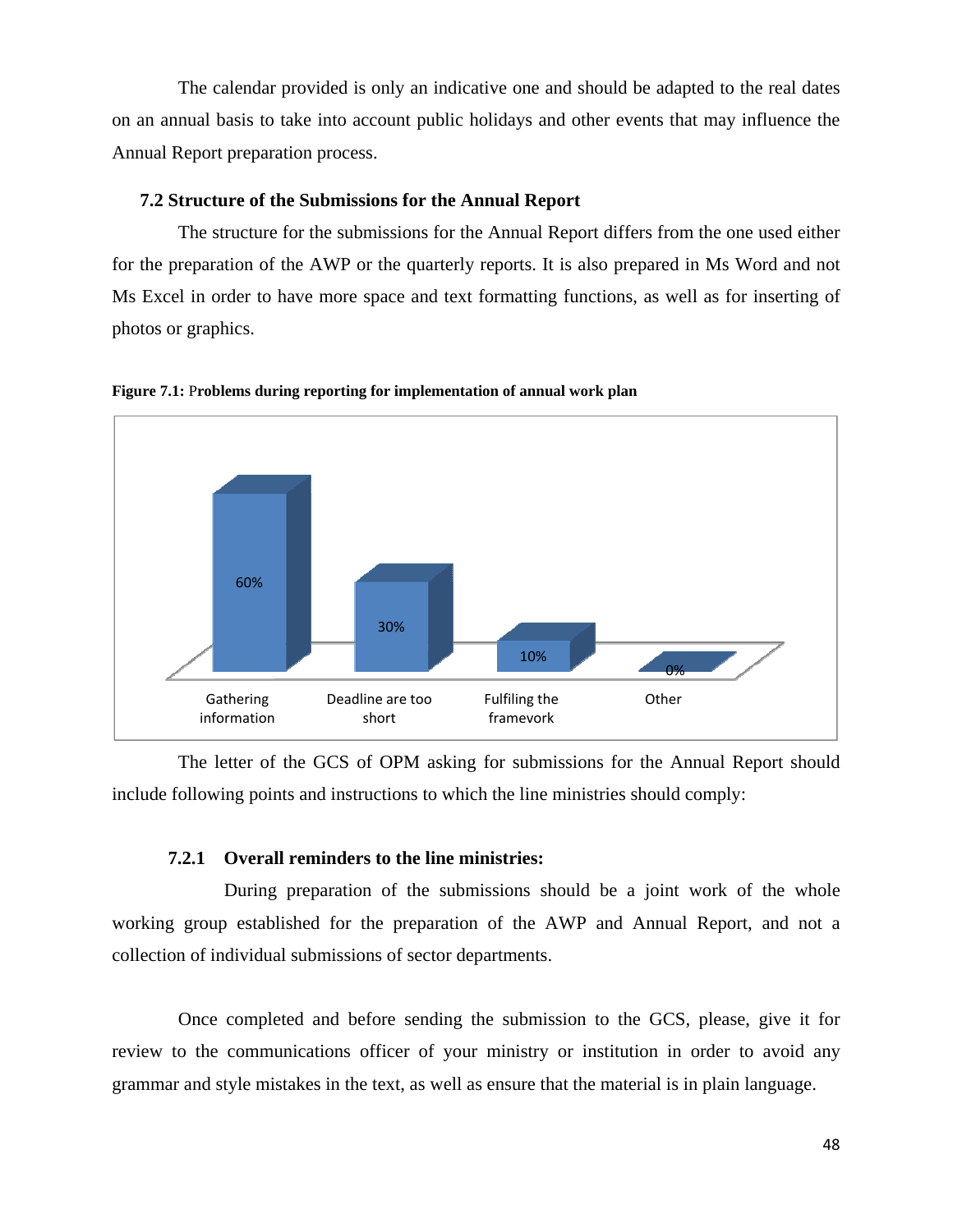#### <span id="page-49-0"></span>**7.2.2 Specific instructions for preparation of the submissions:**

 Ministries are allowed to include less than seven achievements. Out of those seven achievements, at least one should describe progress made in succeeding in implementing a policy objective in Part A of the AWP (Government priority part). This does not apply to those line ministries and institutions that do not have any policy objective under the Part A of the AWP.

 For description of EACH achievement use separately the template provided above. You are not allowed to change the template and follow carefully all of the instructions provided within the template on how each cell should be filled in.

#### **7.2.3 Template that should be used for submissions:**

 The proposed template to be used by the GCS for collecting submissions for the Annual Report is described below. It should be sent to line ministries and institutions together with the overall and specific instructions mentioned above. Having this kind of template allows better structuring of the submissions and avoiding having too much information provided by the ministries for each of their achievements. Separate template should be filled in for each of the seven achievements indicated in the ministry submission!

|            |  |  |  |  |  | Table 7.2: Template to be filled in for each of the seven achievements for ministry |  |
|------------|--|--|--|--|--|-------------------------------------------------------------------------------------|--|
| submission |  |  |  |  |  |                                                                                     |  |

| <b>Name of the Part</b>             | <b>Instructions for Filling in the Template</b>                         |  |  |  |  |  |  |  |
|-------------------------------------|-------------------------------------------------------------------------|--|--|--|--|--|--|--|
| Priority<br>of<br>the               | Put in the number from 1 to 7 (where 1 is the most important and the    |  |  |  |  |  |  |  |
| Achievement:                        | 7 is the least important) to identify how important you consider the    |  |  |  |  |  |  |  |
|                                     | achievement to be out of the total number of achievements               |  |  |  |  |  |  |  |
|                                     | identified.                                                             |  |  |  |  |  |  |  |
| Policy objective:                   | Write in the policy objective exactly as it is formulated in the AWP    |  |  |  |  |  |  |  |
|                                     | and give its reference number. Please, note that this is being used for |  |  |  |  |  |  |  |
|                                     | the purposes of identifying all actions involved in producing the       |  |  |  |  |  |  |  |
|                                     | achievement that you are describing.                                    |  |  |  |  |  |  |  |
| Description<br>the<br><sub>of</sub> | In a maximum of 500 words, explain what change has been                 |  |  |  |  |  |  |  |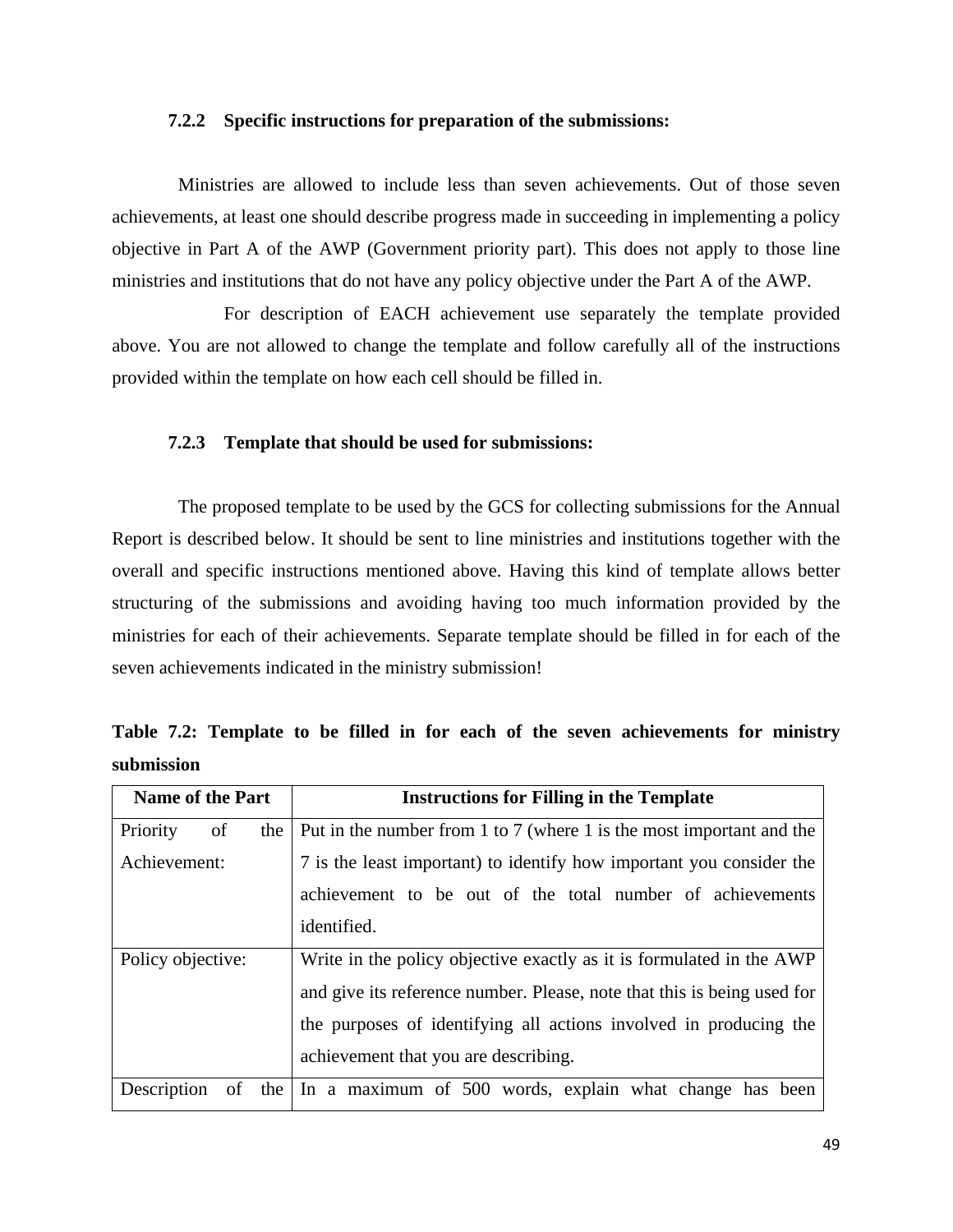| activities performed | achieved under the particular policy objective and what steps were      |
|----------------------|-------------------------------------------------------------------------|
| achievements<br>and  | taken in order to achieve that. The description of the final            |
| reached:             | achievement has to take the biggest portion of the text, in order to be |
|                      | understandable for any reader.                                          |
|                      |                                                                         |
|                      | Do not use over-bureaucratic language or professional slang while       |
|                      | describing the achievement, and skip any technical details that         |
|                      | describe the process of reaching the achievement. Rather focus on       |
|                      | how you describe the achievement so that any reader would               |
|                      | understand how important it is for Kosovo in general and for all        |
|                      | citizens (or a specific group of them) in particular.                   |
|                      |                                                                         |
|                      | Please, include any statistical or numerical information that would     |
|                      | prove the achievement, e.g. progress made in comparison to last         |
|                      | three years. Also put references to the sources of the statistical      |
|                      | information!                                                            |
| Supplementary        | If You have a photo or a graphic that might better explain the          |
| information:         | achievement please put it in this cell. It is highly advisable that You |
|                      | send the GCS the respective picture or graphic also as a separate file  |
|                      | (either ending with .xls or .jpg) so that it could be used for          |
|                      | formatting purposes.                                                    |
|                      |                                                                         |
|                      | Make sure that you use different file names for different               |
|                      | achievements clearly stating which file refers to which achievement.    |
| Concluding remarks:  | No more than 50 words if there is anything that ministry would like     |
|                      | to add or draw the attention to in respect to the particular            |
|                      | achievement.                                                            |
| Contact person:      | Please indicate the name and contact details (including mobile          |
|                      | number) of the responsible official that could be contacted in case     |
|                      | there are some additional questions related to the particular           |
|                      | achievement.                                                            |
|                      |                                                                         |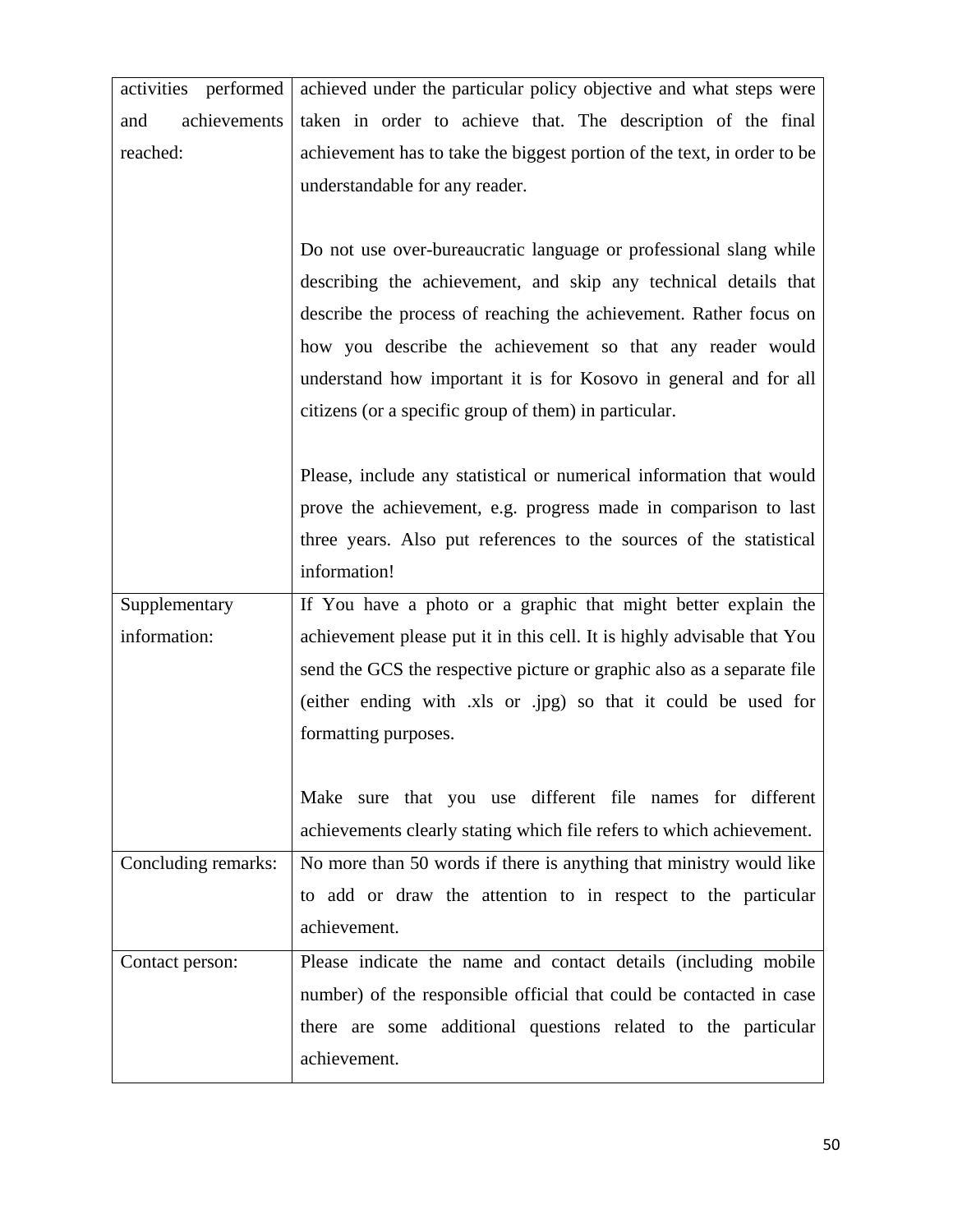### <span id="page-51-0"></span>**7.3 Suggested Contents of the Annual Report**

 Once the line ministries and institutions have sent their submissions to the GCS and the GCS has made the initial screening of the submissions to check whether they comply with the instructions, the work on the first draft of the Annual Report could start.

 The Annual Report has several main parts aimed at explaining the past year's performance from the viewpoint of the Government and individual ministries, so that the readers of the report would clearly see and associate the information presented with knowledge coming from their own experience:

- **Foreword of the Prime Minister** in which he/she makes the overall assessment of the past year and identifies the main achievements, discusses their impact on the overall development of the state and also sets out future plans and challenges that still have to be overcome.
- **Report on the Strategic Priorities Part of the AWP** focuses on presenting achievements broken down by the priority areas and explaining how the implementation of the particular actions has positively influenced the overall progress of the state. The wording of the text and formulations should be very straightforward and focus on presenting as many tangible results as possible. It is advisable to illustrate this part with visual materials (graphics and photos) in order to give it more impact.
- **Reports of the Individual Ministries** should focus on three to four of their most important tasks accomplished during the year. It is especially important that these actions are different from those described in the part of Strategic Priorities and clearly show direct benefits that the citizens of Kosovo can enjoy now.

The first draft of the Annual Report should be prepared during a joint session of all responsible GCS desk officers, once they have prepared their individual parts. The proof reading and final editing and formatting should be performed by one desk officer in order to ensure that it represents a coherent and unified document.

Once the first draft of the Annual Report is produced, it should be sent for review to the political advisors of the Prime Minister, the SPO, the MF and the MEI in order to check whether any substantial achievements had been left out. Further process is described in sub-chapter 4.1.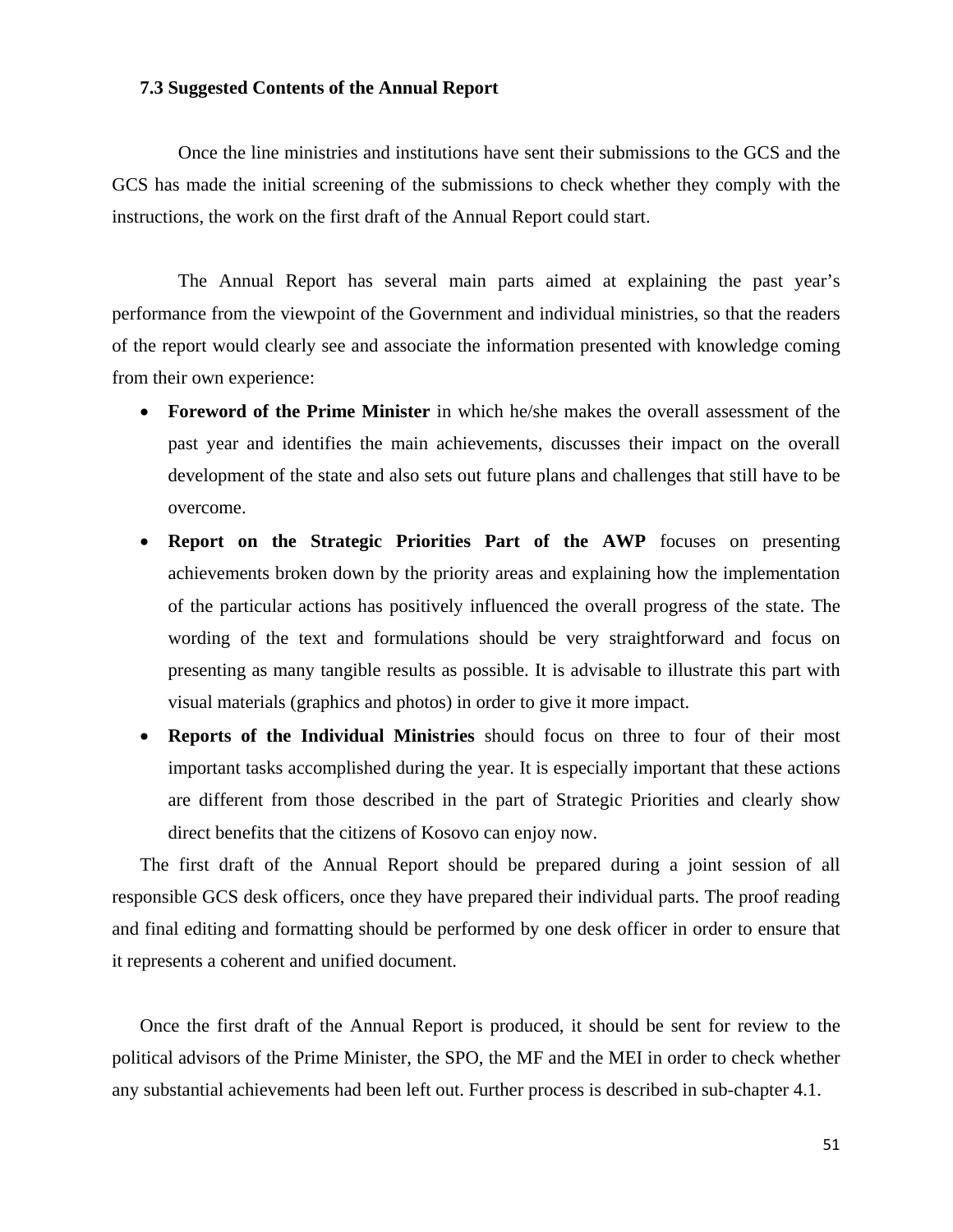#### <span id="page-52-0"></span>**CHAPTER 8- FINAL DISCUSSIONS AND RECOMANDATIONS**

This capstone project deals with overall issues connected with the Annual Work Plan of the Government – its relation to other main planning documents, its internal structure and the role that the GCS of the OPM should play during various stages of the process associated with AWP and all of the different aspects connected to preparation of the AWP. The timeframe for the process, instructions and templates for the ministries are described and explained.

The capstone project focuses on monitoring and reporting side of the AWP, looking into the way how the GCS desk officers should deal with quarterly reports of the ministries and how in the end the quarterly report for the Prime Minister and his/her advisors should be prepared and what type of information should be included there. Process for preparation of the Annual Report of the Government is described and explained how it should be seen as an implementation report of the AWP. Users of this project in the future are provided with the timeframe and key instructions on how to manage the whole process and how to come up with a qualitative product in the end of each year.

#### **8.1 Results from the investigations**

Based on the result of the investigations there are four main important issues that we should consider. These issues are consider as a problems during my investigation to understand what are the main problems that both central government structures and structures in ministries are facing during preparation of the Government Annual Work plan.

These problems as we can see in the **Figure 1.4.1** below are: keeping schedule and time line (27%) followed by support from the political level (16%), lack of adequate attentions to budgetary issues and organizing information (14%) and gathering information (13%).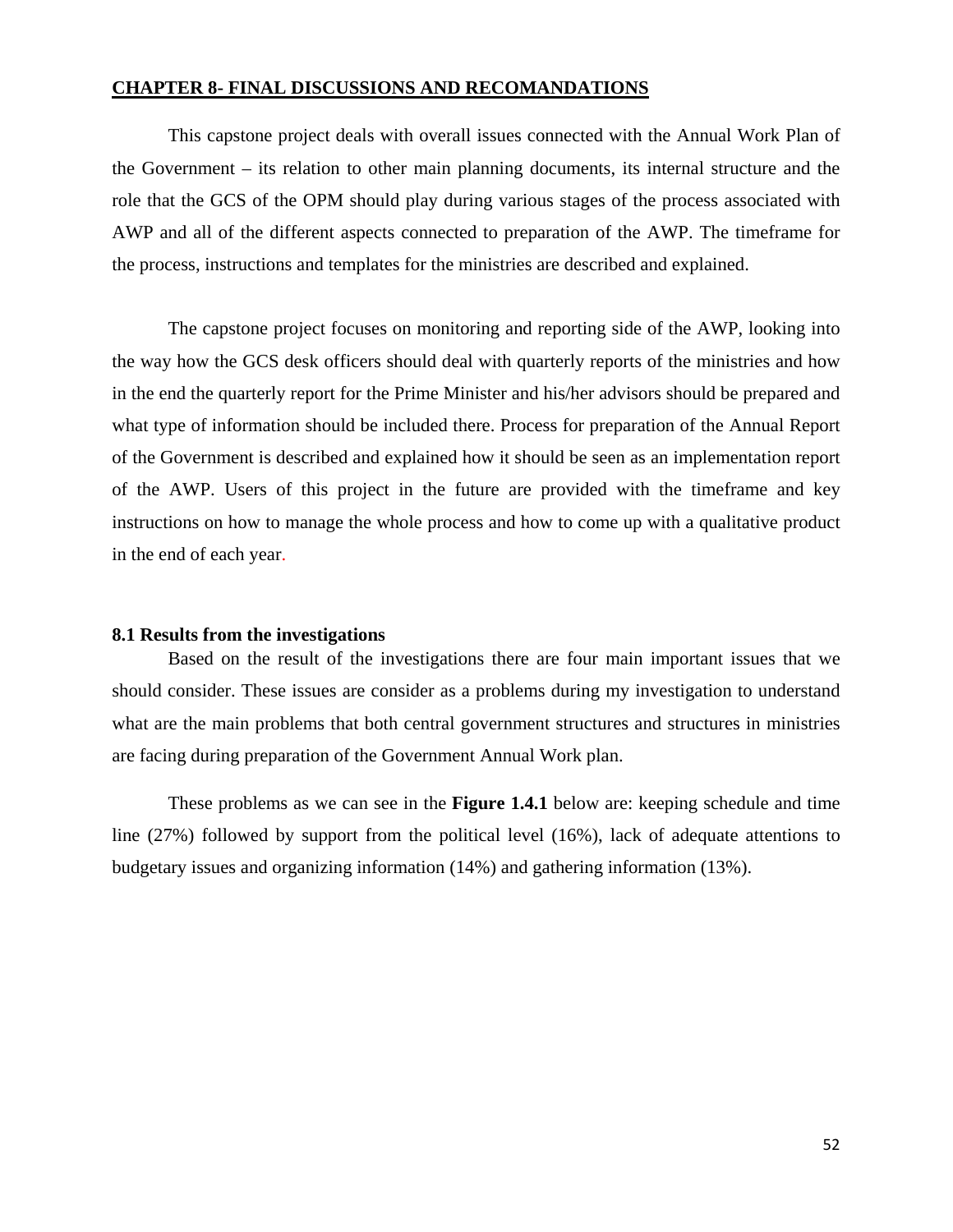

# <span id="page-53-0"></span>**Figure 8.1: The main problems in dealing with the government's Annual Work Plan**

*Keeping schedule and time line* is the main problem in planning the Government activities during one year because all the ministries plan their activities (the most of them) during all year or during fourth quarter. It means that they give an opportunity to themselves to win time if the activity is planned in a certain period of time and they are not accomplished in time.

 Officials in ministries consider the *political support* very important in drafting ministerial annual work plan. If someone of political staff is involved in drafting this document they fill more confident that the government Annual Work Plan is reaching the objectives that minister and whole government is aiming to realize.

 *Lack of adequate attentions to budgetary issues* show us that planning process of activities of the Government is not in full compliance with the *annual budget* of the country, which divides available financial resources along different policy areas to be implemented by the Government.

 *Gathering information* during reporting for implementation the Government Annual Work Plan within ministries seems to be very difficult issue for Government Coordination Secretariat and for officials in ministries. In the questions to prioritize the main problems GCS officials declare with 13% ore the fourth problem after *keeping schedule and time line, political support and lack of adequate attentions to budgetary issues.* But in the question for officials in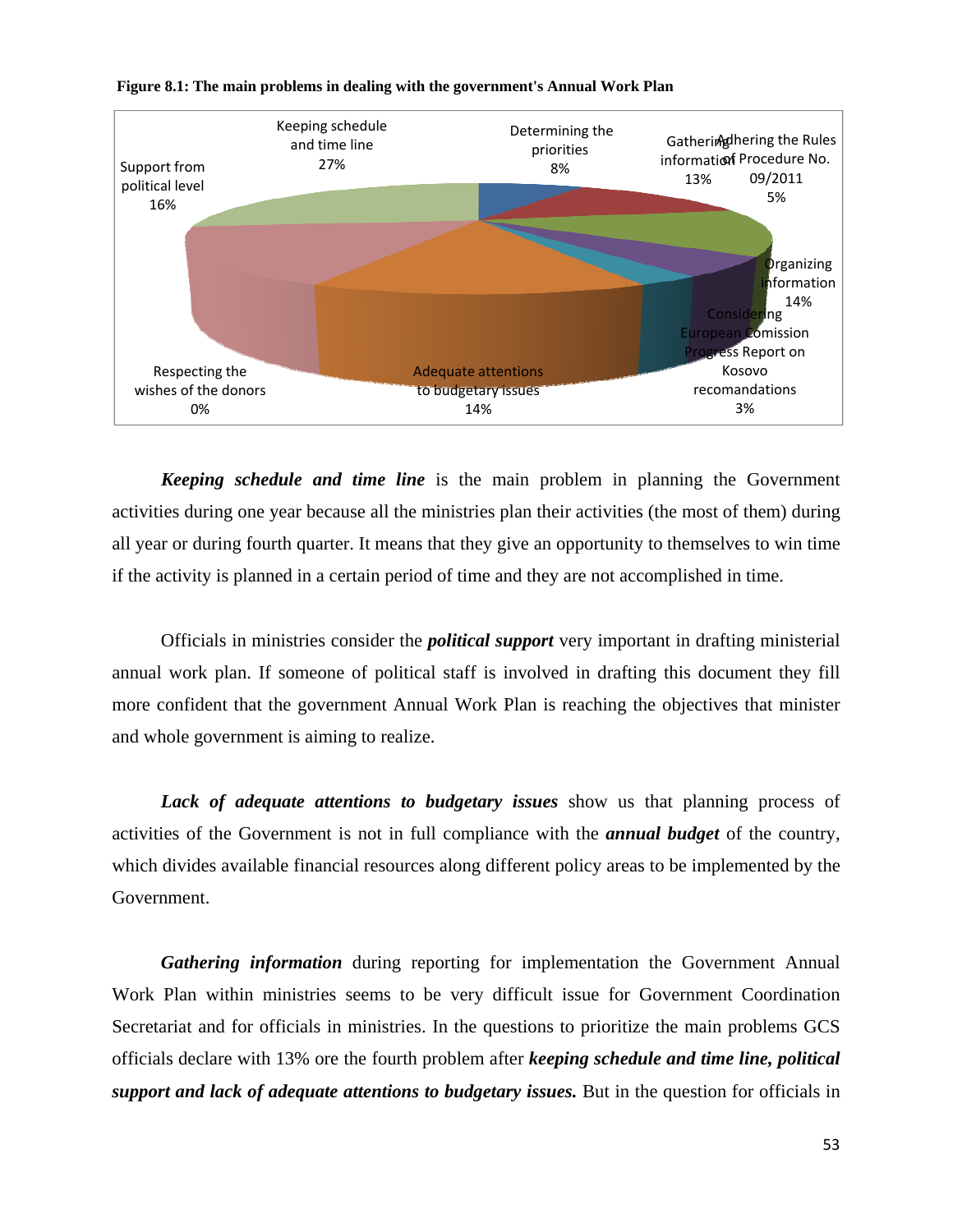<span id="page-54-0"></span>ministries *What is the main problem during reporting for implementation of annual work plan,* 60% of them declare that gathering information is the most problem, 30 % of them think that deadline are too short and only 10% think that fulfilling the framework for reporting is a problem.





 *Having online communication* between officials in ministries with officials in Prime Minister Office during all the time that the annual work plan is being drafted is the key element on how the cooperation could be improved.



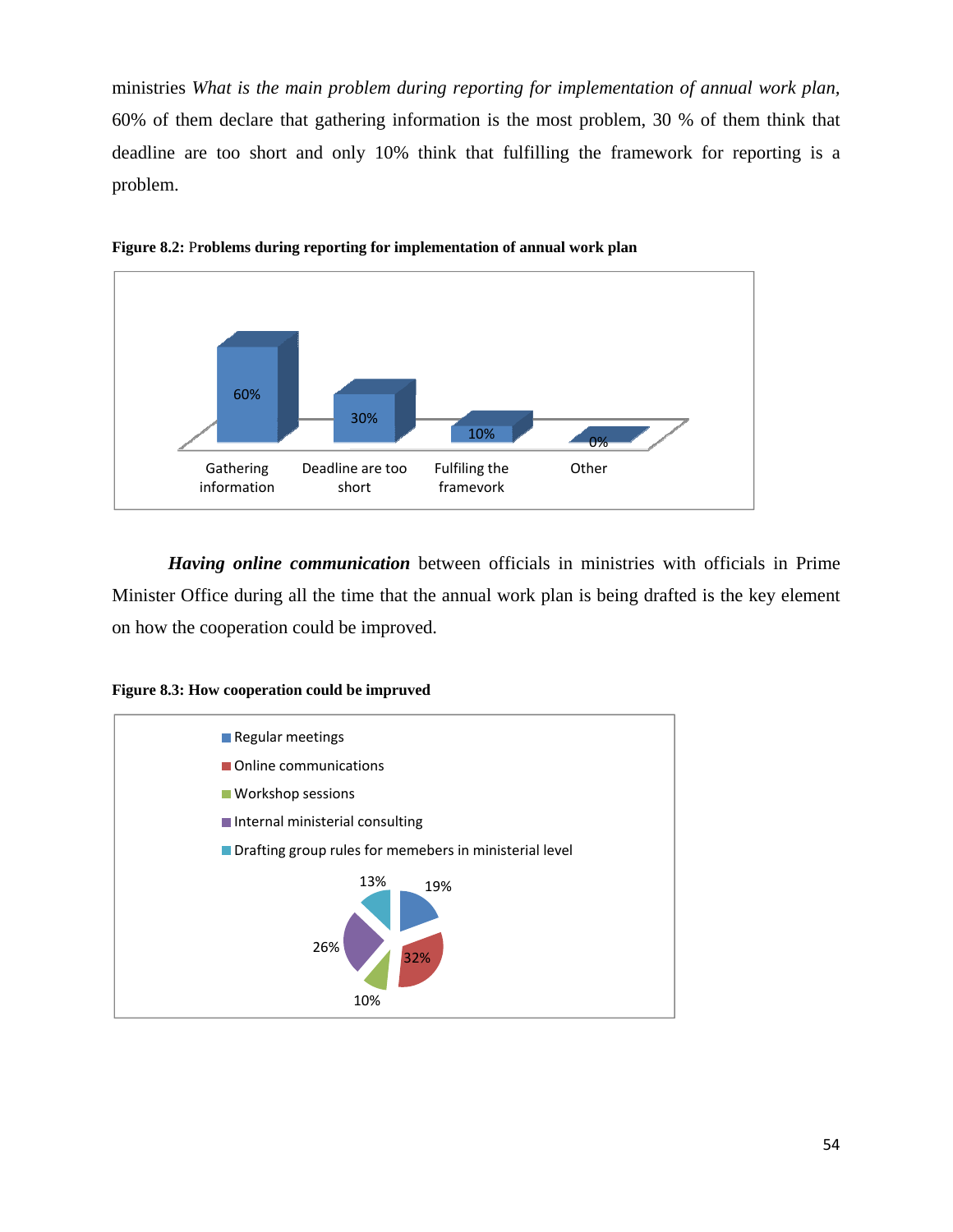#### **8.2 Major recommendations**

<span id="page-55-0"></span> The further recommendations have to be taken In order to improve the structure and content of the Annual Work Plan and addressing the issues described in the beginning of the Chapter 8. By doing so the content of the Annual Government Work Plan can be more focused and the information requirements can be more narrowly defined there by reducing effort and time.

Government should draft concrete, functional and useful annual work plan by offering: (a) giving clear instructions on how to prepare annual plans, (b) developing process of consultation between ministries, (c) developing monitoring system to ensure implementations of the annual work plan, and (d) increasing capacities through ought the professional training.

- **a) Clear Instructions** should clarify the purpose of the annual Work Plan, the procedures that have to accomplish, objectives that have to achieve and actions to be taken. Instruction should give detail information about the priority issues of the government and provide a framework by which the government can report to the Assembly and to the public on its accomplishments during the past year.
- **b) Developing communications process**  The consultations process should develop in two directions: between Office of the Prime Minister and ministries and between departments within each ministry. Consultation process between The Office of the Prime Minister should establish a small working group, lead by the Director of the Government Coordination Secretariat, to review and update the draft Annual Work Plan. Membership in the working group should include representatives from the GCS, OLSS, MIE, MoF (Budget Department), as well as one or more political advisors to the PM. The main activity of this working group would be to review the draft of the Annual Work Plan based on submissions received from all ministries.

Communications process within ministry should force by establishing an internal work group. Because preparation of the submissions for the AWP covers different aspects of the work of the ministry, it is highly recommended that the working group includes at least the following representatives of the ministry:

- Nominated focal point for preparation of the AWP;
- Official in charge of preparation of previous submission of AWP (if available);
- One of the political advisors of the minister;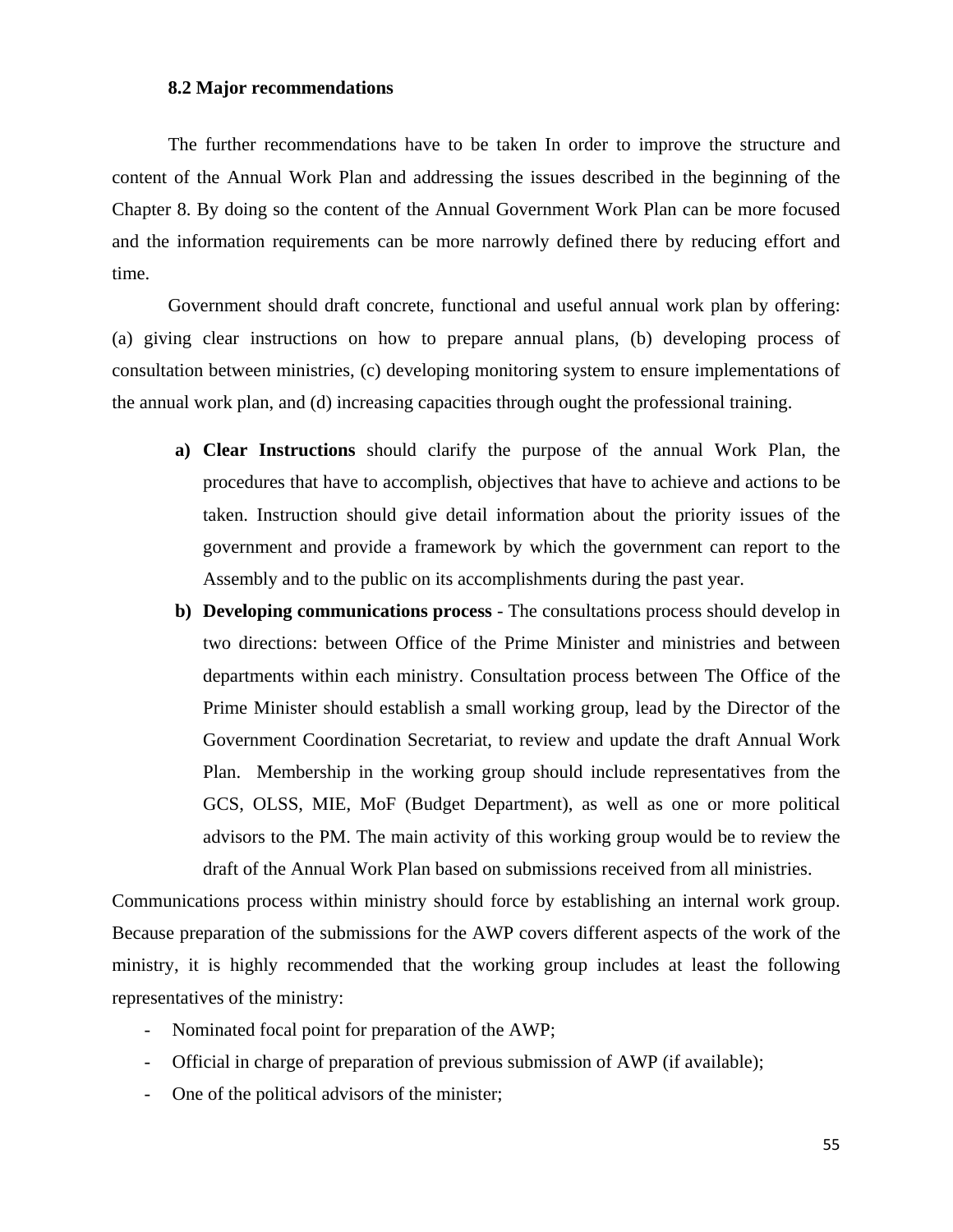- European integration officer of the ministry;
- Representative of the Communications unit of the ministry;
- Political spokesperson of the minister;
- Representative of the Legal Department of the ministry;
- Representative of the Budget Department of the ministry.

 If the ministry decides to go for a wider group it can take a decision to include a representative from each sectorial policy area the ministry is responsible for. This approach would bring in more knowledge about different policy areas that the ministry is responsible for, but at the same time it will make harder to coordinate and manage. Therefore a careful selection of the members of the working group should be maintained, in order to make sure that the key policy units are represented.

**c) Developing monitoring system:** Once the Annual Work Plan has been approved, the GCS needs to monitor its implementation during the year. The purpose of this monitoring should be to identify delays and recommend appropriate corrective action. It should also provide an opportunity to make adjustments to the Annual Work Plan.

 Monitoring should occur once a quarter by requesting each ministry to complete a progress report. The information required in these progress reports should be very focused, and reports should be short and to the point, without long descriptions. Specifically, ministries should be asked for a status update on each action in the Annual Work Plan, indicating whether the action is (1) completed, (2) not completed but on track, or (3) delayed. For each delayed item, the ministry should provide an explanation, and an indication of when the item can be rescheduled. It should explain what actions it is taking to correct the problem, and/or it should identify any corrective action required by the Government.

 Based in the information submitted by ministries, the GCS can prepare a consolidated progress report that summarizes what items are completed or on track, any revision required to the schedule, and any decisions required by the Government to correct any delays.

 *d) Professional training* should serve for all government officials in order to increase capacities in different aspects related to planning and reporting process. Government Coordination Secretariat should develop e training program including necessary topics for improvement of whole planning, monitoring and reporting process of the Government Annual Work Plan.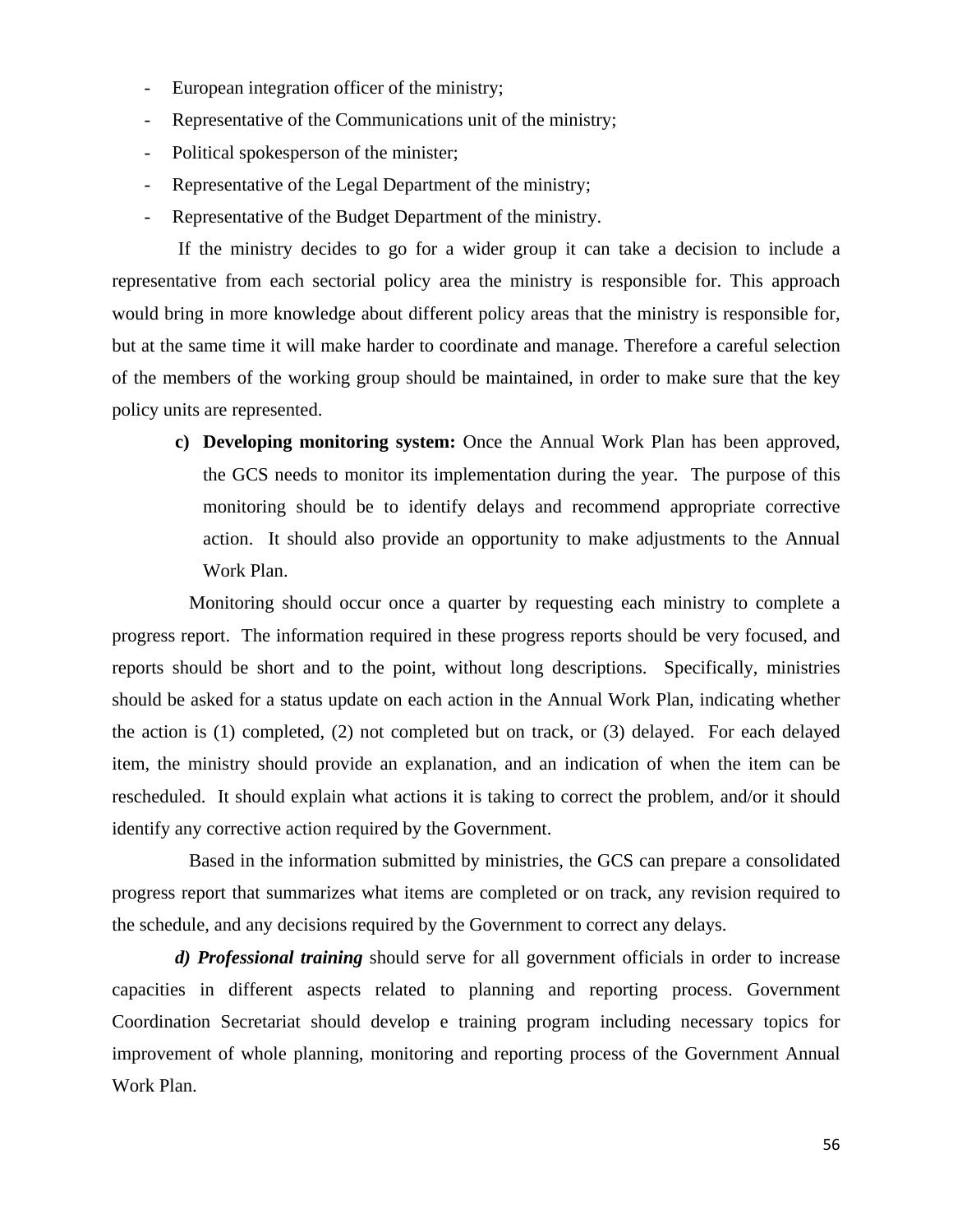# <span id="page-57-0"></span>**8.3 Recommendations regarding preparing and Monitoring the Annual Work Plan in Future Years**

 In future, the key features of the Annual Work Plan and monitoring process should focus on implementing the priorities of government, identify what actions need to be taken during the year, and what decisions does it need to take to ensure timely implementation.

 The Annual Work Plan should be consistent with **the MTEF and the budget**, and not be an alternative route to getting government funding and should be consistent with the EPAP. The Annual Work Plan should be the basis for planning the agenda of the government; actions in the program should be given priority attention in the government meeting. The Annual Work Plan should incorporate the Legislative Agenda, so that the government meeting agenda is managed and planned through a single coordinating mechanism.

 Preparation of the Annual Work Plan should be lead by the GCS, but involve other bodies: OLSS, MEI, MoF, and the PM's political advisors, in addition to input from ministries.

 Through monitoring the Annual Work Plan, the GCS should be able to identify delays, and recommend corrective action to the Government Meeting. Monitoring should be seen as an 'internal management' tool rather than an external communications tool.

 After the end of the year, the Government needs to report to the Assembly and to the public on its accomplishments. The purpose of this annual reporting is different than for the quarterly monitoring described above. It is focused on communications, and is intended primarily to highly accomplishments, rather then to highlight delays. As such, the structure and information requirements will be different, and could include additional information on the ongoing activities of government.

 Because the Annual Work Plan should be the basis for planning the government meeting agenda, it should also include all items in the government's Legislative Agenda. In other words, the Legislative Agenda should be a subset of the Annual Work Plan.

 The Annual Report of Government should be a key communications tool, with more detailed information on the accomplishments on government over the past year.